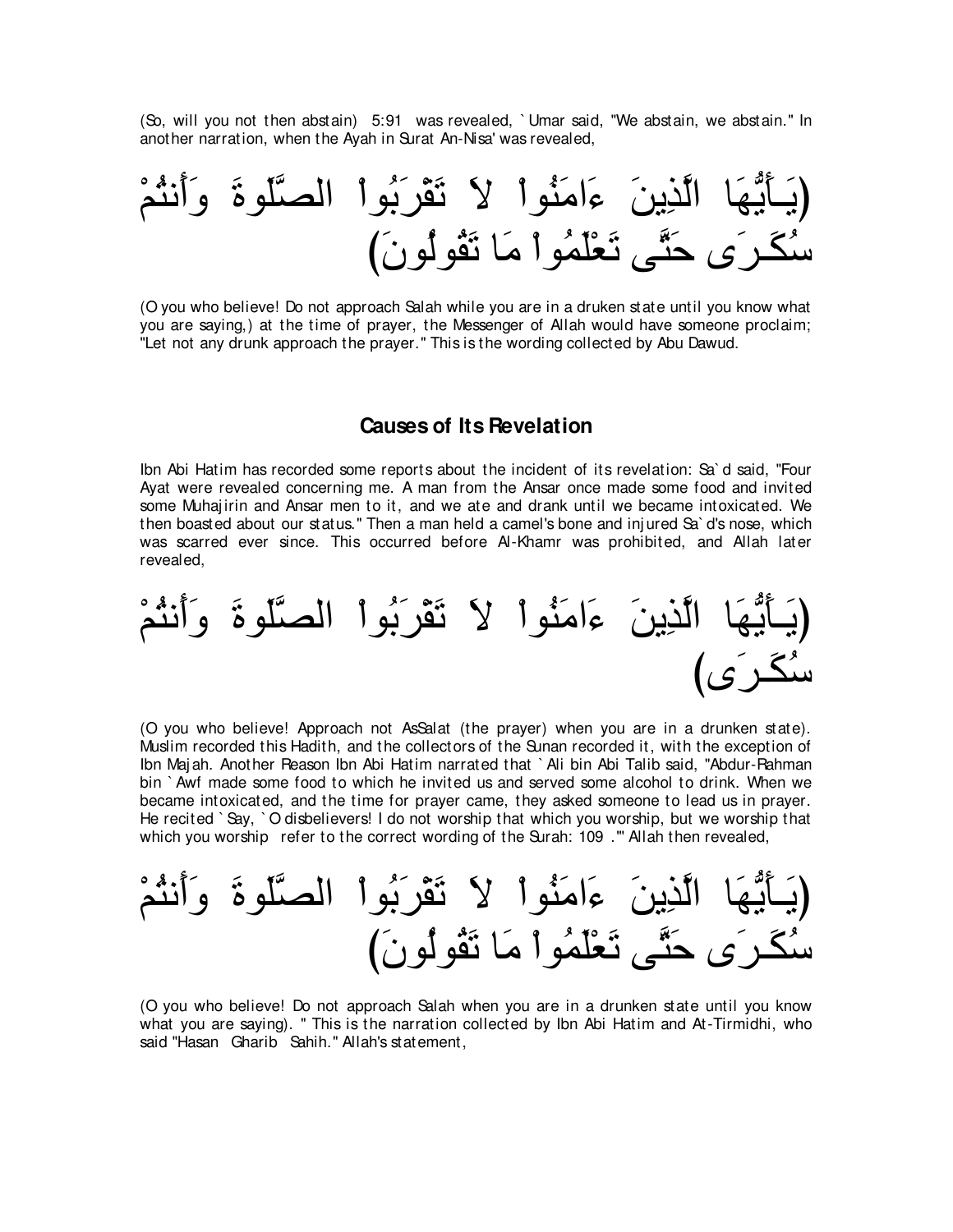(حَتَّى تَعْلَمُو أَ مَا تَقُولُونَ)

(until you know what you are saying) is the best description for when one is intoxicated, that is, when he does not know the meaning of what he is saying. When a person is drunk, he makes obvious mistakes in the recitation and will not be able to be humble during the prayer. Imam Ahmad recorded that Anas said that the Messenger of Allah said,



(If one feels sleepy while he is praying, let him sleep for a while so that he knows the meaning of what he is saying.) This was also recorded by Al-Bukhari and An-Nasa'i. In some of the narrations of this Hadith, the Messenger said,

«ヮ∠ジ∇ヘ∠ル zょ⊥ジ∠Β∠プ ⊥ゲ⌒ヘ∇ピ∠わ∇ジ∠Α ⊥ょ∠ワ∇グ∠Α ⊥ヮzヤ∠バ∠ヤ∠プ»

(...For he might want to ask for forgiveness, but instead curses himself!) Allah said,

び∇やヲ⊥ヤ⌒ジ∠わ∇ピ∠ゎ ヴzわ∠ェ ∃モΒ⌒ら∠シ ン⌒ゲ⌒よゅ∠ハ zΙ⌒ま ⇔ゅら⊥レ⊥ィ ∠Ι∠ヱぴ

(nor while Junub (sexually impure), except while passing through, until you bathe (your entire body),) Ibn Abi Hatim recorded that Ibn ` Abbas said that Allah's statement,

び∇やヲ⊥ヤ⌒ジ∠わ∇ピ∠ゎ ヴzわ∠ェ ∃モΒ⌒ら∠シ ン⌒ゲ⌒よゅ∠ハ zΙ⌒ま ⇔ゅら⊥レ⊥ィ ∠Ι∠ヱぴ

(nor while Junub (sexually impure), except while passing through, until you bathe (your entire body,) means, "Do not enter the Masj id when you are Junub, unless you are just passing by, in which case, you pass through without sitting down." Ibn Abi Hatim said that similar is reported from ` Abdullah bin Mas` ud, Anas, Abu ` Ubaydah, Sa` id bin Al-Musayyib, Abu Ad-Duha, ` Ata', Muj ahid, Masruq, Ibrahim An-Nakha` i, Zayd bin Aslam, Abu Malik, ` Amr bin Dinar, Al-Hakam bin ` Utaybah, ` Ikrimah, Al-Hasan Al-Basri, Yahya bin Sa` id Al-Ansari, Ibn Shihab and Qatadah. Ibn Jarir recorded that Yazid bin Abi Habib commented on Allah's statement,

び∃モΒ⌒ら∠シ ン⌒ゲ⌒よゅ∠ハ zΙ⌒ま ⇔ゅら⊥レ⊥ィ ∠Ι∠ヱぴ

(nor while Junub (sexually impure), except while passing through,) when some men from the Ansar, whose doors literally opened into the Masj id, were sexually impure, and they did not have water, their only way to get water was to pass through the Masjid. So, Allah sent down,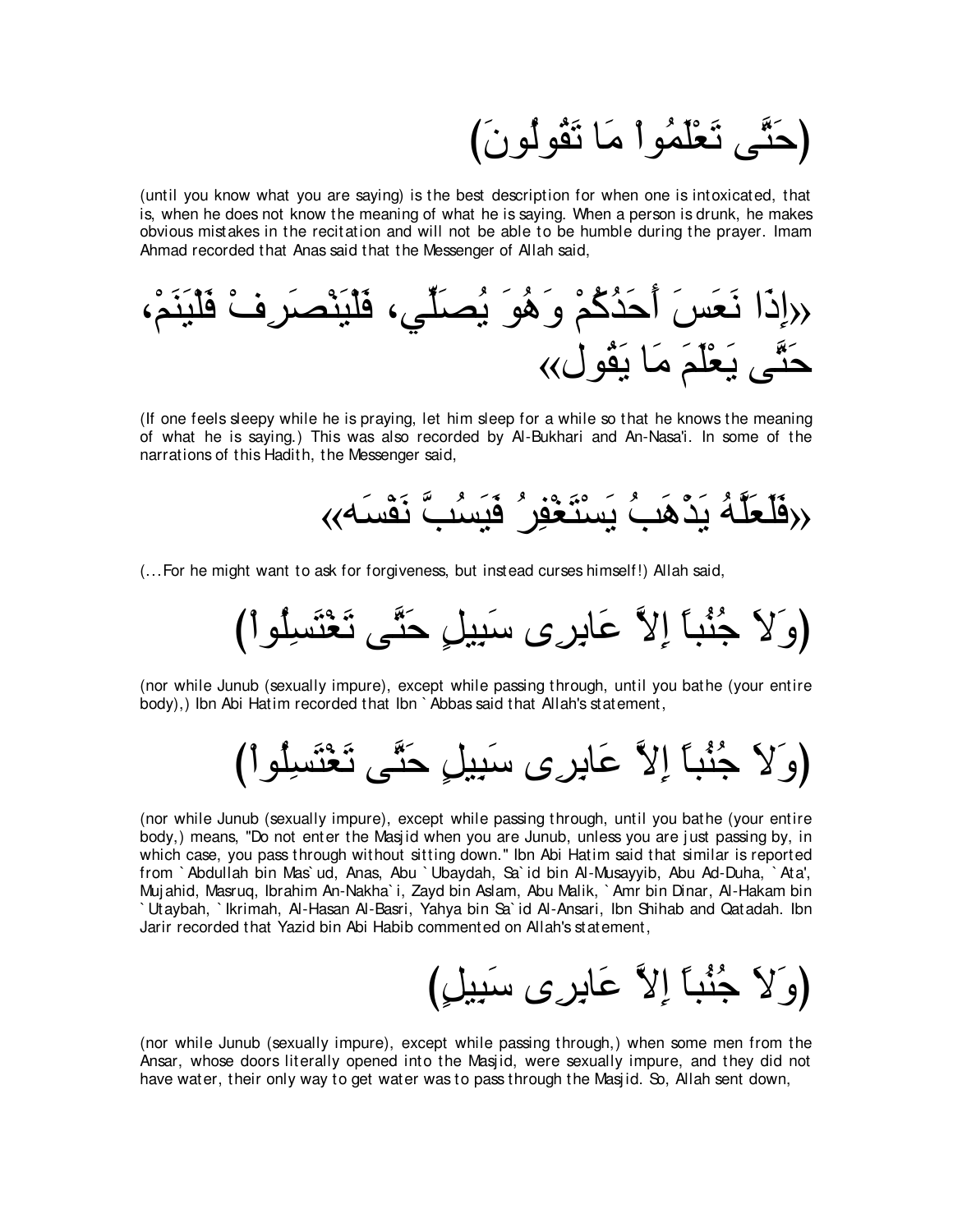(وَلاَ جُنُّباً إِلاَّ عَابِرِي سَبِيلٍ)

(nor while Junub (sexually impure), except while passing through,)." What supports this statement by Yazid bin Abi Habib, may Allah have mercy upon him, is Al-Bukhari's report in his Sahih, that the Messenger of Allah said,



(Close all the small doors in this Masjid, except that of Abu Bakr.) This is what the Prophet commanded at the end of his life, knowing that Abu Bakr will be the Khalifah after him, and that he would need to enter the Masjid on numerous occasions to manage the important affairs of the Muslims. Yet, the Messenger of Allah commanded that all the small doors that open into the Masjid be closed, except Abu Bakr's door. Some of the Sunan compilers recorded the Prophet saying that only `Ali's door should remain open, but this is an error, what is in the Sahih is what is correct. In his Sahih, Muslim recorded that `A'ishah said, "The Messenger of Allah said to me,

(Bring me the garment from the Masjid.) I said, I am having my period. He said,

$$
\langle\langle\bigcup\limits_{i=1}^{n}\tilde{\mathcal{L}}_{i}^{i}\bigcup\limits_{i=1}^{n}\tilde{\mathcal{L}}_{i}^{i}\bigcup\limits_{i=1}^{n}\tilde{\mathcal{L}}_{i}^{i}\bigcup\limits_{i=1}^{n}\tilde{\mathcal{L}}_{i}^{i}\bigcup\limits_{i=1}^{n}\tilde{\mathcal{L}}_{i}^{i}\bigcup\limits_{i=1}^{n}\tilde{\mathcal{L}}_{i}^{i}\bigcup\limits_{i=1}^{n}\tilde{\mathcal{L}}_{i}^{i}\bigcup\limits_{i=1}^{n}\tilde{\mathcal{L}}_{i}^{i}\bigcup\limits_{i=1}^{n}\tilde{\mathcal{L}}_{i}^{i}\bigcup\limits_{i=1}^{n}\tilde{\mathcal{L}}_{i}^{i}\bigcup\limits_{i=1}^{n}\tilde{\mathcal{L}}_{i}^{i}\bigcup\limits_{i=1}^{n}\tilde{\mathcal{L}}_{i}^{i}\bigcup\limits_{i=1}^{n}\tilde{\mathcal{L}}_{i}^{i}\bigcup\limits_{i=1}^{n}\tilde{\mathcal{L}}_{i}^{i}\bigcup\limits_{i=1}^{n}\tilde{\mathcal{L}}_{i}^{i}\bigcup\limits_{i=1}^{n}\tilde{\mathcal{L}}_{i}^{i}\bigcup\limits_{i=1}^{n}\tilde{\mathcal{L}}_{i}^{i}\bigcup\limits_{i=1}^{n}\tilde{\mathcal{L}}_{i}^{i}\bigcup\limits_{i=1}^{n}\tilde{\mathcal{L}}_{i}^{i}\bigcup\limits_{i=1}^{n}\tilde{\mathcal{L}}_{i}^{i}\bigcup\limits_{i=1}^{n}\tilde{\mathcal{L}}_{i}^{i}\bigcup\limits_{i=1}^{n}\tilde{\mathcal{L}}_{i}^{i}\bigcup\limits_{i=1}^{n}\tilde{\mathcal{L}}_{i}^{i}\bigcup\limits_{i=1}^{n}\tilde{\mathcal{L}}_{i}^{i}\bigcup\limits_{i=1}^{n}\tilde{\mathcal{L}}_{i}^{i}\bigcup\limits_{i=1}^{n}\tilde{\mathcal{L}}_{i}^{i}\bigcup\limits_{i=1}^{n}\tilde{\mathcal{L}}_{i}^{i}\bigcup\limits_{i=1}^{n}\tilde{\mathcal{L}}_{i}^{i}\bigcup\limits_{i=1}^{n}\tilde{\mathcal{L}}_{i}^{i}\big
$$

(Your period is not in your hand.) Muslim also collected a similar narration from Abu Hurayrah. This Hadith indicates that the woman is allowed to pass through the Masjid during menses or post-natal bleeding, and Allah knows best.

**Description of Tayammum** 

Allah said,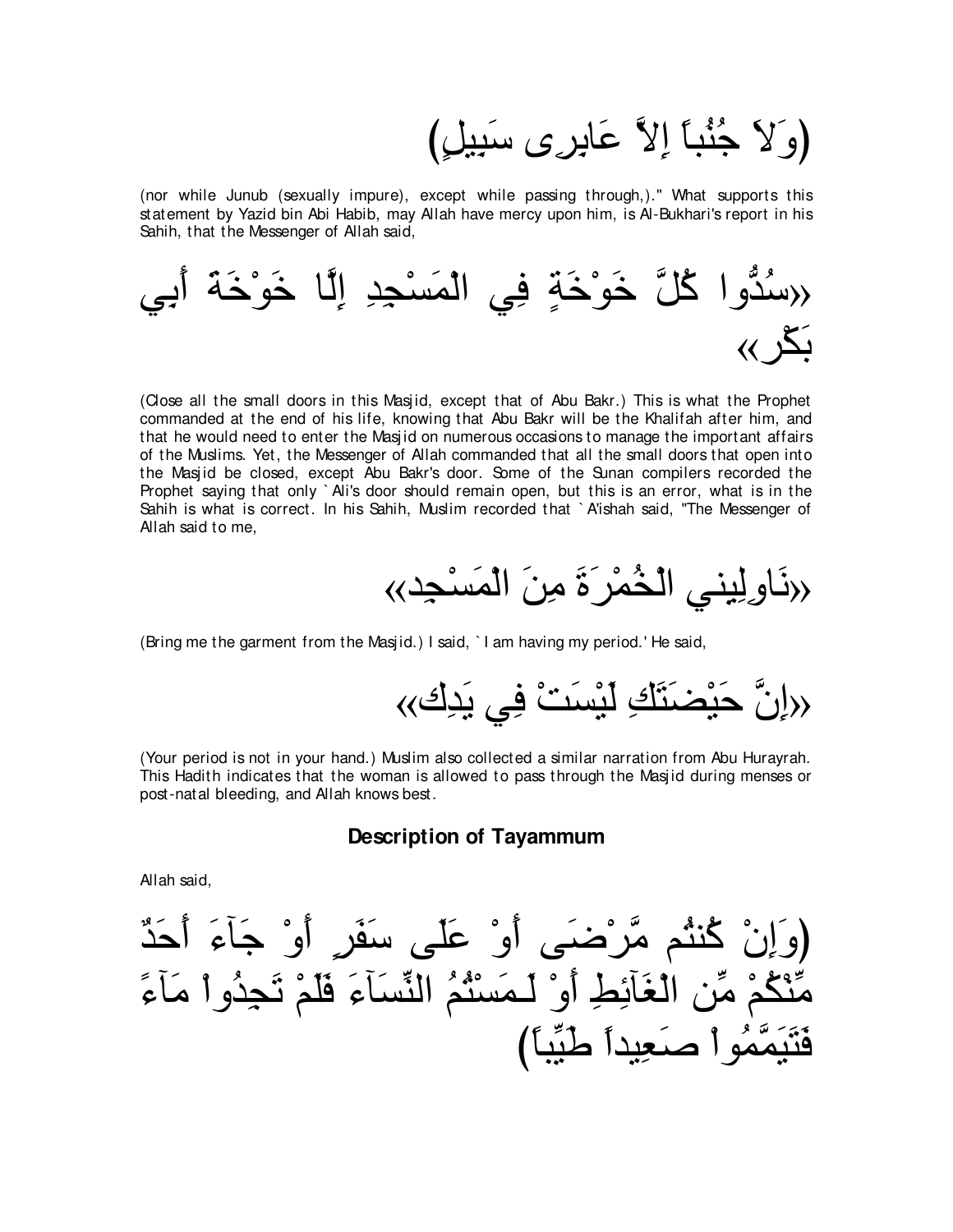(and if you are ill, or on a journey, or one of you comes from the Gha'it (toilet), or from Lamastum (touching) women, but you do not find water, then perform Tayammum with clean earth, rubbing your face and hands. Truly, Allah is Ever Oft-Pardoning, Oft-Forgiving.) As for the type of illness which would allow Tayammum, it is an illness that one fears would be aggravated by using water, which could be detrimental to a part of the body, or when doing so would prolong an illness. Some scholars said that any type of illness warrants Tayammum, because of the general indications of the Ayah. As for travelling on a journey, it is known, regardless of its length. Allah then said,

(or comes from the Gha'it). The Gha'it is, literally, the flat land, and this part of the Ayah refers to the minor impurity. Allah then said,

(or you Lamastum women), which was recited Lamastum and Lamastum, referring to sexual intercourse. For instance, Allah said in another Ayah,

(And if you divorce them before you have touched them, and you have appointed unto them the dowry, then pay half of that) 2:237, and,

(O you who believe! When you marry believing women, and then divorce them before you have touched them, no `lddah (period of waiting) have you to count in respect of them) 33:49. Ibn Abi Hatim recorded that Ibn `Abbas said that Allah's statement,

(أَوْ لَـمَسْنُمُ النِّسَآءَ)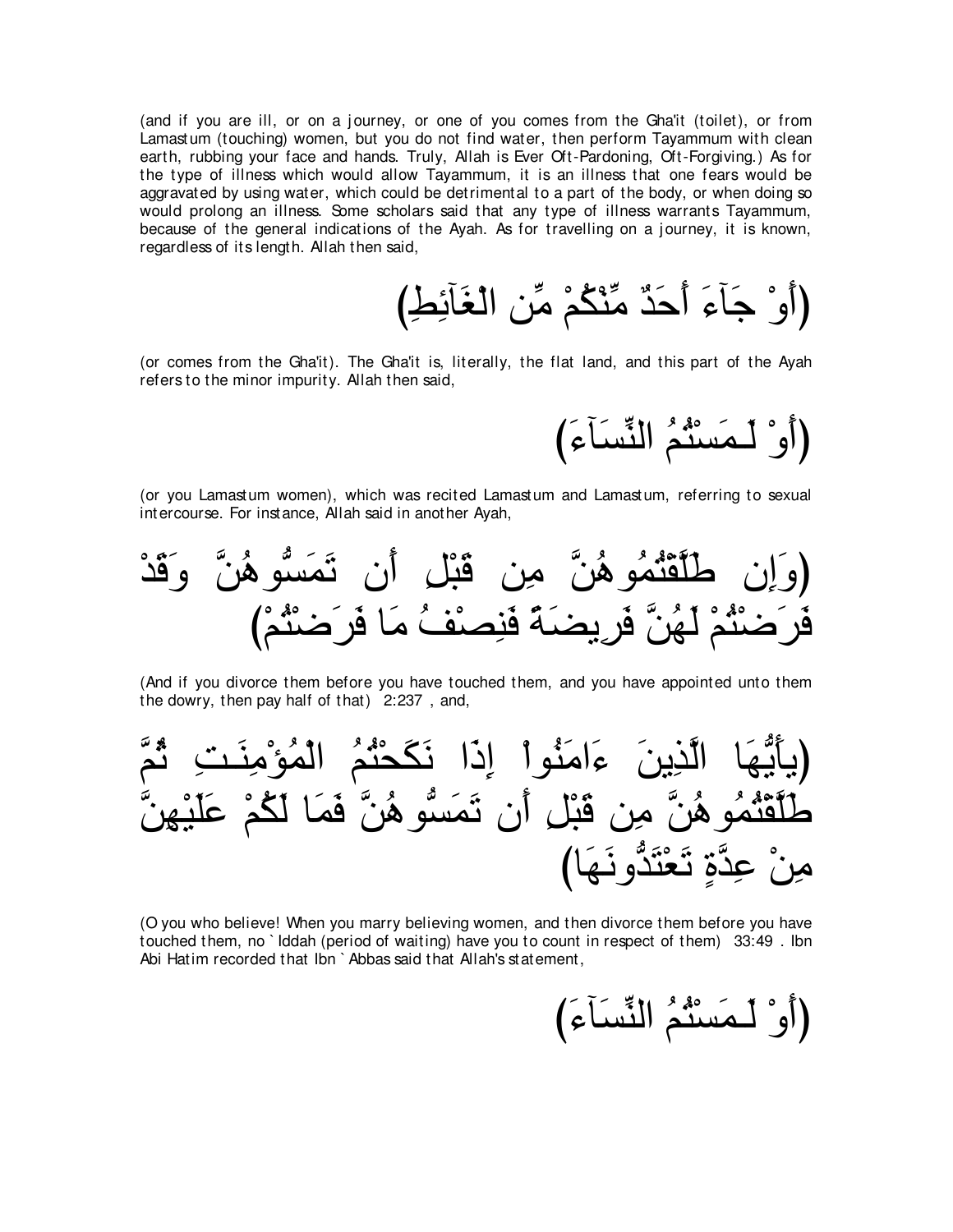(or Lamastum women) refers to sexual intercourse. It was reported that ` Ali, Ubayy bin Ka` b, Muj ahid, Tawus, Al-Hasan, ` Ubayd bin ` Umayr, Sa` id bin Jubayr, Ash-Sha` bi, Qatadah and Muqatil bin Hayyan said similarly. Allah said,

び⇔ゅらあΒ∠デ ⇔やギΒ⌒バ∠タ ∇やヲ⊥ヨzヨ∠Β∠わ∠プ ⇔¬べ∠ョ ∇やヱ⊥ギ⌒イ∠ゎ ∇ユ∠ヤ∠プぴ

(but you do not find water,them perform Tayammum with clean earth,) In the Two Sahihs, it is recorded that ` Imran bin Husayn said,

: 1999 - 1999 - 1999



(Allah's Messenger saw a person sitting away from the people and not praying with them. He asked him, `O so-and-so! What prevented you from offering the prayer with the people, are not you Muslim' He replied, ` Yes, O Allah's Messenger! I am Junub and there is no water.' The Prophet said, ` Perform Tayammum with clean earth and that will be sufficient for you.') The linguistic meaning of Tayammum is to intend, as Arabs say, "May Allah Tayammamaka (direct at you) His care." ` Clean earth' means dust. In his Sahih, Muslim recorded that Hudhayfah bin Al-Yaman said that the Messenger of Allah said,

ددقصَنَّلنَا عَلَى النَّاسِ بِثَّلَّاثٍ: جُعِل لَائِكَةِ، وكَجُعِلَتْ لَنَا الْأَرْضُ مَسْجِدًا، وَجُعِلْتْ ثَرْبَتْهَا لَنَا طَهُورًا، إِذا لَمْ نَجِدِ العَاء»

(We were given preference over people in three things. Our lines (in prayer) were arranged in rows to resemble the rows of the angels, all of the earth was made a Masjid for us, and its dust was made clean for us when there is no water.) The Messenger mentioned the favor of making dust a purifyer for us, and if there were any other substance to replace it for Tayammum, he would have mentioned it. Imam Ahmad and the collectors of Sunan, with the exception of Ibn Maj ah, recorded that Abu Dharr said that the Messenger of Allah said,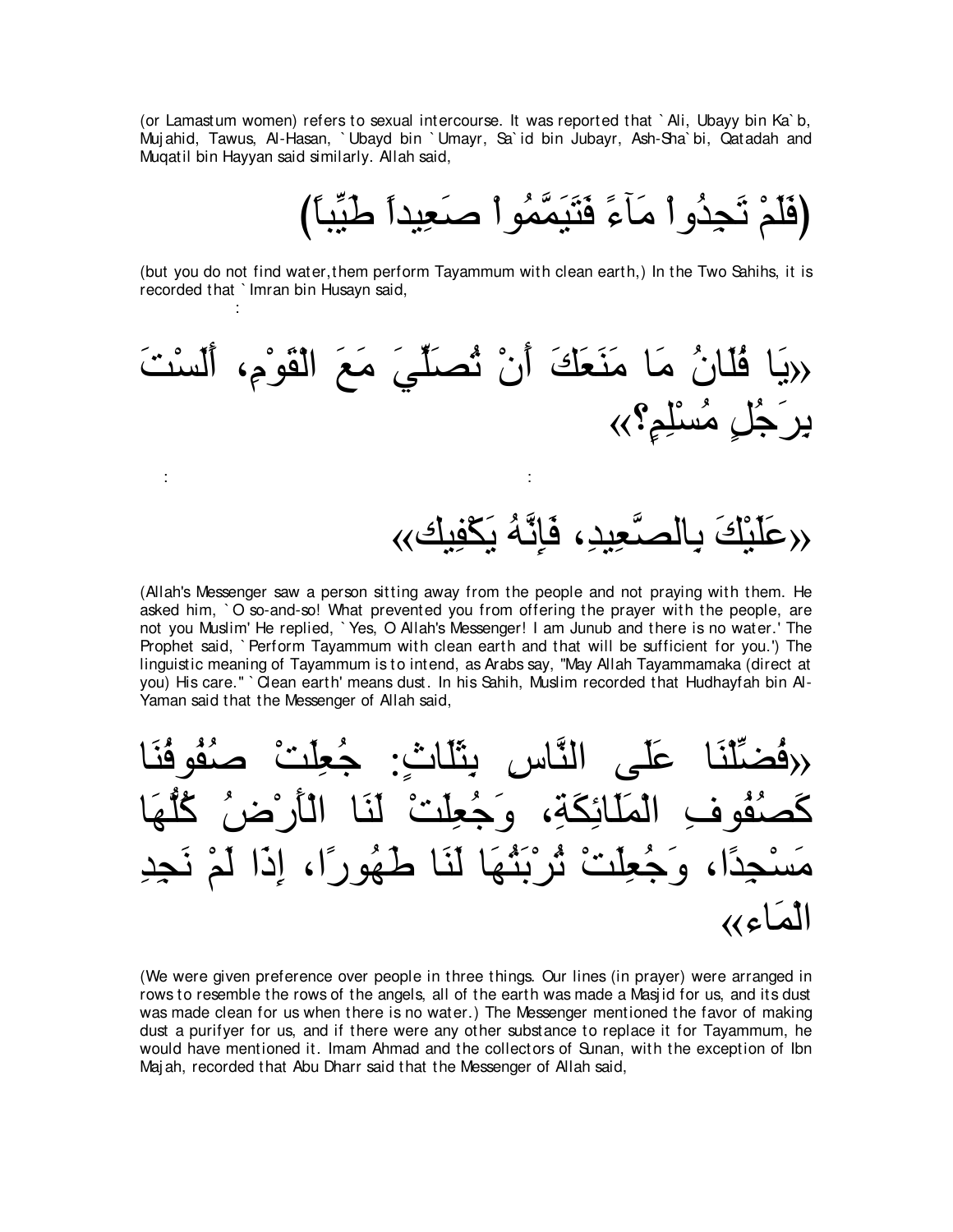⌒ギ⌒イ∠Α ∇ユ∠ャ ∇ラ⌒ま∠ヱ ∩⌒ユ⌒ヤ∇ジ⊥ヨ∇ャや ⊥ケヲ⊥ヰ∠デ ⊥ょあΒzトャや ⊥ギΒ⌒バzダャや» ∩⊥ヮ∠ゎ∠ゲ∠ゼ∠よ ⊥ヮzジ⌒ヨ⊥Β∇ヤ∠プ ⊥ロ∠ギ∠ィ∠ヱ や∠ク⌒み∠プ ∩∃ア∠イ⌒ェ ∠ゲ∇ゼ∠ハ ∠¬ゅ∠ヨ∇ャや «ゲ∇Β∠カ ∠マ⌒ャ∠ク zラ⌒み∠プ

(Clean earth is pure for the Muslim, even if he does not find water for ten years. When he finds water, let him use it for his skin, for this is better.) At-Tirmidhi said, "Hasan Sahih''. Allah's statement,

び∇ユ⊥ム∠Α⌒ギ∇Α∠ぺ∠ヱ ∇ユ⊥ム⌒ワヲ⊥ィ⊥ヲ⌒よ ∇やヲ⊥エ∠ジ∇ョゅ∠プぴ

(rubbing your faces and hands (Tayammum)) indicates that Tayammum is a substitute for normal ablution, not that it involves cleaning the parts that normal ablution does. Therefore, it is sufficient in Tayammum to just wipe the face and hands, as the consensus concurs. The face and hands are wiped with one strike on the sand in this case, as Imam Ahmad recorded that ` Abdur-Rahman bin Abza said that a man came to ` Umar and asked him, "I am Junub, but there is no water.'' ` Umar said, "Then, do not pray.'' ` Ammar said, "Do you not remember, O Leader of the Faithful! You and I were on a military expedition when we became Junub and did not find water. You did not pray, but I rolled myself in the sand and then prayed. When we went back to the Prophet, we mentioned to him what had happened. He said to me, S

«راِنَّمَا كَانَ يَكْفِيك»)

(This would have been sufficient for you), and the Prophet stroked his hand on the earth once, blew into it and wiped his face and hands.'' The Muslim Ummah, rather than all other nations, was favored with the allowance of Tayammum. In the Two Sahihs, it is recorded that Jabir bin ` Abdullah said that the Messenger of Allah said,

دراًعْطِيتُ خَمْسًا لَمْ يُعْطَهُنَّ أَحَدٌ قَبْلِي: نُصبِر ْتُ يالرَّعْبِ مَسِير<sup>ِ</sup>ةَ شَهْرٍ، وَجُعِلَّتْ لِيَ الْأَرْضُ ا، فَاتِمَا رجا الصلَّلاةُ فَلنُصلَ»

: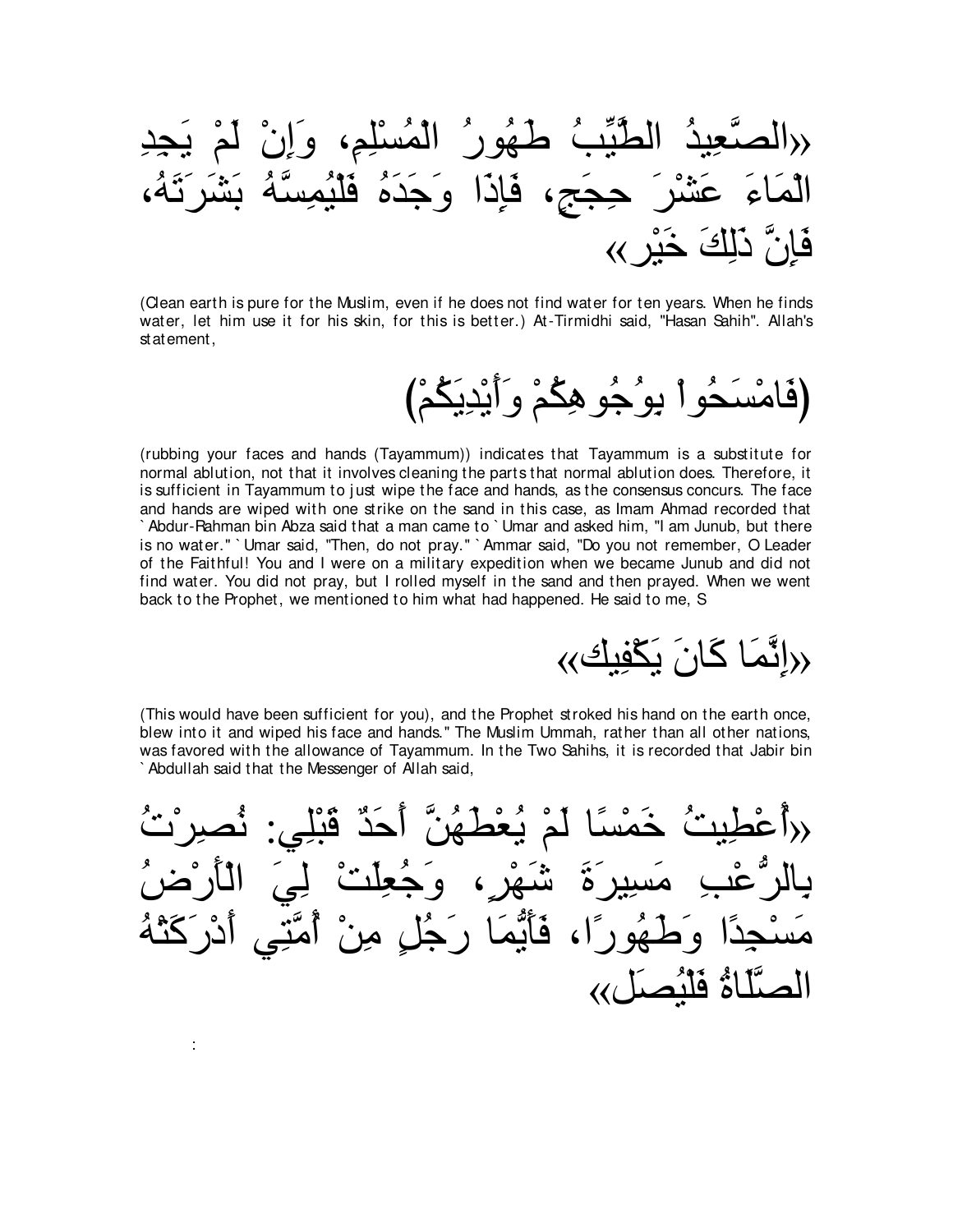**⊃و مسڪدَهَ، وا** ڪَدِ قَبْلِيء و َأَعْطِبِينُ الشَّفَاعَةَ، و َ قو ٌمە، ونَعِثْتُ الَّهِ *∆*النَّاس

(I have been given five things which were not given to any (Prophet) before me: Allah made me victorious with fright that covers a month's distance. The earth has been made for me (and for my followers) a place for praying and an obj ect to perform purification with. Therefore let my followers pray wherever the time of a prayer is due - and in another narration - he will have his means of purity and his Masjid. The spoils of war have been made lawful for me and it was not made so for anyone else before me. I have been given the right of intercession (on the Day of Resurrection.) Every Prophet used to be sent to his nation exclusively, but I have been sent to all mankind.) We also mentioned the Hadith of Hudhayfah that Muslim recorded;

عَلّـے النَّاس بِٽَٽاٽ، جُ ائكَة، وكَحلّتْ لذا الأر°ض ُ مُورِ ًا، إِذَا لَمْ نَجِدِ الْمَاءِ»

(We were preferred with three things over people. Our lines (in prayer) were arranged in rows to resemble the rows of the angels, all of the earth was made a Masj id for us, and its dust was made clean for us when there is no water.) Allah said in this Ayah,



(rubbing your faces and hands. Truly, Allah is Ever Oft-Pardoning, Oft-Forgiving.) meaning, a part of His pardoning and forgiving is that He allows you to use Tayammum and to pray after using it when there is no water, to make things easy for you. This Ayah sanctifies the position of the prayer, it being too sacred than to be performed in a defecient manner, like in a state of drunkenness, until one becomes aware of what he is saying, or sexually impure, until he bathes (Ghusl), or after answering the call of nature, until he performs ablution. There are exceptions when one is ill or when there is no water. In this case, Allah allows us to use Tayammum, out of His mercy and kindness for His servants, and to facilitate them, all praise is due to Allah.

#### **The Reason behind allowing Tayammum**

Al-Bukhari recorded that ` A'ishah said, "We set out with Allah's Messenger on one of his j ourneys until we reached Al-Bayda' or Dhat-ul-Jaysh, where a necklace of mine was broken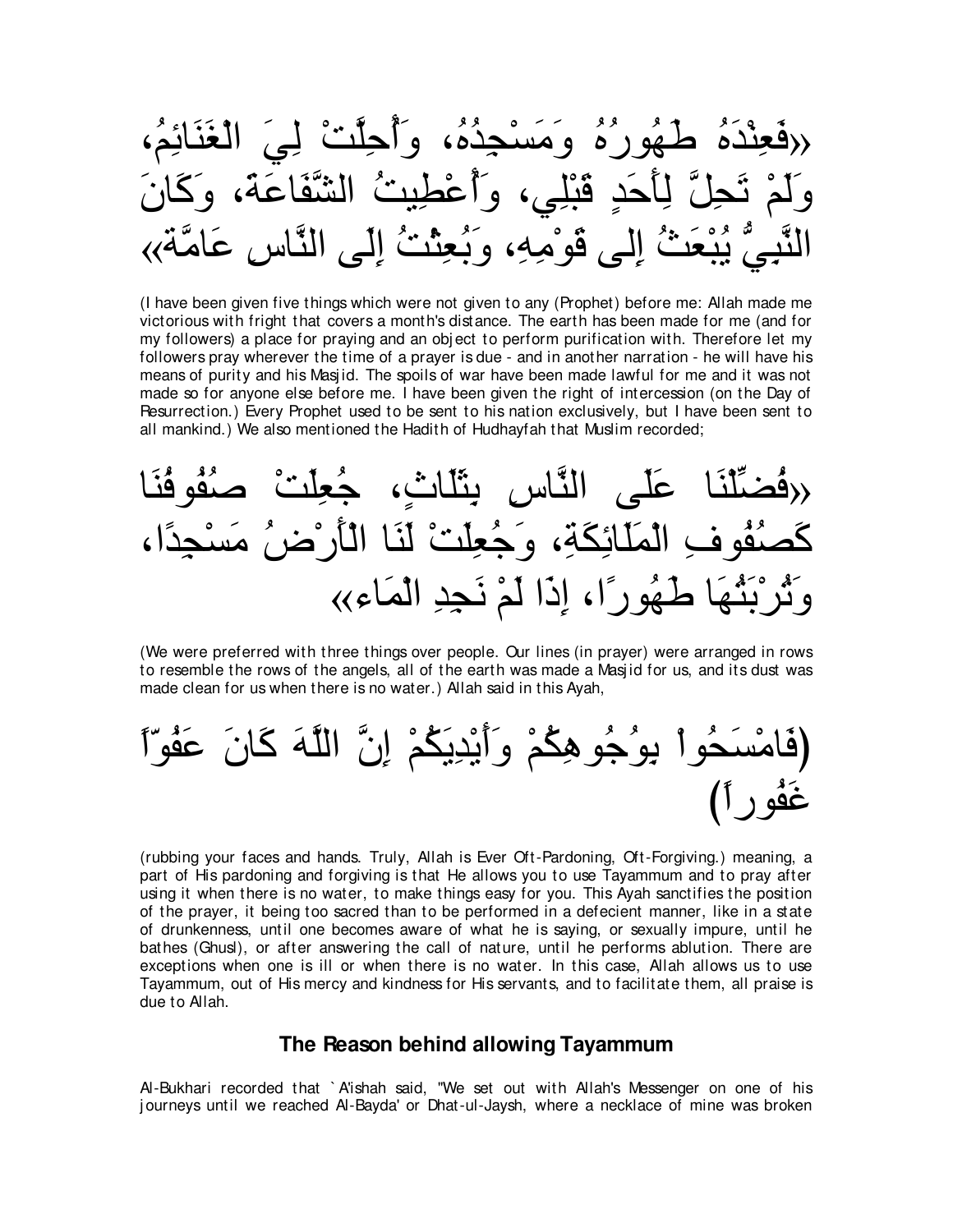(and lost). Allah's Messenger stayed there to search for it, and so did the people along with him. There was no water source or any water with them at that place, so the people went to Abu Bakr As-Siddiq and said, ` Don't you see what ` A'ishah has done! She has made Allah's Messenger and the people stay where there is no source of water and they have no water with them.' Abu Bakr came while Allah's Messenger was sleeping with his head on my thigh. He said to me, ` You have detained Allah's Messenger and the people where there is no source of water and they have no water with them.' So he admonished me and said what Allah wished him to say and hit me on my flank with his hand. Nothing prevented me from moving (because of pain) but the position of Allah's Messenger on my thigh. Allah's Messenger got up when dawn broke and there was no water. So Allah revealed the verses of Tayammum, and they all performed Tayammum. Usayd bin Hudayr said, ` O the family of Abu Bakr! This is not the first blessing of yours.' Then the camel on which I was riding was moved from its place and the necklace was found beneath it.'' Al-Bukhari and Muslim recorded this Hadith.



(44. Have you not seen those (the Jews) who were given a portion of the Book, purchasing the wrong path, and wishing that you should go astray from the right path.) (45. Allah has full knowledge of your enemies, and Allah is sufficient as a Wali (Protector), and Allah is sufficient as a Helper.) (46. Among those who are Jews, there are some who displace words from (their) right places and say: "We hear your word and disobey,'' and "Hear and let you hear nothing.'' And Ra` ina with a twist of their tongues and as a mockery of the religion. And if only they had said: "We hear and obey", and "Do make us understand," it would have been better for them, and more proper; but Allah has cursed them for their disbelief, so they believe not except a few.)

## **Chastising the Jews for Choosing Misguidance, Altering Allah's Words, and Mocking Islam**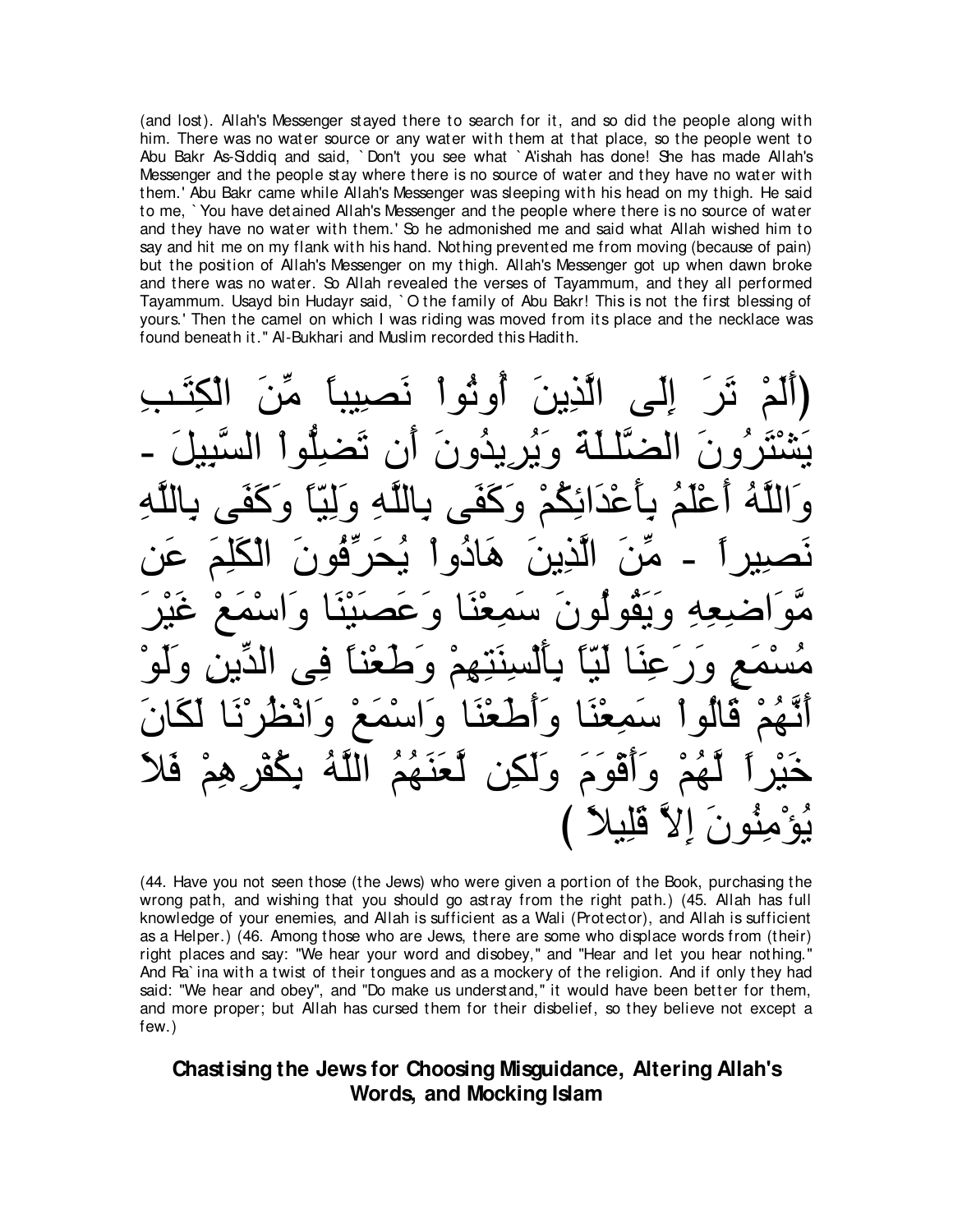Allah states that the Jews, may Allah's continued curse fall on them until the Day of Resurrection, have purchased the wrong path instead of guidance, and ignored what Allah sent down to His Messenger Muhammad . They also ignored the knowledge that they inherited from previous Prophets, about the description of Muhammad , so that they may have a small amount of the delights of this life.

び∠モΒ⌒らzジャや ∇やヲぁヤ⌒ツ∠ゎ ラ∠ぺ ∠ラヱ⊥ギΑ⌒ゲ⊥Α∠ヱぴ

(and wishing that you should go astray from the right path.) for they would like that you disbelieve in what was sent down to you, O believers, and that you abandon the guidance and beneficial knowledge that you have.

(وَاللَّهُ أَعْلَمُ بِأَعْدَائِكُمْ)

(Allah has full knowledge of your enemies) meaning, Allah has better knowledge of your enemies, and He warns you against them.

び⇔やゲΒ⌒ダ∠ル ⌒ヮzヤャゅ⌒よ ヴ∠ヘ∠ミ∠ヱ ⇔ゅ∂Β⌒ャ∠ヱ ⌒ヮzヤャゅ⌒よ ヴ∠ヘ∠ミ∠ヱぴ

(and Allah is sufficient as a Wali (Protector), and Allah is Sufficient as a Helper) He is a Sufficient Protector for those who seek refuge with Him and a Sufficient Supporter for those who seek His help. Allah then said,

び⌒ヮ⌒バ⌒ッや∠ヲzョ リ∠ハ ∠ユ⌒ヤ∠ム∇ャや ∠ラヲ⊥プあゲ∠エ⊥Αぴ

(there are some who displace words from (their) right places) meaning, they intentionally and falsely alter the meanings of the Words of Allah and explain them in a different manner than what Allah meant,

びゅ∠レ∇Β∠ダ∠ハ∠ヱ ゅ∠レ∇バ⌒ヨ∠シ ∠ラヲ⊥ャヲ⊥ボ∠Α∠ヱぴ

(And say: "We hear your word and disobey) saying, "We hear what you say, O Muhammad, but we do not obey you in it,'' as Muj ahid and Ibn Zayd explained. This is the implied meaning of the Ayah, and it demonstrates the Jews' disbelief, stubbornness and disregard for Allah's Book after they understood it, all the while aware of the sin and punishment that this behavior will earn for them. Allah's statement,

(وَاسْمَعْ غَيْرَ مُسْمَعٍ)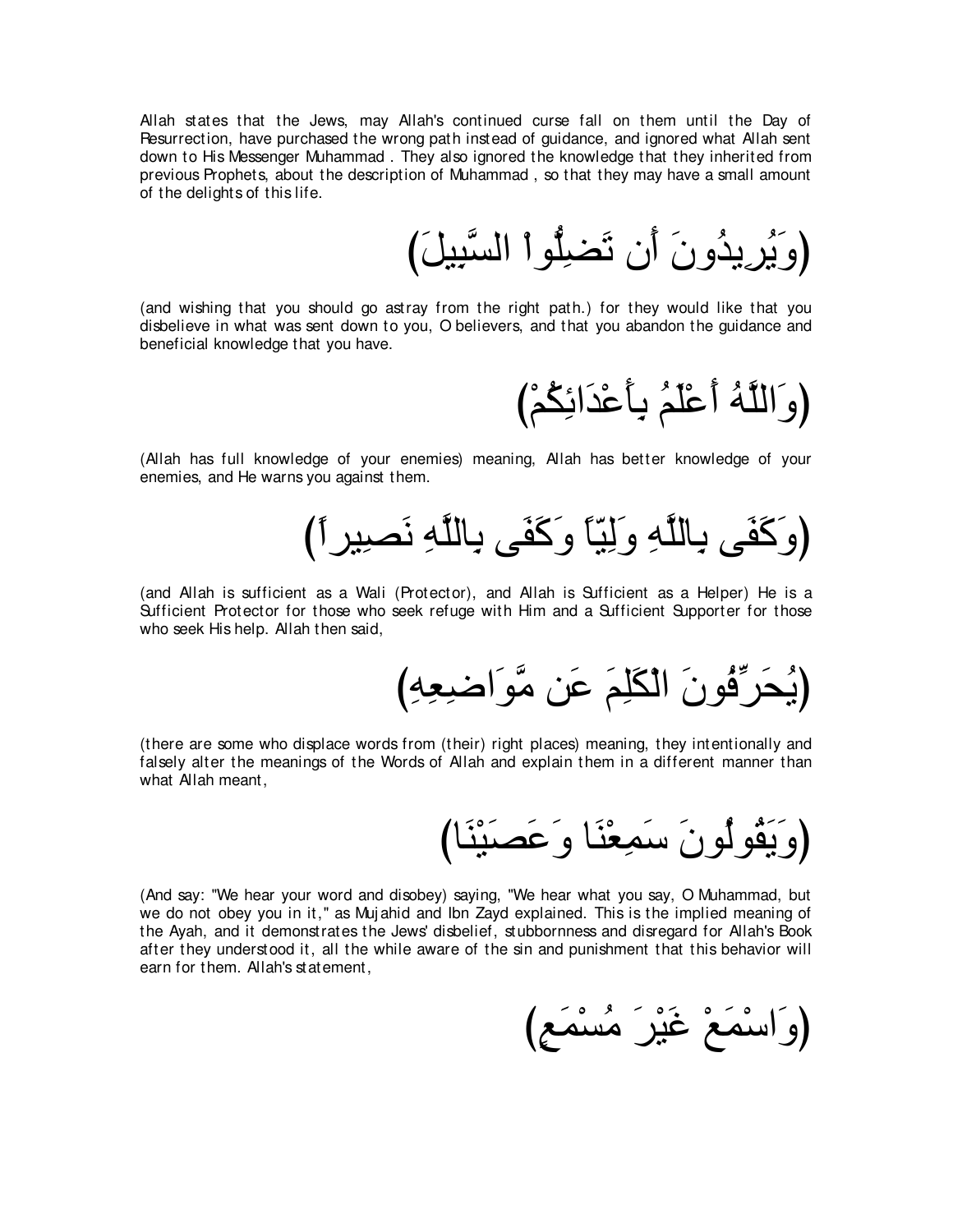(And "Hear and let you hear nothing.'') means, hear our words, may you never hear anything, as Ad-Dahhak reported from Ibn ` Abbas. This is the Jews' way of mocking and j esting, may Allah's curse descend on them.

(وَرَ عِنَا لَيَّا بِأَلْسِنَتِهِمْ وَطَعْناً فِي الذِّينِ)

(And Ra` ina, with a twist of their tongues and as a mockery of the religion.) meaning, they pretend to say, ` Hear us,' when they say, Ra` ina (an insult in Hebrew, but in Arabic it means `Listen to us.').' Yet, their true aim is to curse the Prophet. We mentioned this subject when we explained Allah's statement,



(O you who believe! Say not Ra` ina but say Unzurna (make us understand)). Therefore, Allah said about them, while they pretend to say other than what they truly mean,

び⌒リΑあギャや ヴ⌒プ ⇔ゅレ∇バ∠デ∠ヱ ∇ユ⌒ヰ⌒わ∠レ⌒ジ∇ャ∠ほ⌒よ ⇔ゅ∂Β∠ャぴ

(With a twist of their tongues and as a mockery of the religion) because of their cursing the Prophet . Allah then said,

ゅ∠ル∇ゲ⊥ヌ∇ルや∠ヱ ∇ノ∠ヨ∇シや∠ヱ ゅ∠レ∇バ∠デ∠ぺ∠ヱ ゅ∠レ∇バ⌒ヨ∠シ ∇やヲ⊥ャゅ∠ホ ∇ユ⊥ヰzル∠ぺ ∇ヲ∠ャ∠ヱぴ ∇ユ⌒ワ⌒ゲ∇ヘ⊥ム⌒よ ⊥ヮzヤャや ⊥ユ⊥ヰ∠レ∠バzャ リ⌒ム∠ャ∠ヱ ∠ュ∠ヲ∇ホ∠ぺ∠ヱ ∇ユ⊥ヰzャ ⇔やゲ∇Β∠カ ∠ラゅ∠ム∠ャ び⇔ΚΒ⌒ヤ∠ホ zΙ⌒ま ∠ラヲ⊥レ⌒ョ∇ぽ⊥Α ∠Κ∠プ

(And if only they had said: "We hear and obey'', and "Do make us understand,'' it would have been better for them, and more proper; but Allah has cursed them for their disbelief, so they believe not except a few.) meaning, their hearts are cast away from the path of righteousness and therefore, no beneficial part of faith enters it. Earlier, when we explained,

(فَقَلِيلاً مَّا يُوْمِثُونَ)

(so little is that which they believe) which means they do not have beneficial faith.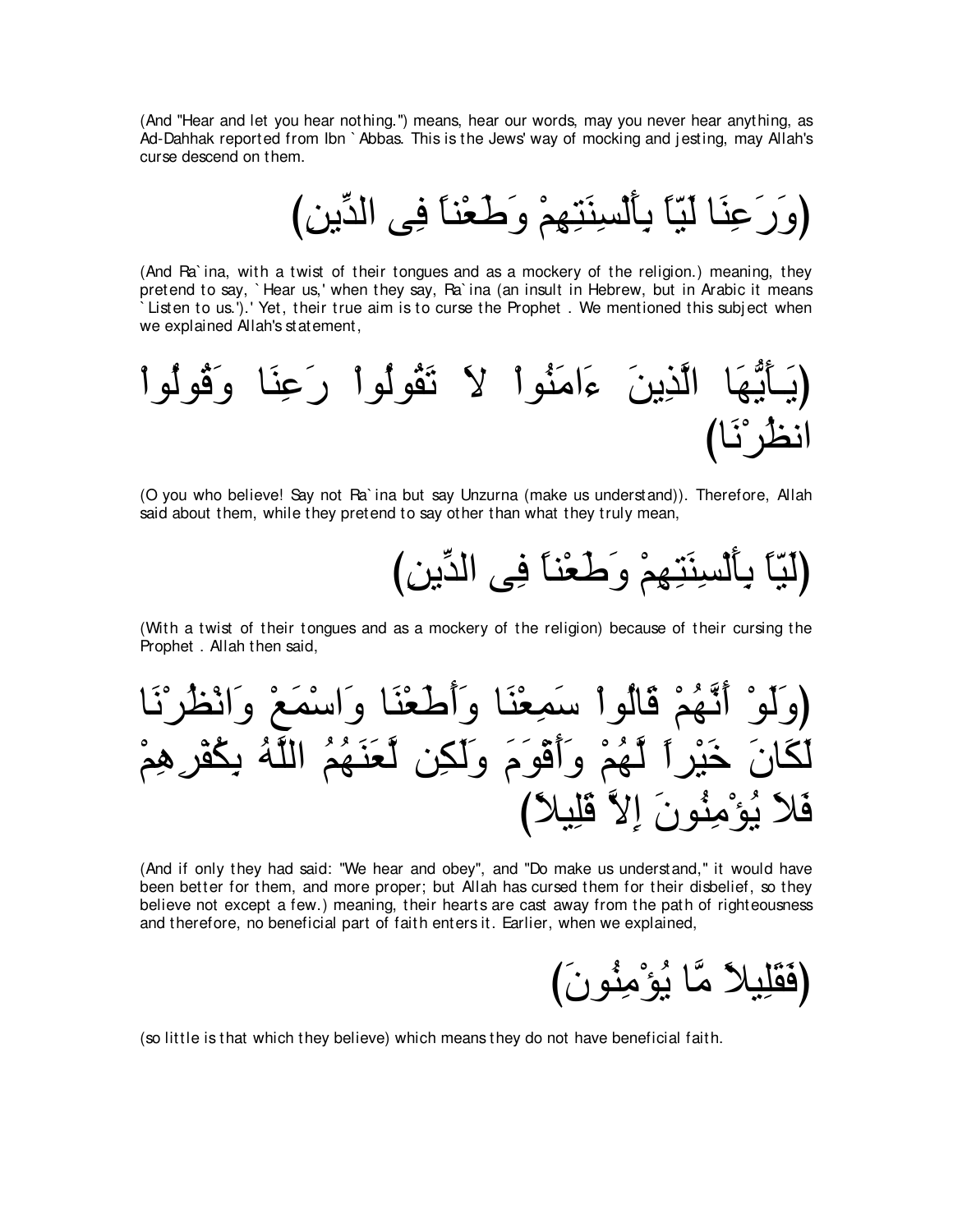أُوثُواْ الْكِتَـٰبَ ءَامِنُواْ بِمَ ِ مَعَكُمْ مِّن قَبْلِ أَن نَّطْمِسِ لَّمَا أَدْبَـرٍ هَآ أَو ۘ نَاْعَنَـٰهُمْ كَمَ اللَّه مَقْعُو لاَ ـ ما دَونَ ذَلِكَ لَمَن بعقد  $\bullet$ كُ بِاللَّهِ فَقَدِ اقْتَرِ َى إِنَّما عَظِيماً )

(47. O you who have been given the Scripture (Jews and Christians)! Believe in what We have revealed confirming what is with you, before We efface faces and turn them backwards or curse them as We cursed the people of the Sabbath. And the commandment of Allah is always executed.) (48. Verily, Allah forgives not that partners should be set up with Him (in worship), but He forgives except that to whom He wills; and whoever sets up partners with Allah in worship, he has indeed invented a tremendous sin.)

## Calling the People of the Book to Embrace the Faith, Warning them **Against Doing Otherwise**

Allah commands the People of the Scriptures to believe in what He has sent down to His servant and Messenger, Muhammad, the Glorious Book that conforms to the good news that they already have about Muhammad. He also warns them,



(before We efface faces and turn them backwards) Al-`Awfi said that Ibn `Abbas said that effacing' here refers to blindness,

(فَذَرُدَّهَا عَلَى أَدْبَـرٍ هَآ)

(and turn them backwards) meaning, We put their faces on their backs, and make them walk backwards, since their eyes will be in their backs. Similar was said by Qatadah and `Atiyah Al-`Awfi. This makes the punishment even more severe, and it is a parable that Allah set for ignoring the truth, preferring the wrong way and turning away from the plain path for the paths of misquidance. Therefore, such people walk backwards. Smilarly, some said that Allah's statement.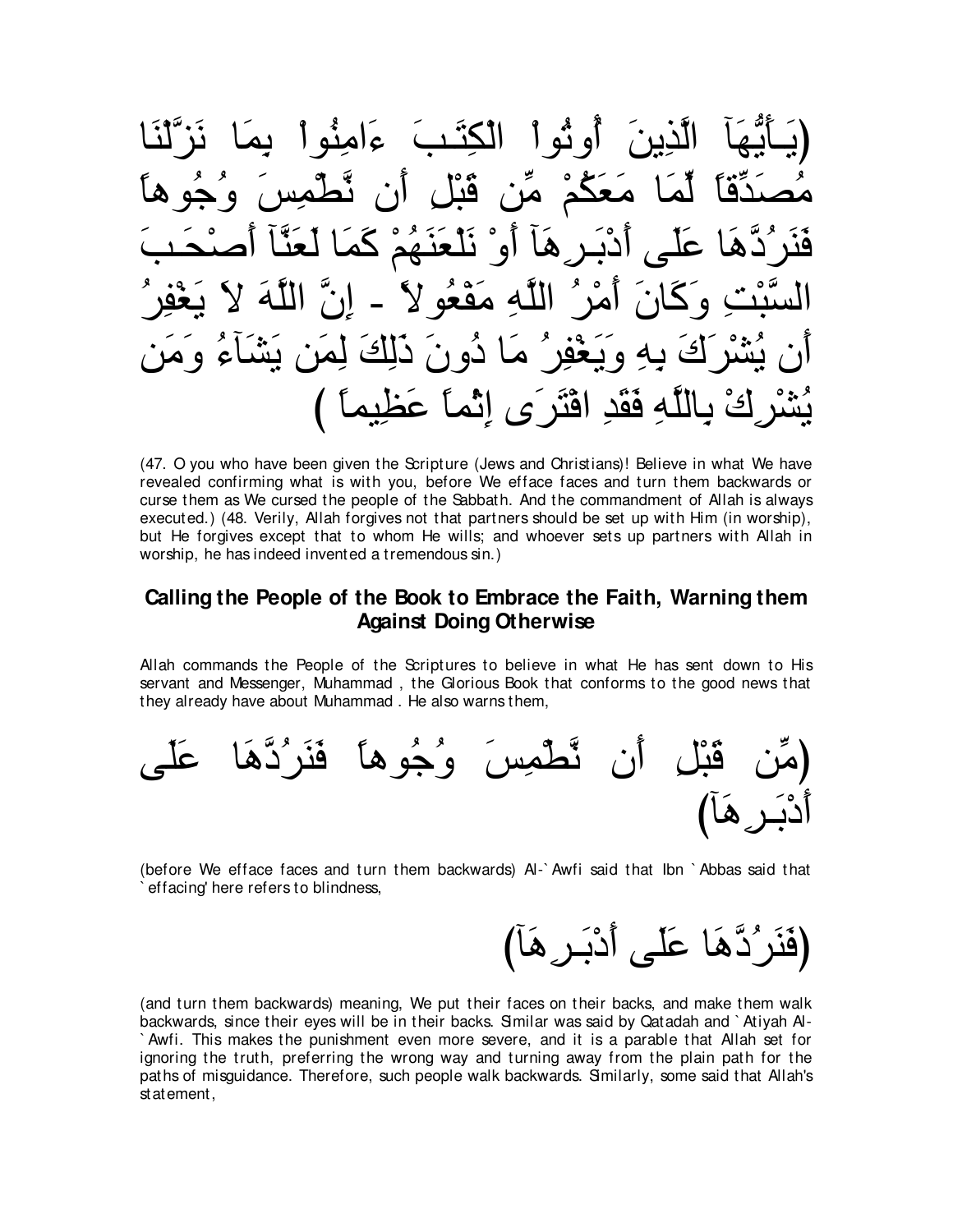(Verily, We have put on their necks iron collars reaching to the chins, so that their heads are raised up. And We have put a barrier before them) that is a parable that Allah gave for their deviation and hindrance from quidance.

## Ka` b Al-Ahbar Embraces Islam Upon Hearing this Ayah [4:47]

It was reported that Ka`b Al-Ahbar became Muslim when he heard this Ayah 4:47. Ibn Jarir recorded that `Isa bin Al-Mughirah said: We were with Ibrahim when we talked about the time when Ka'b became Muslim. He said, 'Ka'b became Muslim during the reign of 'Umar, for he passed by Al-Madinah intending to visit Jerusalem, and `Umar said to him, "Embrace Islam, O Ka' b.' Ka' b said, ' Do you not read in your Book,

## (مَثَلُ الَّذِينَ حُمِّلُو ا النَّوْرَاةَ)

(The likeness of those who were entrusted with the Tawrah...) 62:5 until,

(أَسْفَارٍ أَ)

(Books) I am among those who were entrusted with the Tawrah.' `Umar left him alone and Ka' b went on to Hims (in Syria) and heard one of its inhabitants recite this Ayah while feeling sad.

(O you who have been given the Scripture (Jews and Christians)! Believe in what We have revealed confirming what is with you, before We efface faces and turn them backwards). Ka`b said, I believe, O Lord! I embraced Islam, O Lord!' for He feared that this might be struck by this threat. He then went back to his family in Yemen and returned with them all as Muslims." Allah's statement,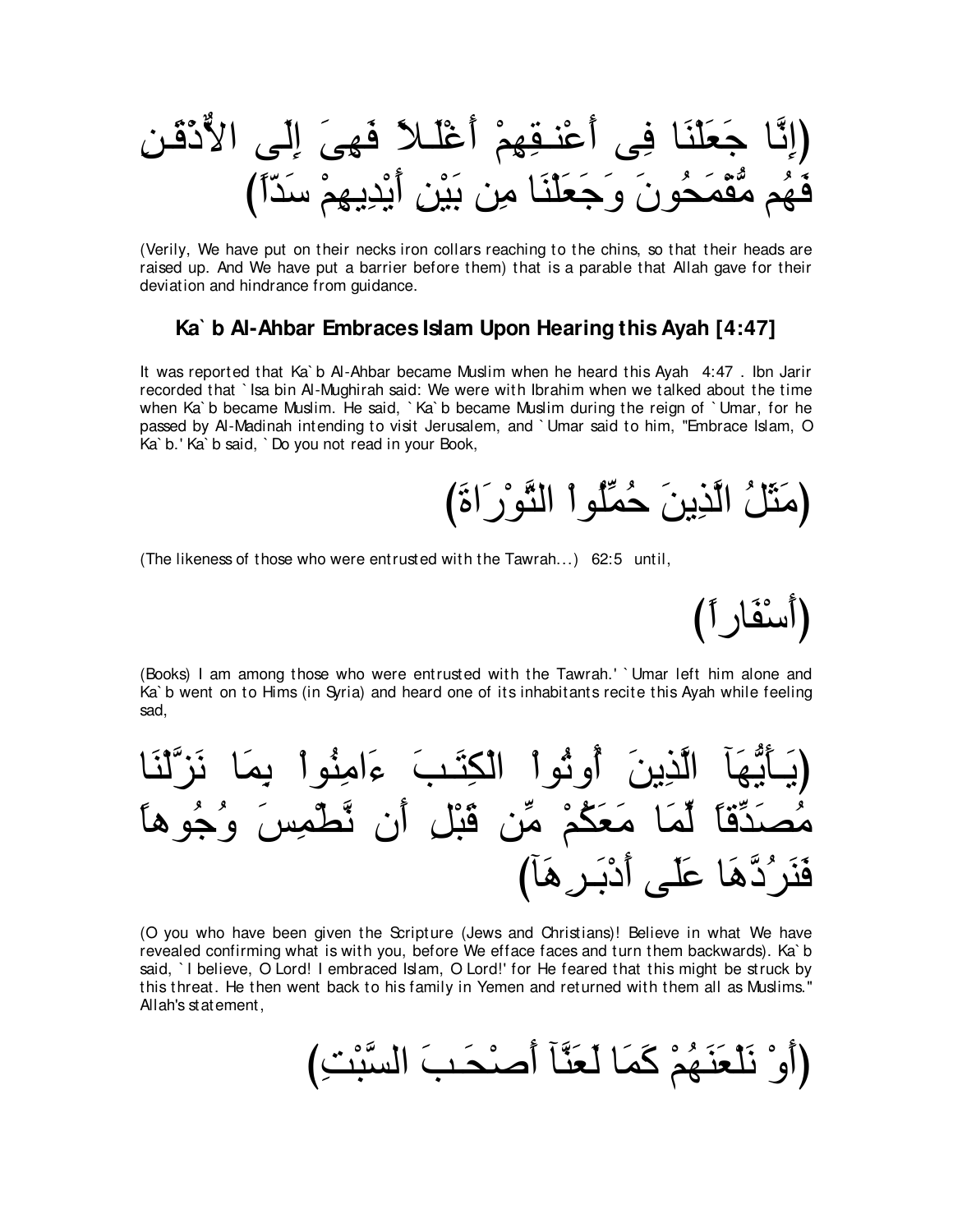(or curse them as We cursed the people of the Sabbath.) refers to those who breached the sanctity of the Sabbath, using deceit, for the purpose of doing more work. Allah changed these people into apes and swine, as we will come to know in the explanation of Surat Al-A` raf (7). Allah's statement,

(وَكَانَ أَمْرُ اللَّهِ مَقْعُو لاَ )

(And the commandment of Allah is always executed.) means, when He commands something, then no one can dispute or resist His command.

## **Allah Does not Forgive Shirk, Except After Repenting From it**

Allah said that He,

(لاَ يَعْفِرُ أَن يُشْرَكَ بِهِ)

(forgives not that partners should be set up with Him (in worship),) meaning, He does not forgive a servant if he meets Him while he is associating partners with Him,

(وَيَغْفِرُ مَا دُونَ ذَلِكَ)

(but He forgives except that) of sins,

(لِمَن يَشَاءُ)

(to whom He wills) of His servants. Imam Ahmad recorded that Abu Dharr said that the Messenger of Allah said,



(Allah said, "O My servant! As long as you worship and beg Me, I will forgive you, no matter your shortcomings. O My servant! If you meet Me with the earth's fill of sin, yet you do not associate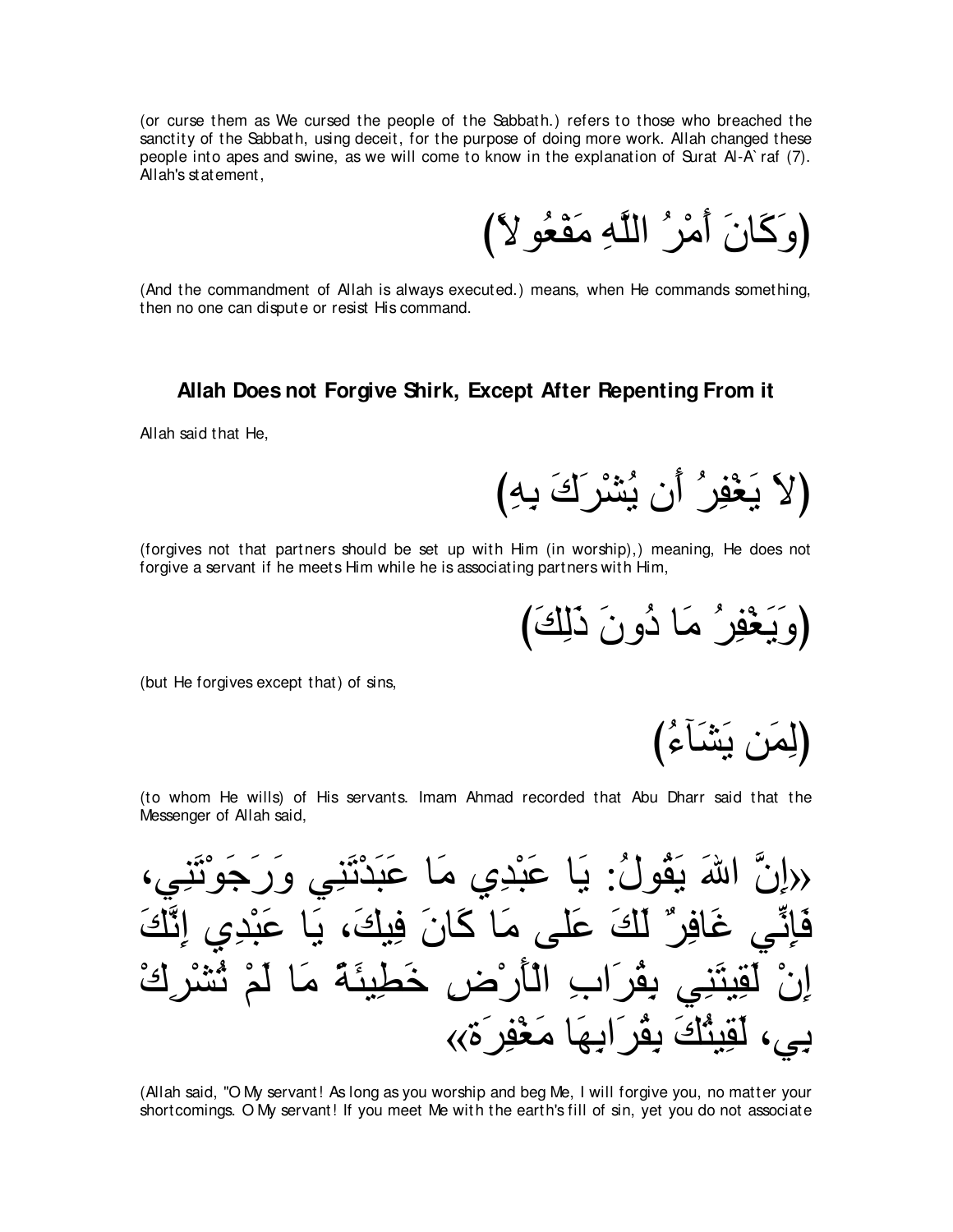any partners with Me, I will meet you with its fill of forgiveness.'') Only Ahmad recorded this Hadith with this chain of narration. Imam Ahmad recorded that Abu Dharr said, "I came to the Messenger of Allah and he said,

<دمَا مِنْ عَبْدِ قَالَ: لَا إِلهَ إِلَّا اللهُ ثُمَّ مَاتَ عَلَى دَلِكَ، إِلَّا دَخَلَ الْحَدَّةُ››  $\mathcal{L} \subset \mathcal{L}$  is a set of  $\mathcal{L} \subset \mathcal{L}$  . In the set of  $\mathcal{L}$ «و َإِنْ زَنَّبِي وَإِنْ سَرَقٍ» . In the set of the set of the set of the set of the set of the set of the set of the set of the set of the set of the set of the set of the set of the set of the set of the set of the set of the set of the set of the set «وَإِنْ زِنَمِي وَإِنْ سَرِقَ ثَلْاثًا» **Service State State** «حَلّي رَغْمِ أَنْفِ أَبِي ذَرٍ»

("No servant proclaims,` There is no deity worthy of worship except Allah,' and dies on that belief, but will enter Paradise.'' I said, "Even if he committed adultery and theft'' He said, "Even if he committed adultery and theft.'' I asked again, "Even if he committed adultery and theft'' He said, "Even if he committed adultery and theft.'' The fourth time, he said, "Even if Abu Dharr's nose was put in the dust.'') Abu Dharr departed while pulling his Izar and saying, "Even if Abu Dharr's nose was put in the dust.'' Ever since that happened, Abu Dharr used to narrate the Hadith and then comment, "Even if Abu Dharr's nose was put in dust.'' The Two Sahihs recorded this Hadith Al-Bazzar recorded that Ibn ` Umar said, "We used to refrain from begging (Allah) for forgiveness for those who commit major sins until we heard our Prophet reciting,

(إِنَّ اللَّهَ لاَ يَغْفِرُ أَن يُشْرَكَ بِهِ وَيَغْفِرُ مَا دُونَ ذَلِكَ لِمَن يَشَاءُ)

(Verily, Allah forgives not that partners should be set up with Him (in worship), but He forgives except that (anything else) to whom He wills;), and his saying,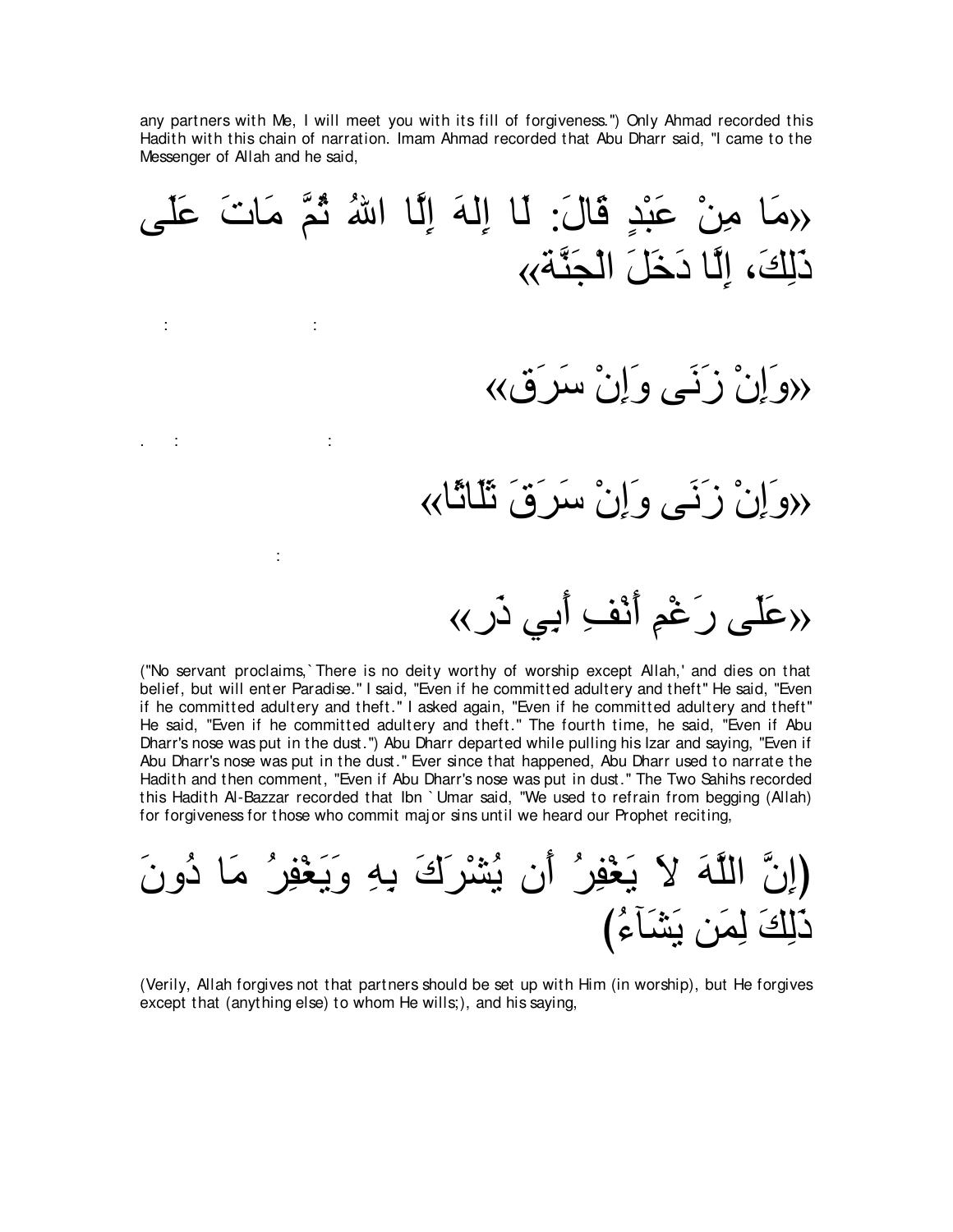(I have reserved my intercession on the Day of Resurrection for those among my Ummah who commit major sins.)" Allah's statement,

(and whoever sets up partners with Allah in worship, he has indeed invented a tremendous sin.) is similar to His statement,

(Verily, joining others in worship with Allah is a great Zulm (wrong) indeed.) In the Two Sahihs, it is recorded that Ibn Mas'ud said, "I said, `O Messenger of Allah! Which is the greatest sin' He said,

(To make a rival with Allah, while He Alone created you.)"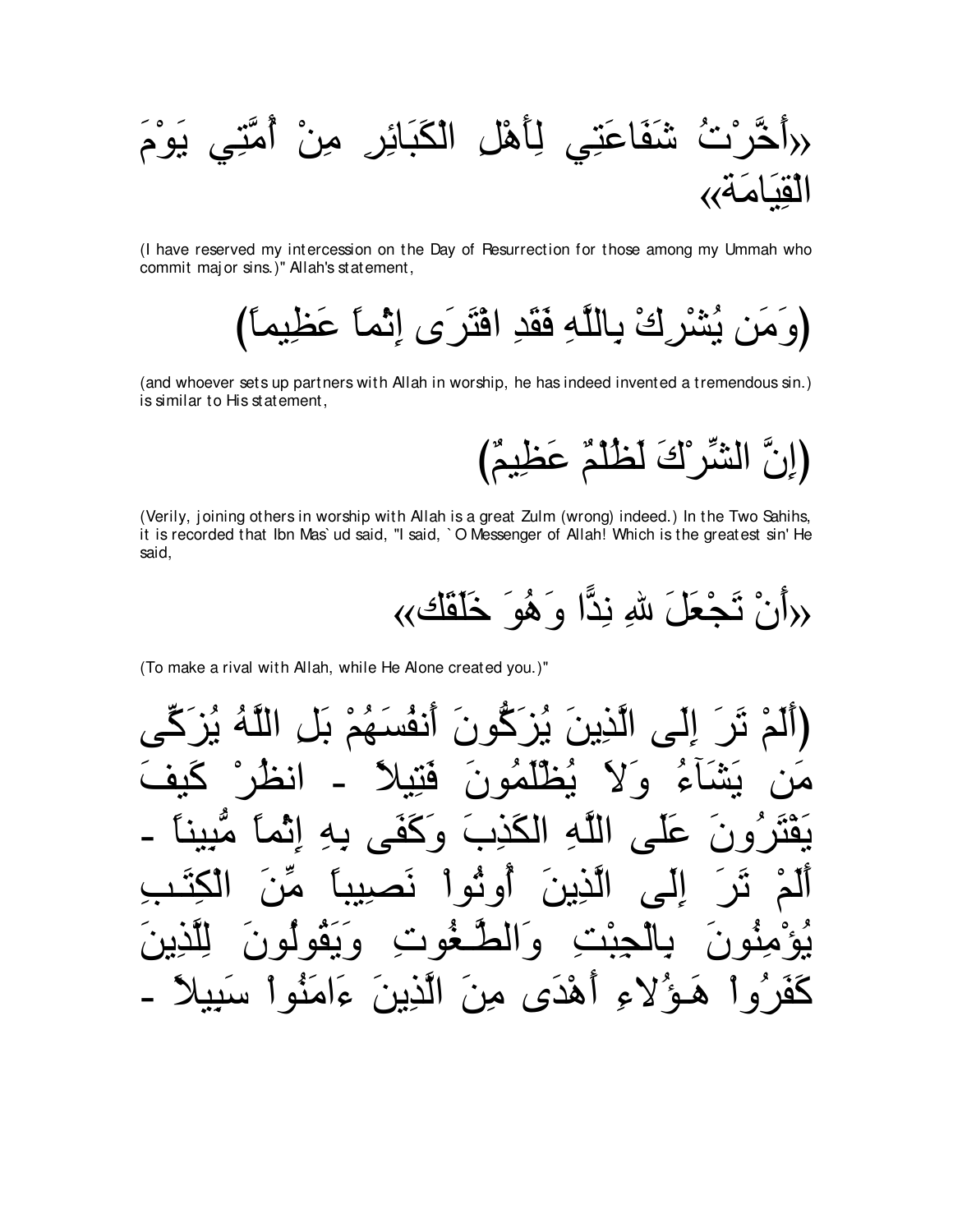

(49. Have you not seen those who claim sanctity for themselves Nay, but Allah sanctifies whom He wills, and they will not be dealt with injustice even equal to the extent of a Fatil.) (50. Look, how they invent a lie against Allah, and enough is that as a manifest sin.) (51. Have you not seen those who were given a portion of the Scripture They believe in Jibt and Taghut and say to those who disbelieve, "These people are better guided on the way, "than the believers.) (52. They are those whom Allah has cursed, and he whom Allah curses, you will not find for him (any) helper.)

## **Chastising and Cursing the Jews for Claiming Purity for Themselves and Believing in Jibt and Taghut**

Al-Hasan and Qatadah said, "This Ayah,

# (اَلَمْ تَرَ إِلَى الَّذِينَ يُزَكُّونَ أَنفُسَهُمْ)

(Have you not seen those who claim sanctity for themselves) was revealed about the Jews and Christians when they said, ` We are Allah's children and His loved ones.''' Ibn Zayd also said, "This Ayah was revealed concerning their statement,

び⊥ロ⊥ぼゅzら⌒ェ∠ぺ∠ヱ ⌒ヮzヤャや ⊥¬ゅ∠レ∇よ∠ぺ ⊥リ∇エ∠ルぴ

(We are the children of Allah and His loved ones) and their statement,

びン∠ゲ⇒∠ダ∠ル ∇ヱ∠ぺ や⇔キヲ⊥ワ ∠ラゅ∠ミ リ∠ョ zΙ⌒ま ∠るzレ∠イ∇ャや ∠モ⊥カ∇ギ∠Α リ∠ャぴ

(None shall enter Paradise unless he be a Jew or a Christian).'' This is why Allah said,

び⊥¬べ∠ゼ∠Α リ∠ョ ヴあミ∠ゴ⊥Α ⊥ヮzヤャや ⌒モ∠よぴ

(Nay, but Allah sanctifies whom He wills,) meaning, the decision in this matter is with Allah Alone, because He has perfect knowledge of the true reality and secrets of all things. Allah then said,

(وَلاَ يُظْلَمُونَ فَتِيلاً)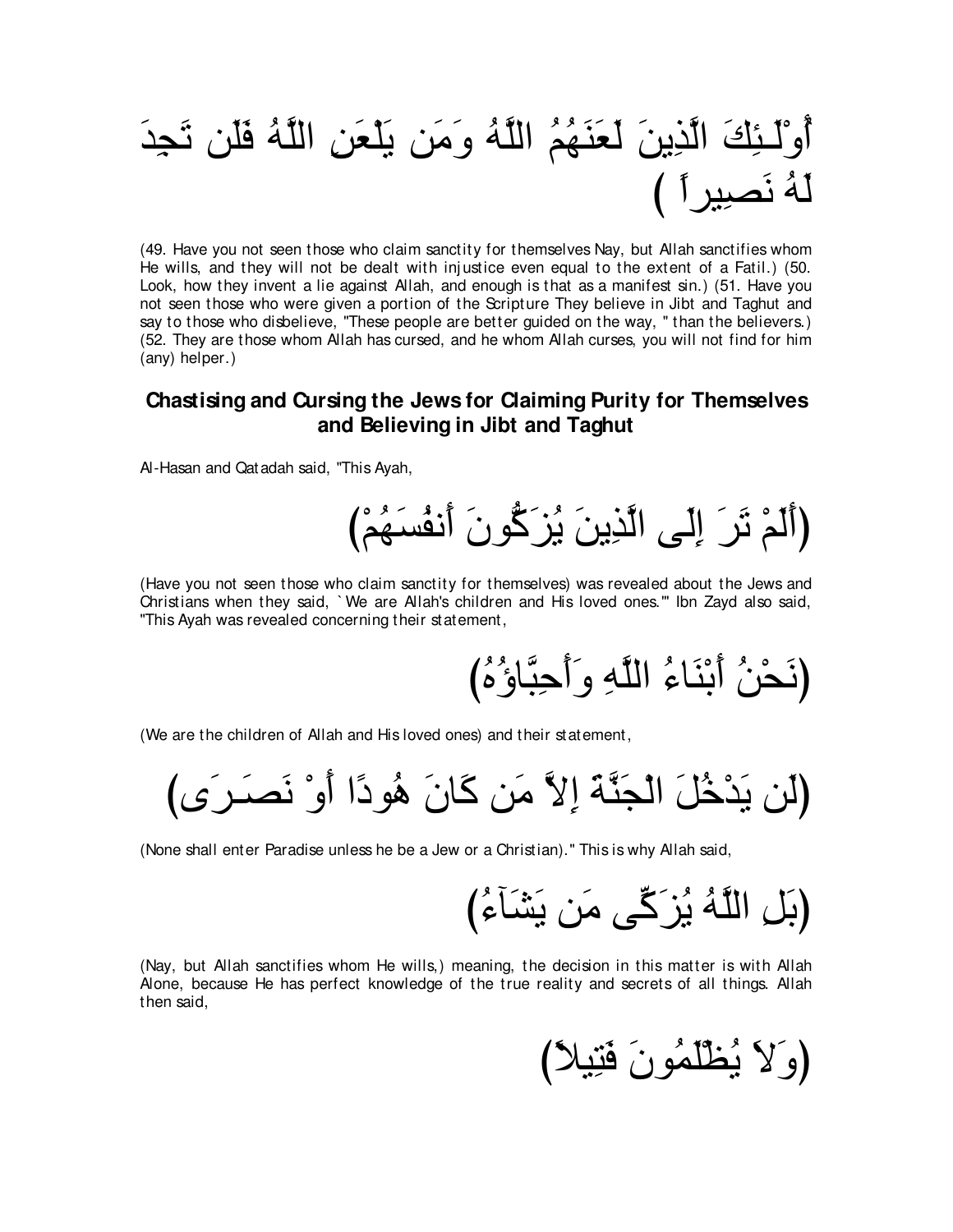(And they will not be dealt with injustice even equal to the extent of a Fatil, ) meaning, He does no inj ustice with anyone's compensation in any part of his reward, even if it was the weight of a Fatil. Ibn ` Abbas, Muj ahid, ` Ikrimah, ` Ata', Al-Hasan, Qatadah and others among the Salaf said that Fatil means, "The scalish thread in the long slit of the date-stone.'' Allah said,

び∠ゆ⌒グ∠ムャや ⌒ヮzヤャや ヴ∠ヤ∠ハ ∠ラヱ⊥ゲ∠わ∇ヘ∠Α ∠ブΒ∠ミ ∇ゲ⊥ヌルやぴ

(Look, how they invent a lie against Allah,) claiming purity for themselves, their claim that they are Allah's children and His loved ones, their statement;

びン∠ゲ⇒∠ダ∠ル ∇ヱ∠ぺ や⇔キヲ⊥ワ ∠ラゅ∠ミ リ∠ョ zΙ⌒ま ∠るzレ∠イ∇ャや ∠モ⊥カ∇ギ∠Α リ∠ャぴ

(None shall enter Paradise unless he be a Jew or a Christian) their statement;

び∃れ∠キヱ⊥ギ∇バzョ ゅ⇔ョゅzΑ∠ぺ ∠Ι⌒ま ⊥ケゅzレャや ゅ∠レzジ∠ヨ∠ゎ リ∠ャぴ

(The Fire shall not touch us but for a number of days) and their reliance on the righteous deeds of their forefathers. Allah has decreed that the good actions of the fathers do not help the children, when He said,

びユ⊥わ∇ら∠ジ∠ミ ゅzョ ユ⊥ム∠ャ∠ヱ ∇ろ∠ら∠ジ∠ミ ゅ∠ョ ゅ∠ヰ∠ャ ∇ろ∠ヤ∠カ ∇ギ∠ホ ∀るzョ⊥ぺ ∠マ∇ヤ⌒ゎぴ

(That was a nation who has passed away. They shall receive the reward of what they earned and you of what you earn). Allah then said,

(وَكَفَى بِهِ إِنَّمَا مُّبِيناً)

(and enough is that as a manifest sin. ) meaning, these lies and fabrications of theirs are sufficent. Allah's statement,

⌒ょ⇒∠わ⌒ム∇ャや ∠リあョ ⇔ゅらΒ⌒ダ∠ル ∇やヲ⊥ゎヱ⊥ぺ ∠リΑ⌒グzャや ヴ∠ャ⌒ま ∠ゲ∠ゎ ∇ユ∠ャ∠ぺぴ び⌒れヲ⊥ピ⇒zトャや∠ヱ ⌒ろ∇ら⌒イ∇ャゅ⌒よ ∠ラヲ⊥レ⌒ョ∇ぽ⊥Α

(Have you not seen those who were given a portion of the Scripture They believe in Jibt and Taghut). Muhammad bin Ishaq said from Hassan bin Fa'id that ` Umar bin Al-Khattab said, "Jibt is sorcery and Taghut is the Shaytan.'' Abu Nasr Isma` il bin Hammad Al-Jawhari, the renowned scholar, said in his book As-Shah, "Al-Jibt means idol, soothsayer and sorcerer." Ibn Abi Hatim recorded that Jabir bin ` Abdullah was asked about Taghut, and he said, "They are soothsayers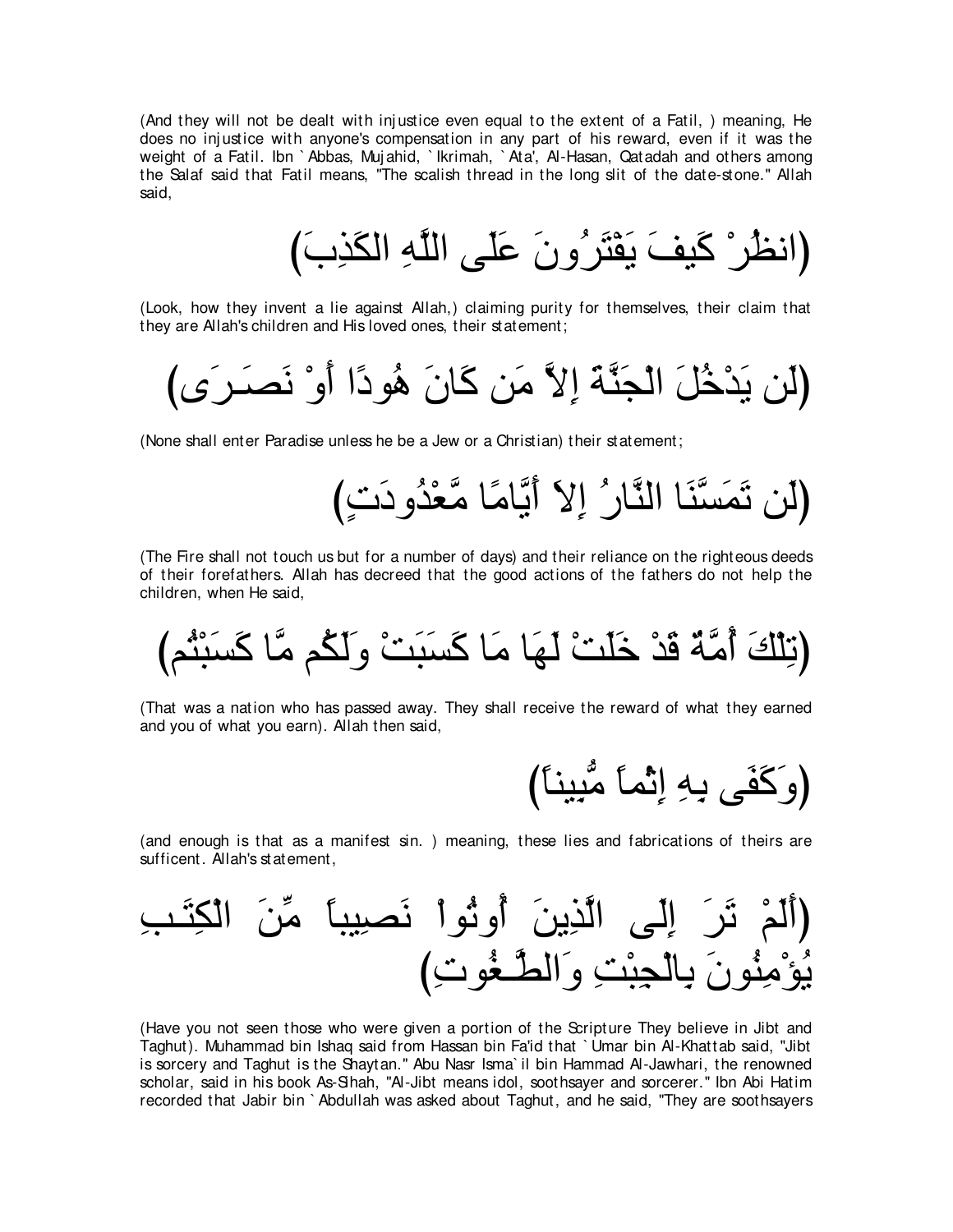upon whom the devils descend.'' Muj ahid said "Taghut is a devil in the shape of man, and they refer to him for judgment." Imam Malik said, "Taghut is every object that is worshipped instead of Allah, the Exalted and Most Honored.''

#### **Disbelievers Are not Better Guided Than Believers**

Allah said,



(and say to those who disbelieve, "These people are better guided on the way," than the believers.) preferring the disbelievers over Muslims, because of their ignorance, un-religious nature and disbelief in Allah's Book which is before them. Ibn Abi Hatim recorded that ` Ikrimah said, "Huyay bin Akhtab and Ka` b bin Al-Ashraf (two Jewish leaders) came to the people of Makkah, who said to them, ` You (Jews) are people of the Book and knowledge, so j udge us and Muhammad.' They said, ` Describe yourselves and describe Muhammad.' They said, ` We keep relation with kith and kin, slaughter camels (for the poor), release the indebted and provide water for the pilgrims. As for Muhammad he is without male children, he severed our relations, and the thieves who rob pilgrims (the tribe of) Ghifar follow him. So who is better, we or him' They said, ` You are more righteous and better guided.' Thereafter, Allah sent down,

(أَلَمْ تَرَ إِلَى الَّذِينَ أُوِثُو ا نَصبِيَا)

(Have you not seen those who were given a portion).'' This story was also reported from Ibn Abbas and several others among the Salaf. Allah's Curse on the Jews This Ayah 4:52 contains a curse for the Jews and informs them that they have no supporter in this life or the Hereafter, because they sought the help of the idolators. They uttered this statement in Ayah 4:51 to lure the disbelievers into supporting them, and they ultimately gathered their forces for the battle of Al-Ahzab, forcing the Prophet and his Companions to dig a defensive tunnel around Al-Madinah. But, Allah saved the Muslims from their evil,

⇔やゲ∇Β∠カ ∇やヲ⊥ャゅ∠レ∠Α ∇ユ∠ャ ∇ユ⌒ヰ⌒ヌ∇Β∠ピ⌒よ ∇やヱ⊥ゲ∠ヘ∠ミ ∠リΑ⌒グzャや ⊥ヮzヤャや zキ∠ケ∠ヱぴ ⇔ゅ∂Α⌒ヲ∠ホ ⊥ヮzヤャや ∠ラゅ∠ミ∠ヱ ∠メゅ∠わ⌒ボ∇ャや ∠リΒ⌒レ⌒ョ∇ぽ⊥ヨ∇ャや ⊥ヮzヤャや ヴ∠ヘ∠ミ∠ヱ び ⇔やゴΑ⌒ゴ∠ハ

(And Allah drove back those who disbelieved in their rage, they gained no advantage (booty). Allah sufficed for the believers in the fighting. And Allah is Ever All-Strong, All-Mighty).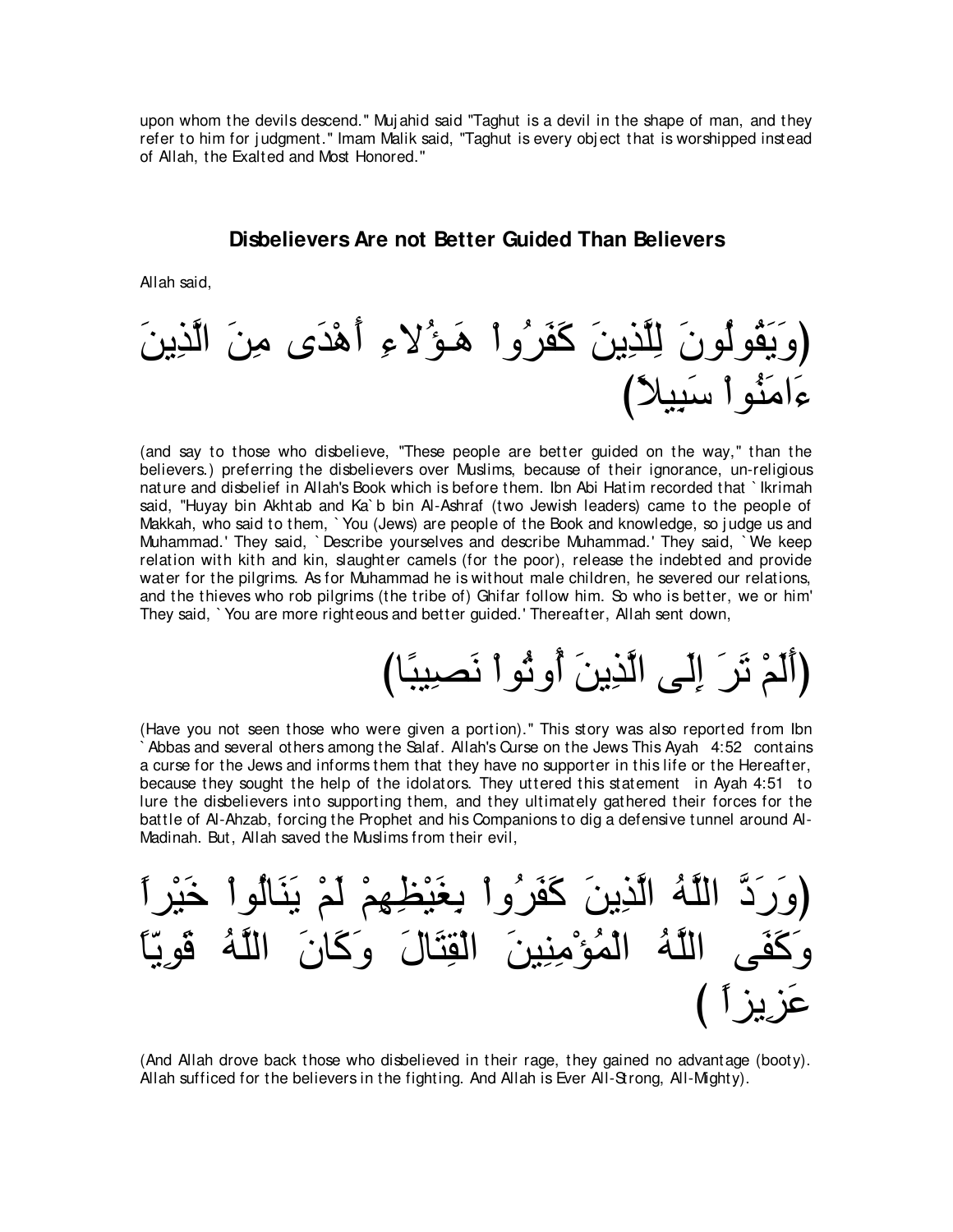

(53. Or have they a share in the dominion Then in that case they would not give mankind even a Nagir.) (54. Or do they envy men for what Allah has given them of His bounty Then, We have already given the family of Ibrahim the Book and Al-Hikmah, and conferred upon them a great kingdom.) (55. Of them were (some) who believed in it, and of them were (some) who rejected it; and enough is Hell for burning (them).)

#### The Envy and Miserly Conduct of the Jews

Allah asked the Jews if they have a share in the dominion. That is merely a statement of rebuke, since they do not have any share in the dominion. Allah then described them as misers,

(Then in that case they would not give mankind even a Nagir.) Meaning, if they had a share in the sovereignty and dominion, they would not give anyone anything, especially Muhammad, even if it was the speck on the back of a date-stone, which is the meaning of Nagir according to Ibn `Abbas and the majority of the scholars. This Ayah is similar to another of Allah's statements.

(Say: "If you possessed the treasure of the mercy of my Lord, then you would surely withold it out of fear of spending it.) meaning, for fear that what you have might end, although there is no such possibility here. This only demonstrates their greedy and stingy nature. This is why Allah said,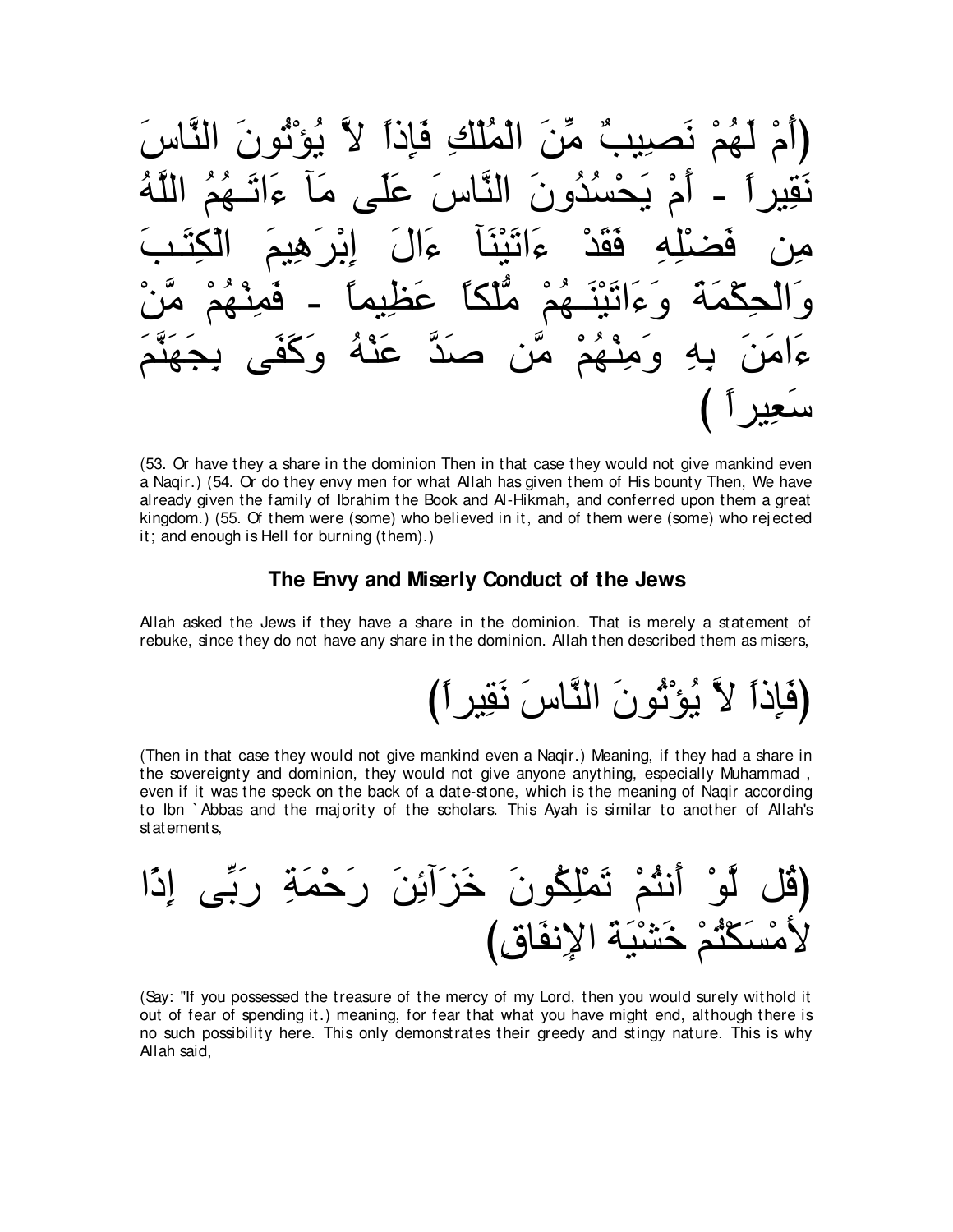(وَكَانَ الإِنْسَنُ قَثُورًا)

(And man is ever Qatur) meaning Bakhil (stingy). Allah then said,

(Or do they envy men for what Allah has given them of His Bounty) referring to their envy of the Prophet for the great prophethood that Allah entrusted him with. Their envy made them reject him, because he was an Arab and not from the Children of Israel. At-Tabarani recorded that Ibn `Abbas said that.

(أَمْ يَحْسُدُونَ النَّاسَ)

(Or do they envy men) means, "We are the worthy people, rather than the rest of the people." Allah said,

(Then, We have already given the family of Ibrahim the Book and Al-Hikmah, and conferred upon them a great kingdom.) meaning. We gave the prophethood to the tribes of the Children of Israel, who are among the offspring of Ibrahim and sent down the Books to them. These Prophets ruled the Jews with the prophetic tradition, and We made kings among them. Yet,

(فَمِنْهُمْ مَّنْ ءَامَنَ بِهِ)

(Of them were (some) who believed in it;) referring to Allah's favor and bounty (Prophets, Books, kingship),

(وَمِنْهُمْ مَّن صَدَّ عَنْهُ)

(and of them were (some) who rejected it) by disbelieving in it, ignoring it, and hindering the people from its path, although this bounty was from and for them, the Children of Israel. They disputed with their own Prophets; so what about you, O Muhammad, especially since you are not from the Children of Israel Mujahid said,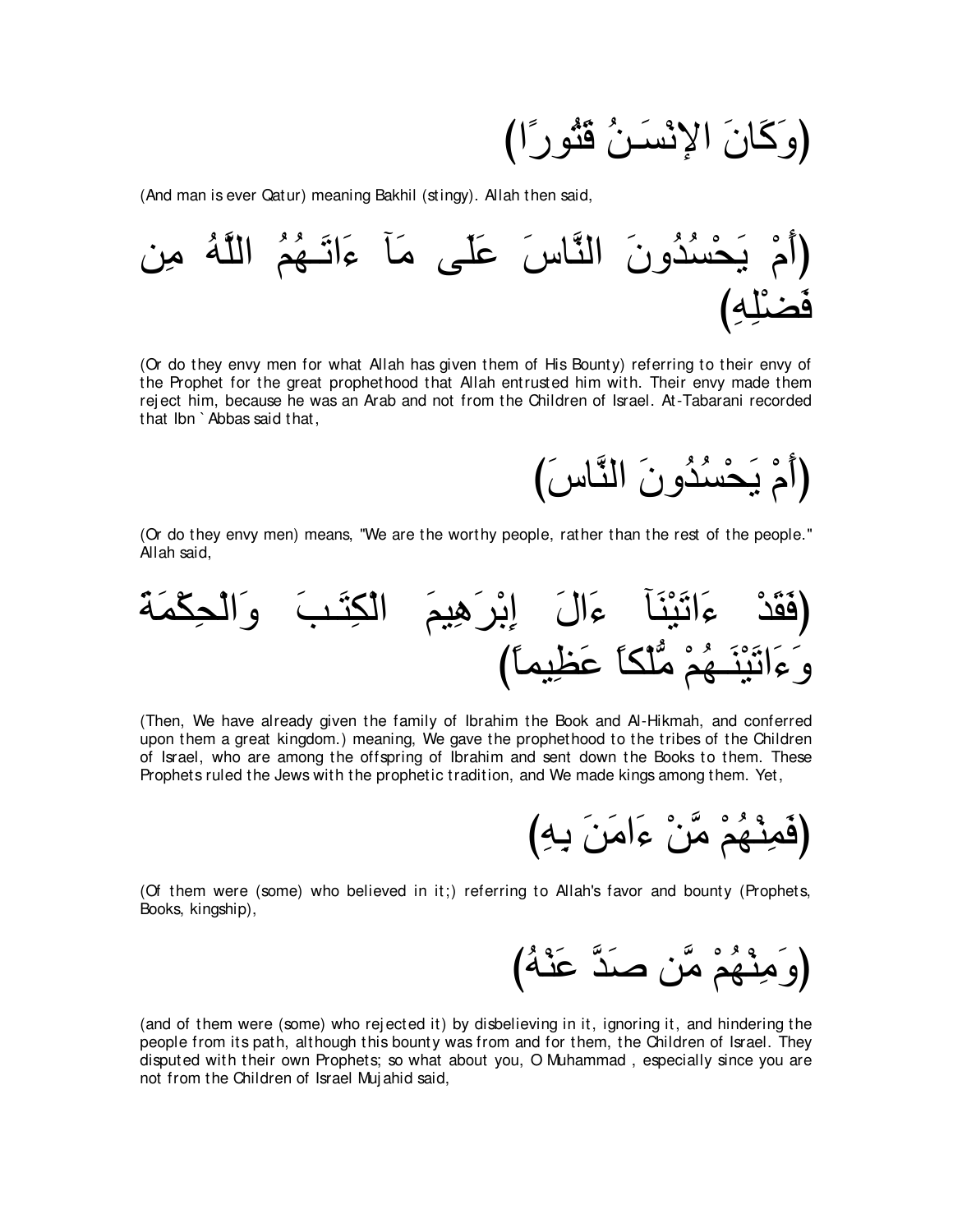(فَمِنْهُمْ مَّنْ ءَامَنَ بِهِ)

(Of them were (some) who believed in him, ) "Muhammad,

(وَمِنْهُمْ مَّن صَدَّ عَنْهُ)

(and of them were (some) who rejected him.)" Therefore, O Muhammad, the rejection of you because of their disbelief is even more severe and they are even further from the truth that you brought them. This is why Allah threatened them,

(وَكَفَى بِجَهَنَّمَ سَعِيراً)

(and enough is Hell for burning (them).), meaning, the Fire is a just punishment for them because of their disbelief, rebellion and defiance of Allah's Books and Messengers.

(56. Surely, those who disbelieved in Our Ayat, We shall burn them in Fire. As often as their skins are roasted through. We shall change them for other skins that they may taste the punishment. Truly, Allah is Ever Most Powerful, All-Wise.) e(57. But those who believe and do deeds of righteousness, We shall admit them to Gardens under which rivers flow (Paradise), abiding therein forever. Therein they shall have Azwaiun Mutahharatun (purified mates), and We shall admit them to shades, wide and ever deepening.)

## The Punishment of Those Who Disbelieve in Allah's Books and **Messengers**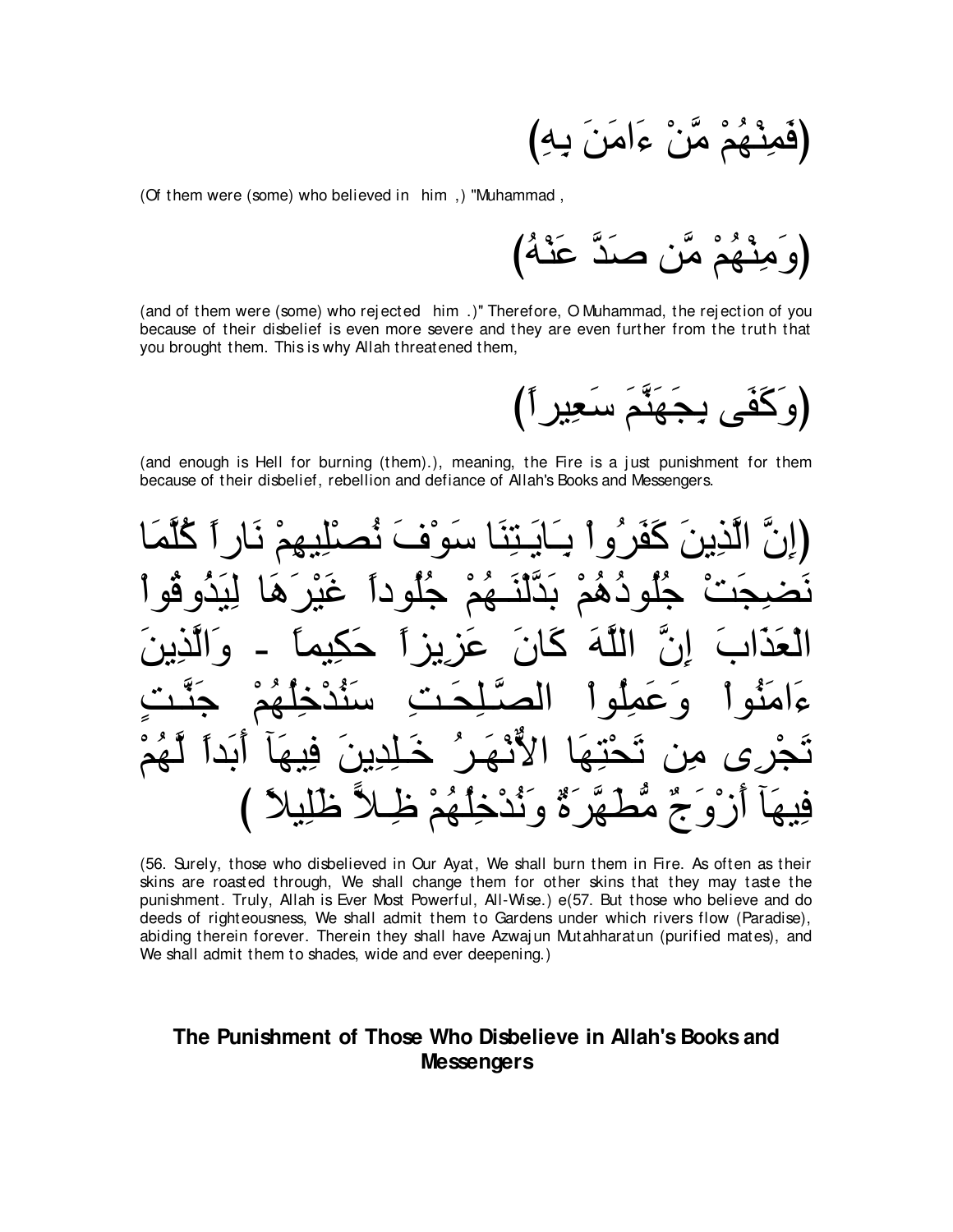Allah describes the torment in the Fire of Jahannam for those who disbelieve in His Ayat and hinder from the path of His Messengers. Allah said,

びゅ∠レ⌒わ⇒∠Αゅ∠⇒⌒よ ∇やヱ⊥ゲ∠ヘ∠ミ ∠リΑ⌒グzャや zラ⌒まぴ

(Surely, those who disbelieved in Our Ayat ,) meaning, We will place them in the Fire which will encompass every part of their bodies. Allah then states that their punishment and torment are everlasting,

ゅ∠ワ∠ゲ∇Β∠ビ ⇔やキヲ⊥ヤ⊥ィ ∇ユ⊥ヰ⇒∠レ∇ャzギ∠よ ∇ユ⊥ワ⊥キヲ⊥ヤ⊥ィ ∇ろ∠イ⌒ツ∠ル ゅ∠ヨzヤ⊥ミぴ び∠ゆや∠グ∠バ∇ャや ∇やヲ⊥ホヱ⊥グ∠Β⌒ャ

(We shall burn them in Fire. As often as their skins are roasted through, We shall change them for other skins that they may taste the punishment). Al-A` mash said that Ibn ` Umar said, "When their skin are burned, they will be given another skin in replacement, and this skin will be as white as paper.'' This was collected by Ibn Abi Hatim, who also recorded that Al-Hasan said,

び∇ユ⊥ワ⊥キヲ⊥ヤ⊥ィ ∇ろ∠イ⌒ツ∠ル ゅ∠ヨzヤ⊥ミぴ

(As often as their skins are roasted through,) "Their skin will be roasted through, seventy thousand times every day.'' Husayn said; Fudayl added that Hisham said that Al-Hasan also said that,

び∇ユ⊥ワ⊥キヲ⊥ヤ⊥ィ ∇ろ∠イ⌒ツ∠ル ゅ∠ヨzヤ⊥ミぴ

(As often as their skins are roasted through, ) means, "Whenever the Fire has roasted them through and consumed their flesh, they will be told, ` Go back as you were before,' and they will.''

## **The Wealth of the Righteous; Paradise and its Joy**

Allah said,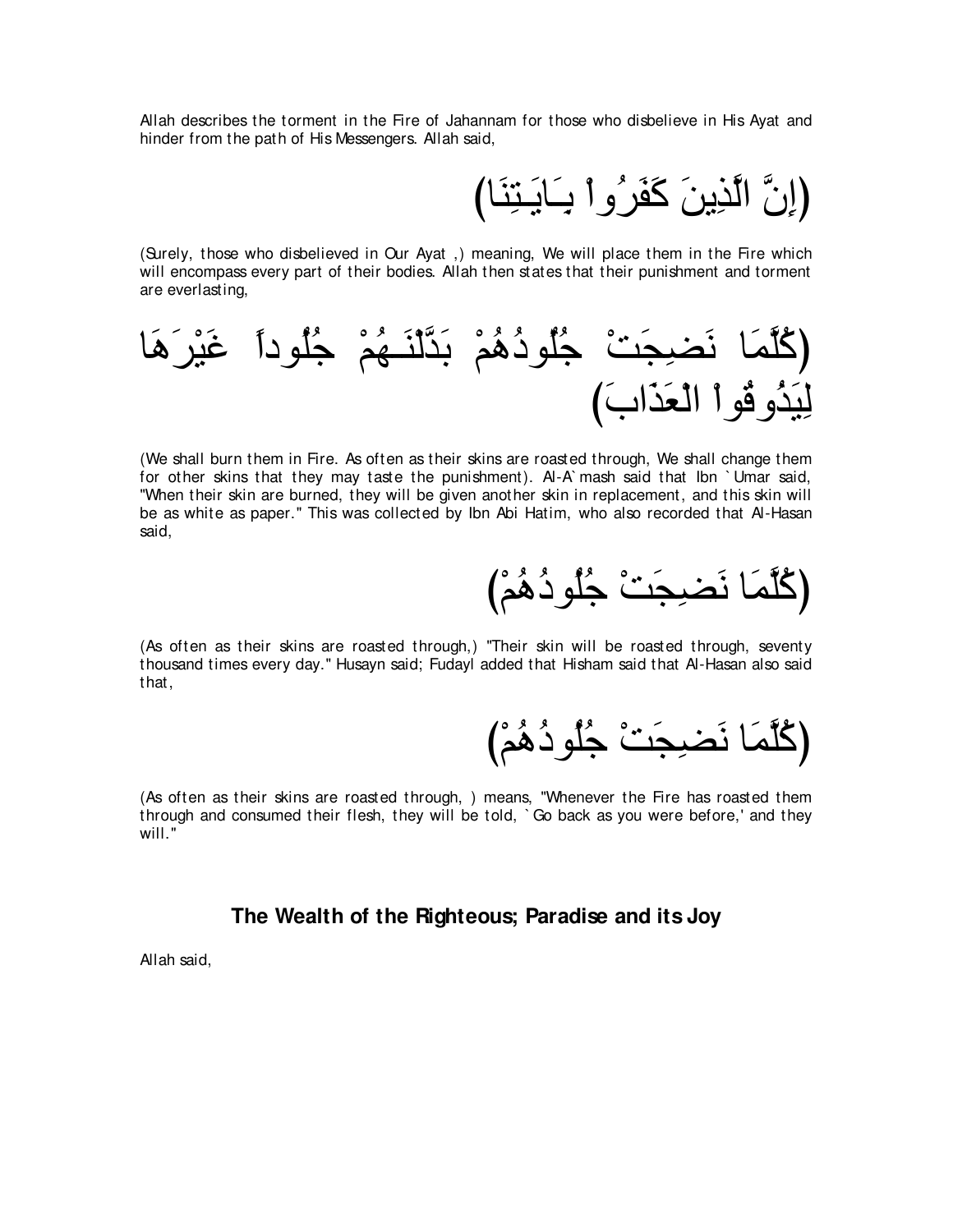∇ユ⊥ヰ⊥ヤ⌒カ∇ギ⊥レ∠シ ⌒ろ⇒∠エ⌒ヤ⇒zダャや ∇やヲ⊥ヤ⌒ヨ∠ハ∠ヱ ∇やヲ⊥レ∠ョや∠¬ ∠リΑ⌒グzャや∠ヱぴ べ∠ヰΒ⌒プ ∠リΑ⌒ギ⌒ヤ⇒∠カ ⊥ゲ⇒∠ヰ∇ルxΙや ゅ∠ヰ⌒わ∇エ∠ゎ リ⌒ョ ン⌒ゲ∇イ∠ゎ ∃ろ⇒zレ∠ィ び⇔やギ∠よ∠ぺ

(But those who believe and do deeds of righteousness, We shall admit them to Gardens under which rivers flow (Paradise), abiding therein forever.) describing the destination of the happy ones in the gardens of Eden, beneath which rivers flow in all of its areas, spaces and corners, wherever they desire and wish. They will reside in it for eternity, and they will not be transferred or removed from it, nor would they want to move from it. Allah said,

(لَهُمْ فِيهَآ أَرْوَجٌ مُّطَهَّرَةٌ)

(Therein they shall have Azwajun Mutahharatun (purified mates),) free of menstruation, postnatal bleeding, filth, bad manners and shortcomings. Ibn ` Abbas said that the Ayah means, "They are purified of filth and foul things." Similar was said by `Ata', Al-Hasan, Ad-Dahhak, An-Nakha` i, Abu Salih, ` Atiyah, and As-Suddi. Muj ahid said that they are, free of urine, menstruation, spit, mucous and pregnancies." Allah's statement,

(وَثُدْخِلُهُمْ ظِلاً ظَلِيلاً)

(And We shall admit them to shades, wide and ever deepening (Paradise).) means, wide, extensive, pure and elegant shade. Ibn Jarir recorded that Abu Hurayrah said that the Prophet said,

ゅ∠ヰあヤ⌒ニ ヶ⌒プ ⊥ょ⌒ミやzゲャや ⊥ゲΒ⌒ジ∠Α ⇔り∠ゲ∠イ∠ゼ∠ャ ⌒るzレ∠イ∇ャや ヶ⌒プ zラ⌒ま» «ギ∇ヤ⊥ガ∇ャや ∠り∠ゲ∠イ∠セ :ゅ∠ヰ⊥バ∠ト∇ボ∠Α ゅ∠ャ ∠ハ∃ュゅ ∠る∠もゅ⌒ョ

(There is a tree in Paradise, that if a rider travels under its shade for a hundred years, he will not cross it. It is the Tree of Everlasting Life.)

ゅ∠ヰ⌒ヤ∇ワ∠ぺ ヴ∠ャ⌒ま ⌒ろ⇒∠レ⇒∠ヨ∠ェΙや ∇やヱぁキぽ⊥ゎ ラ∠ぺ ∇ユ⊥ミ⊥ゲ⊥ョ∇ほ∠Α ∠ヮzヤャや zラ⌒まぴ ∠ヮzヤャや zラ⌒ま ⌒メ∇ギ∠バ∇ャゅ⌒よ ∇やヲ⊥ヨ⊥ム∇エ∠ゎ ラ∠ぺ ⌒サゅzレャや ∠リ∇Β∠よ ∇ユ⊥わ∇ヨ∠ム∠ェ や∠ク⌒ま∠ヱ び ⇔やゲΒ⌒ダ∠よ ⇔ゅバΒ⌒ヨ∠シ ∠ラゅ∠ミ ∠ヮzヤャや zラ⌒ま ⌒ヮ⌒よ ∇ユ⊥ム⊥ヌ⌒バ∠Α ゅzヨ⌒バ⌒ル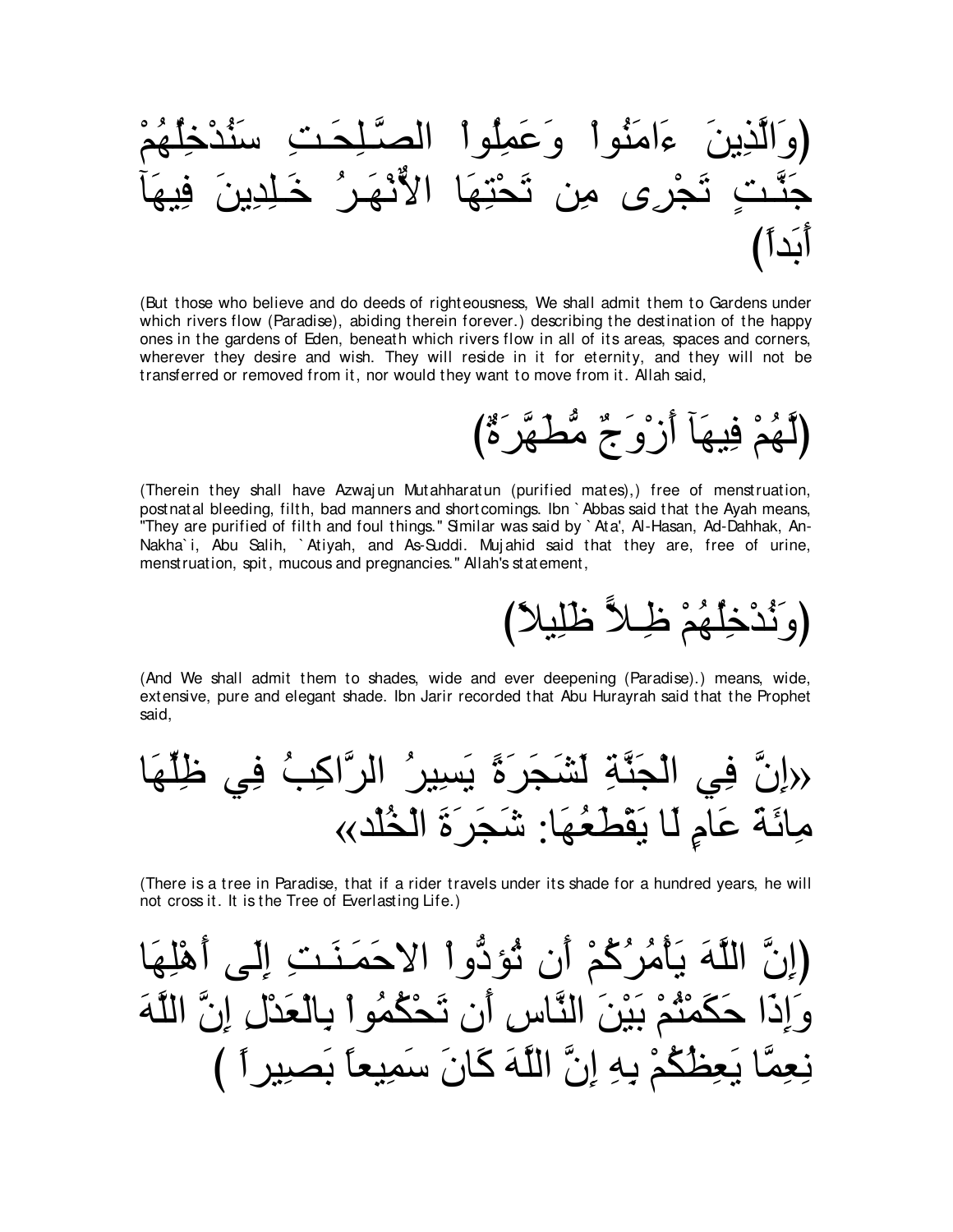(58. Verily, Allah commands that you should render back the trusts to those, to whom they are due; and that when you judge between men, you judge with justice. Verily, how excellent is the teaching which He (Allah) gives you! Truly, Allah is Ever All-Hearer, All-Seer.)

#### **The Command to Return the Trusts to Whomever They Are Due**

Allah commands that the trusts be returned to their rightful owners. Al-Hasan narrated that Samurah said that the Messenger of Allah said,

«マ∠ルゅ∠カ ∇リ∠ョ ∇リ⊥ガ∠ゎ ゅ∠ャ∠ヱ ∩∠マ∠レ∠ヨ∠わ∇もや ⌒リ∠ョ ヴャ⌒ま ∠る∠ルゅ∠ョ∠ほ∇ャや あキ∠ぺ»

(Return the trust to those who entrusted you, and do not betray those who betrayed you.) Imam Ahmad and the collectors of Sunan recorded this Hadith. This command refers to all things that one is expected to look after, such as Allah's rights on His servants: praying, Zakah, fasting, penalties for sins, vows and so forth. The command also includes the rights of the servants on each other, such as what they entrust each other with, including the cases that are not recorded or documented. Allah commands that all types of trusts be fulfillled. Those who do not implement this command in this life, it will be extracted from them on the Day of Resurrection. It is recorded in the Sahih that the Messenger of Allah said,



(The rights will be rendered back to those to whom they are due, and even the sheep that does not have horns will take revenge from the horned sheep.) Ibn Jarir recorded that Ibn Jurayj said about this Ayah, "It was revealed concerning ` Uthman bin Talhah from whom the Messenger of Allah took the key of the Ka` bah and entered it on the Day of the victory of Makkah. When the Prophet went out, he was reciting this Ayah,

(إِنَّ اللَّهَ يَأْمُرُكُمْ أَن نُوَدُّو اللاحَمَـذَـتِ إِلَـى أَهْلِهَا)

(Verily, Allah commands that you should render back the trusts to those, to whom they are due). He then called ` Uthman and gave the key back to him.'' Ibn Jarir also narrated that ` Umar bin Al-Khattab said, "When the Messenger of Allah went out of the Ka` bah, he was reciting this Ayah,

(إِنَّ اللَّهَ يَأْمُرُكُمْ أَن ثُوَدُّو! الاحَمَـذَـتِ إِلَى أَهْلِهَا)

(Verily, Allah commands that you should render back the trusts to those, to whom they are due). May I sacrifice my father and mother for him, I never heard him recite this Ayah before that.'' It is popular that this is the reason behind revealing the Ayah (4:58). Yet, the application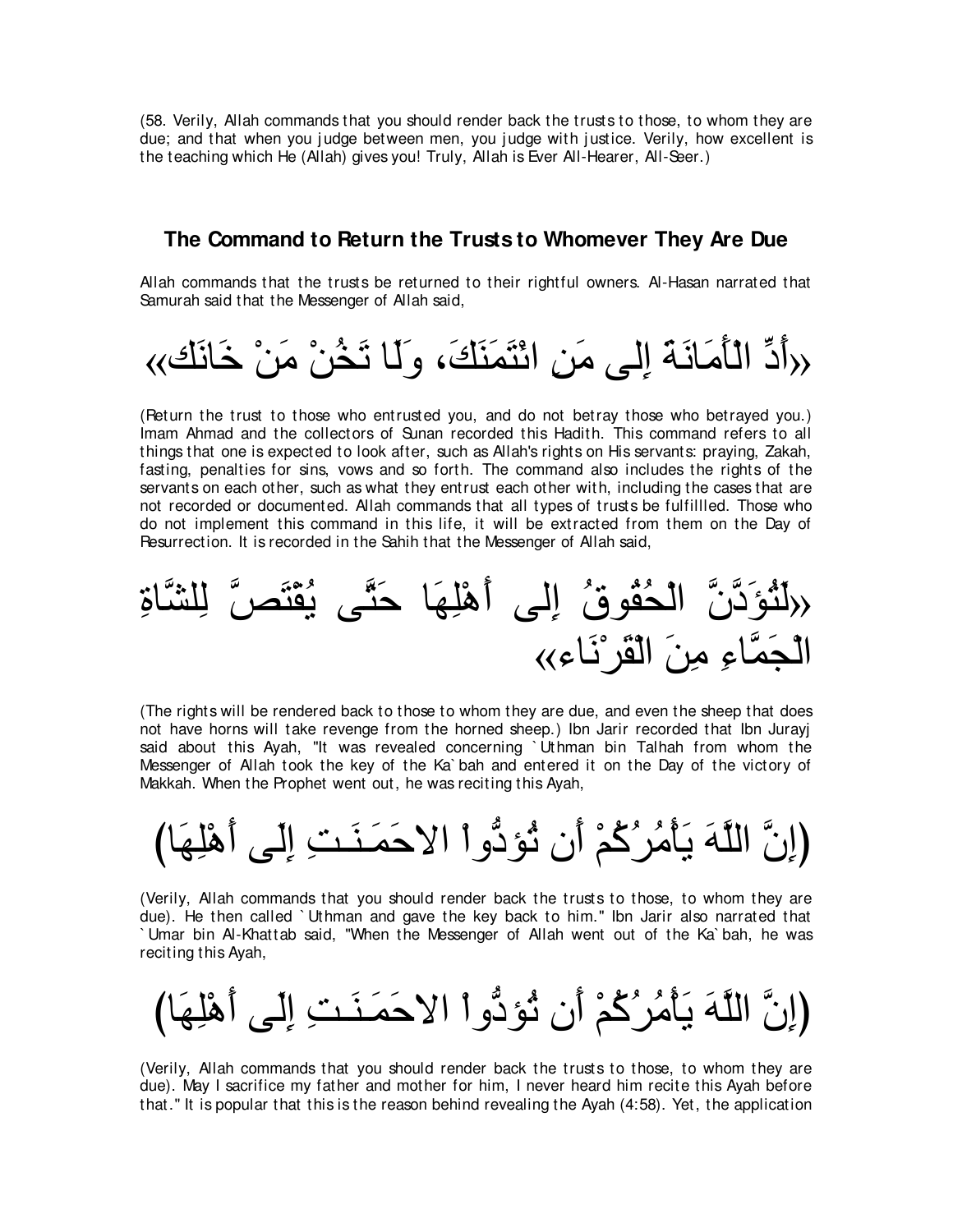of the Ayah is general, and this is why Ibn ` Abbas and Muhammad bin Al-Hanafiyyah said, "This Ayah is for the righteous and wicked,'' meaning it is a command that encompasses everyone.

#### **The Order to Be Just**

Allah said,

(وَإِذَا حَكَمْتُمْ بَيْنَ النَّاسِ أَن تَحْكُمُواْ بِالْعَدْلِ

(and that when you judge between men, you judge with justice.) commanding justice when j udging between people. Muhammad bin Ka` b, Zayd bin Aslam and Shahr bin Hawshab said; "This Ayah was revealed about those in authority'', meaning those who j udge between people. A Hadith states,



(Allah is with the judge as long as he does not commit injustice, for when he does, Allah will make him reliant on himself.) A statement goes, "One day of justice equals forty years of worship.'' Allah said,

(إِنَّ اللَّهَ نِعِمَّا يَعِظُكُمْ بِهِ)

(Verily, how excellent is the teaching which He (Allah) gives you!) meaning, His commands to return the trusts to their owners, to judge between people with justice, and all of His complete, perfect and great commandments and laws. Allah's statement,

(إِنَّ اللَّهَ كَانَ سَمِيعاً بَصبِيرِ أ

(Truly, Allah is Ever All-Hearer, All-Seer.) means, He hears your statements and knows your actions.

∇やヲ⊥バΒ⌒デ∠ぺ∠ヱ ∠ヮzヤャや ∇やヲ⊥バΒ⌒デ∠ぺ ∇やヲ⊥レ∠ョや∠¬ ∠リΑ⌒グzャや ゅ∠ヰぁΑ∠ほ⇒∠Αぴ ヴ⌒プ ∇ユ⊥わ∇ハ∠コゅ∠レ∠ゎ ラ⌒み∠プ ∇ユ⊥ム∇レ⌒ョ ⌒ゲ∇ョxΙや ヴ⌒ャ∇ヱ⊥ぺ∠ヱ ∠メヲ⊥シzゲャや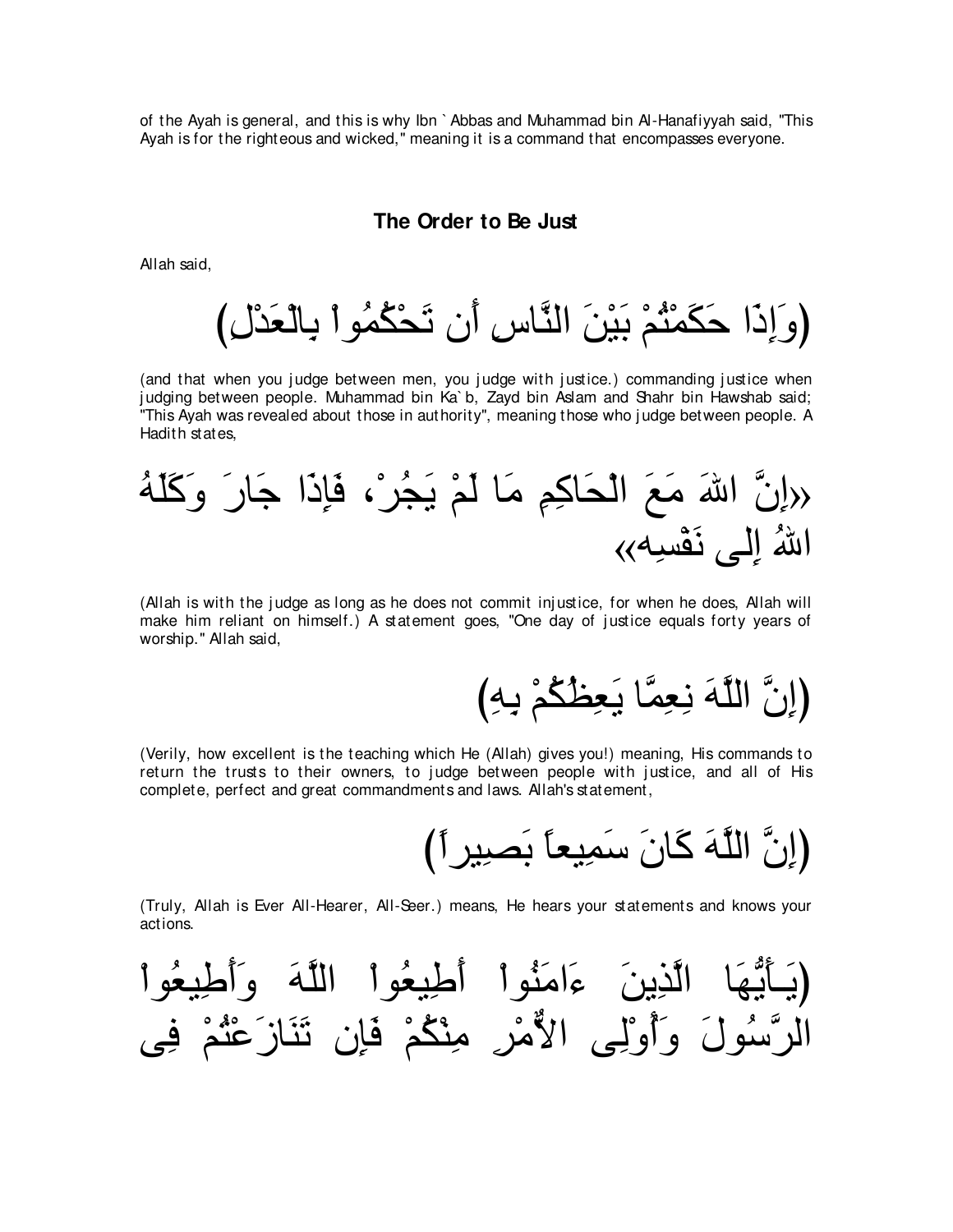شَيْءٍ فَرُدُّوهُ إِلَى اللَّهِ وَالرَّسُولِ إِن كُنثُمْ ثُؤْمِنُونَ بِاللَّهِ وَالْيَوْمِ الأَّخِرِ ذَلِكَ خَيْرٌ ۚ وَأَحْسَنُ تَأْوِيلاً ﴾

(59. O you who believe! Obey Allah and obey the Messenger, and those of you who are in authority. If you differ in anything among yourselves, refer it to Allah and His Messenger, if you believe in Allah and in the Last Day. That is better and more suitable for final determination.)

#### **The Necessity of Obeying the Rulers in Obedience to Allah**

Al-Bukhari recorded that Ibn ` Abbas said that the Ayah,



(Obey Allah and obey the Messenger, and those of you who are in authority.) "Was revealed about ` Abdullah bin Hudhafah bin Qays bin ` Adi, who the Messenger of Allah sent on a military expedition.'' This statement was collected by the Group, with the exception of Ibn Maj ah At-Tirmidhi said, "Hasan, Gharib''. Imam Ahmad recorded that ` Ali said, "The Messenger of Allah sent a troop under the command of a man from Al-Ansar. When they left, he became angry with them for some reason and said to them, ` Has not the Messenger of Allah commanded you to obey me' They said, ` Yes.' He said, ` Collect some wood,' and then he started a fire with the wood, saying, `I command you to enter the fire.' The people almost entered the fire, but a young man among them said, ` You only ran away from the Fire to Allah's Messenger. Therefore, do not rush until you go back to Allah's Messenger, and if he commands you to enter it, then enter it.' When they went back to Allah's Messenger , they told him what had happened, and the Messenger said,



(Had you entered it, you would never have departed from it. Obedience is only in righteousness.)'' This Hadith is recorded in the Two Sahihs. Abu Dawud recorded that ` Abdullah bin ` Umar said that the Messenger of Allah said,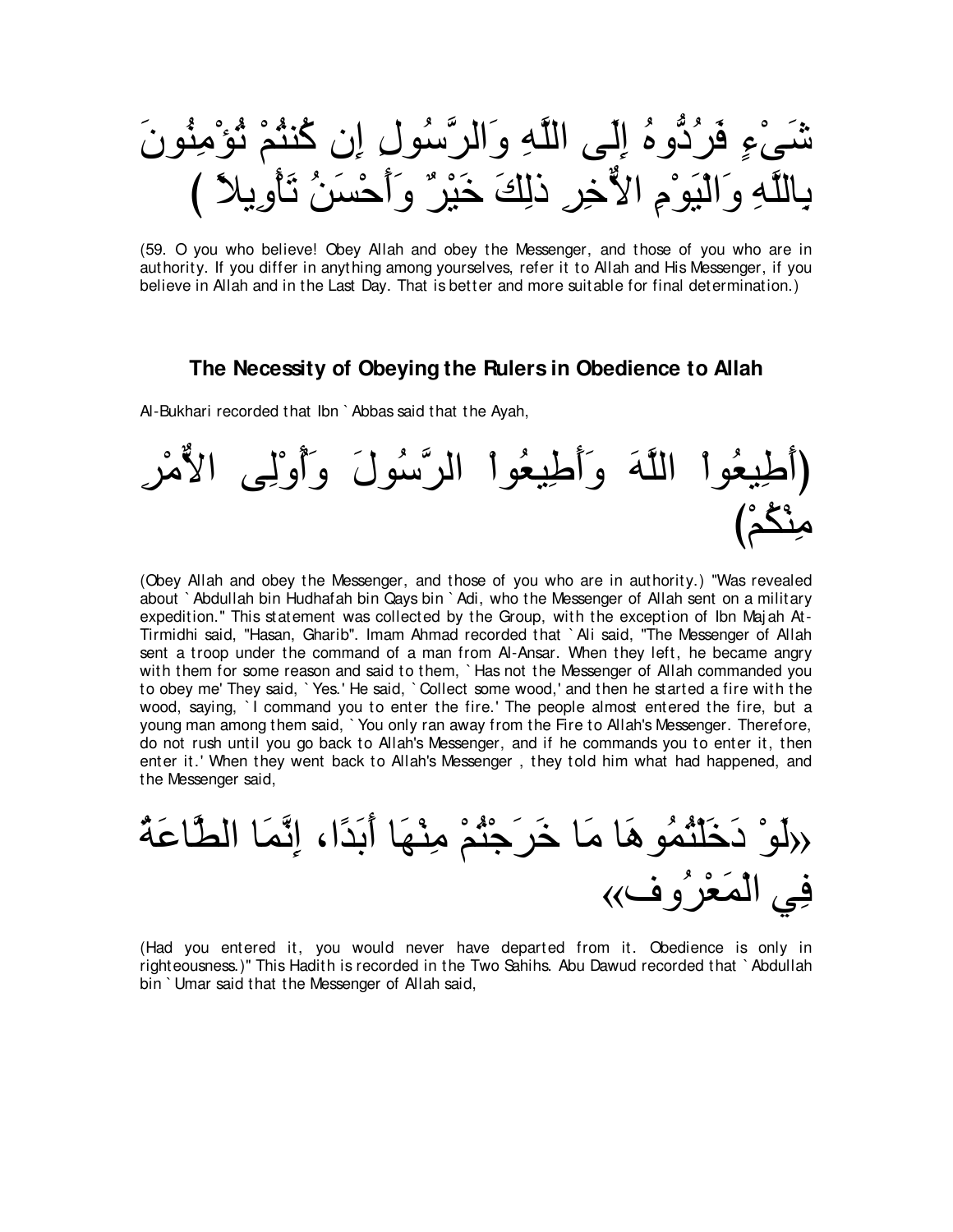حدالسَّمْعُ وَالطَّاعَةُ عَلَى المَرْءِ المُسْلِمِ فِيمَانِ وَكَرِهَ، مَا لَمْ يُؤْمَرْ بِمَعْصِيَةٍ، فَإِذَا أَمِر قلّا سَمْعَ وَلّا طَاعَةٍ››

(The Muslim is required to hear and obey in that which he likes and dislikes, unless he was commanded to sin. When he is commanded with sin, then there is no hearing or obeying.) This Hadith is recorded in the Two Sahihs. ` Ubadah bin As-Samit said, "We gave our pledge to Allah's Messenger to hear and obey (our leaders), while active and otherwise, in times of ease and times of difficulty, even if we were deprived of our due shares, and to not dispute this matter (leadership) with its rightful people. The Prophet said,

⌒ぶや ∠リ⌒ョ ⌒ヮΒ⌒プ ∇ユ⊥ミ∠ギ∇レ⌒ハ ∩ゅ⇔ェや∠ヲ∠よ や⇔ゲ∇ヘ⊥ミ や∇ヱ∠ゲ∠ゎ ∇ラ∠ぺ ゅzャ⌒ま» «ラゅ∠ワ∇ゲ⊥よ

(Except when you witness clear Kufr about which you have clear proof from Allah.)'' This Hadith is recorded in the Two Sahihs. Another Hadith narrated by Anas states that the Messenger of Allah said,

xヶ⌒ゼ∠ら∠ェ∀ギ∇ら∠ハ ∇ユ⊥ム∇Β∠ヤ∠ハ ∠ゲあョ⊥ぺ ∇ラ⌒ま∠ヱ ∩やヲ⊥バΒ⌒デ∠ぺ∠ヱ やヲ⊥バ∠ヨ∇シや» «る∠らΒ⌒よ∠コ ⊥ヮ∠シ∇ぺ∠ケ zラ∠ほ∠ミ

(Hear and obey (your leaders), even if an Ethiopian slave whose head is like a raisin, is made your chief.) Al-Bukhari recorded this Hadith. Umm Al-Husayn said that she heard the Messenger of Allah giving a speech during the Farewell Hajj, in which he said;

∩⌒ぶや ⌒ゆゅ∠わ⌒ム⌒よ ∇ユ⊥ミ⊥キヲ⊥ボ∠Α∀ギ∇ら∠ハ ∇ユ⊥ム∇Β∠ヤ∠ハ ∠モ⌒ヨ∇バ⊥わ∇シや ⌒ヲ∠ャ∠ヱ» «やヲ⊥バΒ⌒デ∠ぺ∠ヱ ⊥ヮ∠ャ やヲ⊥バ∠ヨ∇シや

(Even if a slave was appointed over you, and he rules you with Allah's Book, then listen to him and obey him.) Muslim recorded this Hadith. In another narration with Muslim, the Prophet said,

«ゅ⇔ハヱ⊥ギ∇イ∠ョ ゅ6Β⌒ゼ∠ら∠ェ や⇔ギ∇ら∠ハ»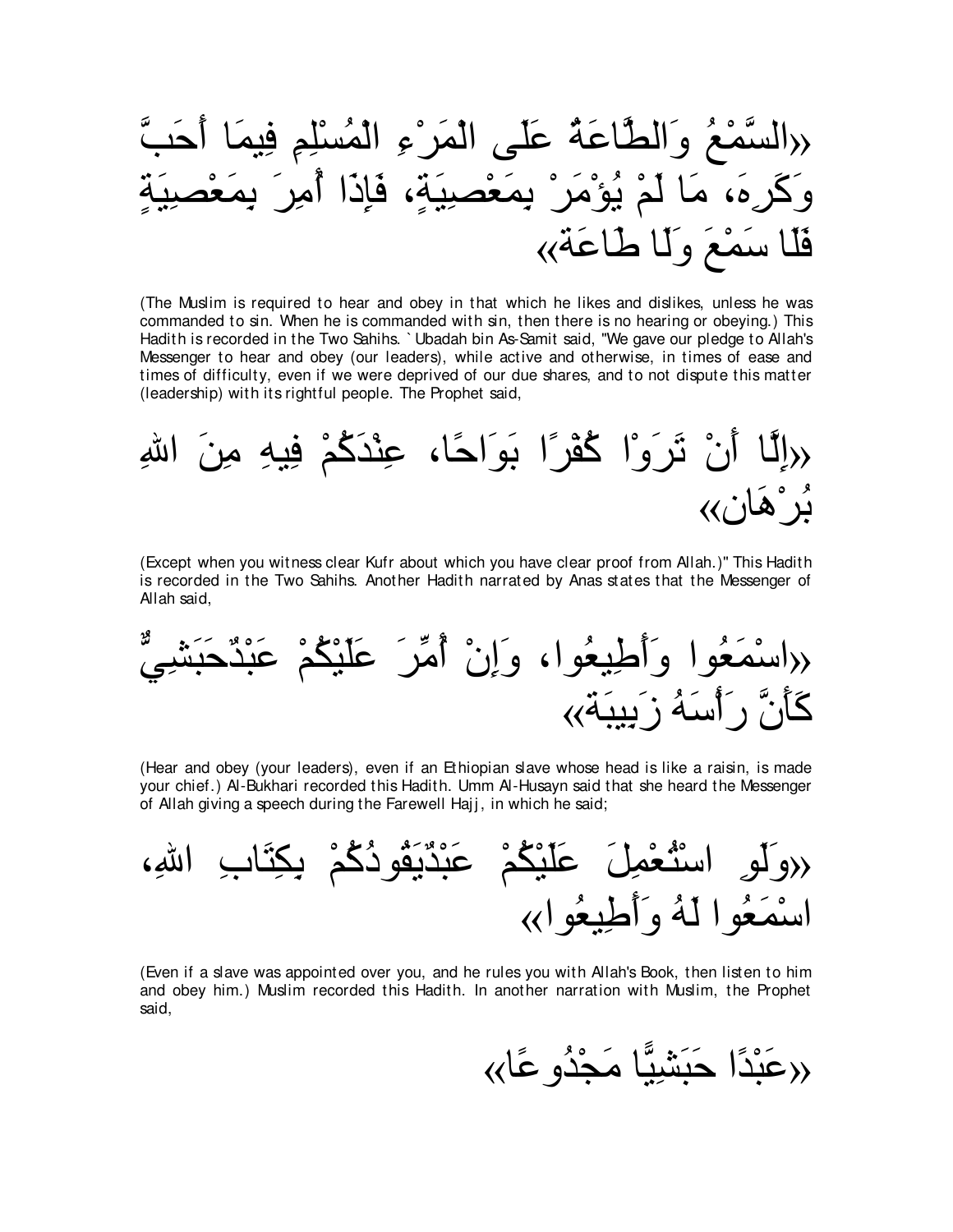(Even if an Ethiopian slave, whose nose was mutilated...) In the Two Sahihs, it is recorded that Abu Hurayrah said that the Messenger of Allah said,

∇ギ∠ボ∠プ ヶ⌒ルゅ∠ダ∠ハ ∇リ∠ョ∠ヱ ∩∠ぶや ∠ネゅ∠デ∠ぺ ∇ギ∠ボ∠プ ヶ⌒レ∠ハゅ∠デ∠ぺ ∇リ∠ョ» ∩ヶ⌒レ∠ハゅ∠デ∠ぺ ∇ギ∠ボ∠プ ヵ⌒ゲΒ⌒ョ∠ぺ ∠ネゅ∠デ∠ぺ ∇リ∠ョ∠ヱ ∩∠ぶや ヴ∠ダ∠ハ «ヶ⌒ルゅ∠ダ∠ハ ∇ギ∠ボ∠プ ヵ⌒ゲΒ⌒ョ∠ぺ ヴ∠ダ∠ハ ∇リ∠ョ∠ヱ

(Whoever obeys me, obeys Allah, and whoever disobeys me, disobeys Allah. Whoever obeys my commander, obeys me, and whoever disobeys my commander, disobeys me.) This is why Allah said,

(أطِيعُو<sup>1</sup> اللَّهَ)

(Obey Allah), adhere to His Book,

(and obey the Messenger), adhere to his Sunnah,

(And those of you who are in authority) in the obedience to Allah which they command you, not what constitutes disobedience of Allah, for there is no obedience to anyone in disobedience to Allah, as we mentioned in the authentic Hadith,

«إِنَّمَا الطَّاعَةُ فِي الْمَعْرُوف»)

(Obedience is only in righteousness.)

## **The Necessity of Referring to the Qur'an and Sunnah for Judgment**

Allah said,

⌒ヮzヤャや ヴ∠ャ⌒ま ⊥ロヱぁキ⊥ゲ∠プ ∃¬∇ヴ∠セ ヴ⌒プ ∇ユ⊥わ∇ハ∠コゅ∠レ∠ゎ ラ⌒み∠プぴ び⌒メヲ⊥シzゲャや∠ヱ

(وَأَوْلِي الأَمْرِ مِنْكُمْ)

(وَأَطْيِعُوا الرَّسُولَ)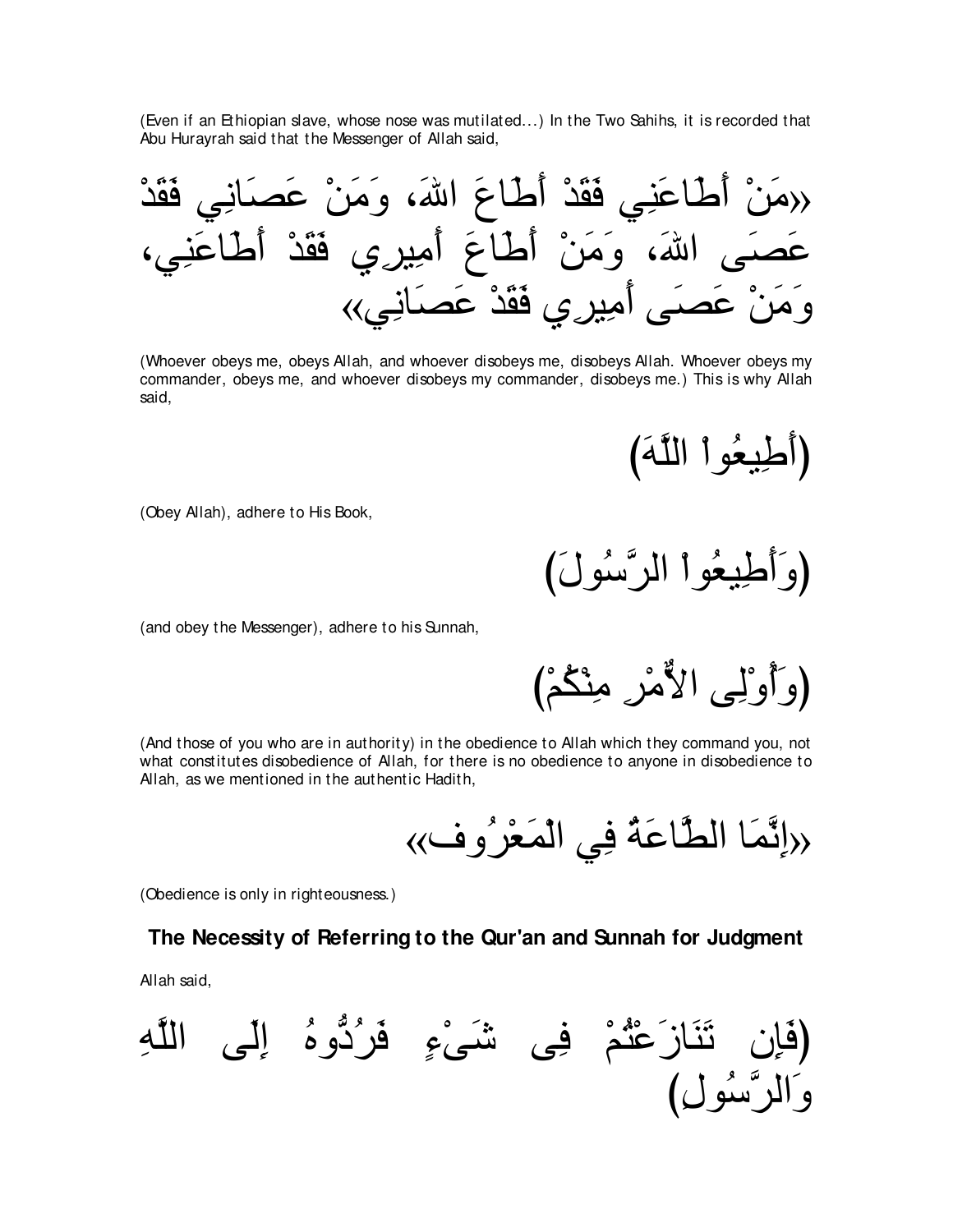((And) if you differ in anything amongst yourselves, refer it to Allah and His Messenger). Muj ahid and several others among the Salaf said that the Ayah means, "(Refer) to the Book of Allah and the Sunnah of His Messenger.'' This is a command from Allah that whatever areas the people dispute about, whether maj or or minor areas of the religion, they are required to refer to the Qur'an and Sunnah for j udgment concerning these disputes. In another Ayah, Allah said,

び⌒ヮzヤャや ヴ∠ャ⌒ま ⊥ヮ⊥ヨ∇ム⊥エ∠プ ∃¬∇ヴ∠セ リ⌒ョ ⌒ヮΒ⌒プ ∇ユ⊥わ∇ヘ∠ヤ∠わ∇カや ゅ∠ョ∠ヱぴ

(And in whatsoever you differ, the decision thereof is with Allah). Therefore, whatever the Book and Sunnah decide and testify to the truth of, then it, is the plain truth. What is beyond truth, save falsehood This is why Allah said, u

び⌒ゲ⌒カxΙや ⌒ュ∇ヲ∠Β∇ャや∠ヱ ⌒ヮzヤャゅ⌒よ ∠ラヲ⊥レ⌒ョ∇ぽ⊥ゎ ∇ユ⊥わレ⊥ミ ラ⌒まぴ

(if you believe in Allah and in the Last Day.) meaning, refer the disputes and conflicts that arise between you to the Book of Allah and the Sunnah of His Messenger for j udgment. Allah's statement,

び⌒ゲ⌒カxΙや ⌒ュ∇ヲ∠Β∇ャや∠ヱ ⌒ヮzヤャゅ⌒よ ∠ラヲ⊥レ⌒ョ∇ぽ⊥ゎ ∇ユ⊥わレ⊥ミ ラ⌒まぴ

(if you believe in Allah and in the Last Day. ) indicates that those who do not refer to the Book and Sunnah for judgment in their disputes, are not believers in Allah or the Last Day. Allah said,

(ذَلِكَ خَيْرٌ ٌ)

(That is better) meaning, referring to the Book of Allah and the Sunnah of His Messenger for j udgment in various disputes is better,

(وَ أَحْسَنُ نَأْوِيلاً)

(and more suitable for final determination.) meaning, "Has a better end and destination,'' as As-Suddi and several others have stated while Muj ahid said, "Carries a better reward.''

(اَلَمْ تَرَ إِلَى اللَّذِينَ يَزْعُمُونَ اَنَّهُمْ ءَامَنُواْ بِمَأَ أَنز*ِ*لَ اِلَيْكَ وَمَا أَنزِلَ مِنٍ قَبْلِكَ يُرِيدُونَ أَنِ يَتَحَاكَ اِلّٰہ ِ الطَّـُغُونِ وَقَدْ أُمِرُواْ أَن يَكْفُرُواْ بِهِ وَيُر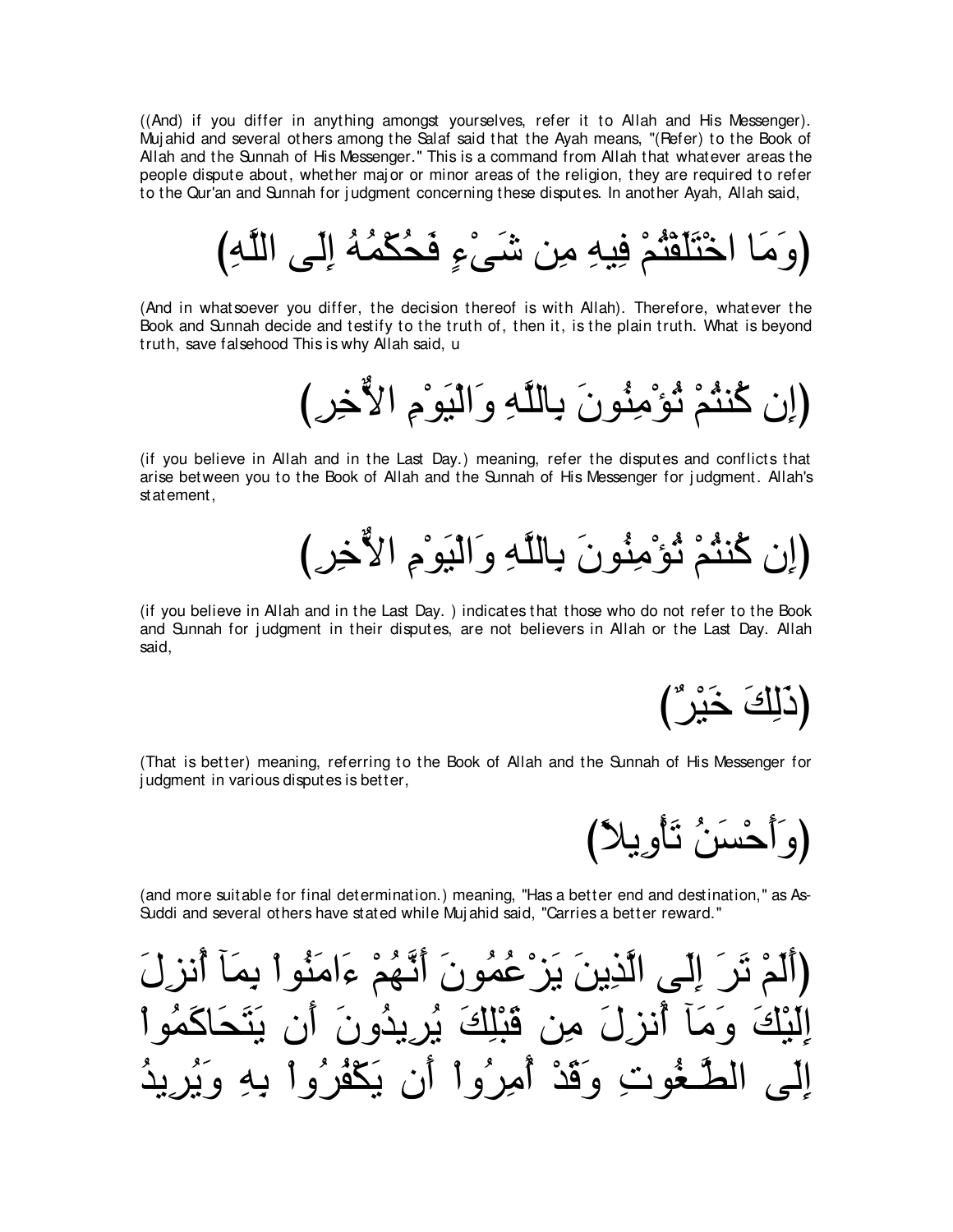يَضبِلّهَمْ ضَلَـلاً يَعنداً تَعَالُو ٗا إِلَى مَا أَنزَلَ اللَّهُ وَإِلَى الرَّسُولِ رَأَيْتَ الْمُذَفِقِينَ يَصُدَّونَ عَنكَ صُدُوداً ـ فَكَيْفَ إِذَا أَصَـٰـَبَدَّهُمْ مُّصنِيبَةٌ بِمَا قَدَّمَتْ أَيْدِيهِمْ ثُمَّ جَاءُوكَ بَحْلِفُونَ بِاللَّهِ إِنْ أَرَدْنَا إِلاَّ إِحْسَاناً وَنَوْفِيقاً ـ ٱولَـئِكَ الَّذِينَ يَعْلَمُ اللَّهُ مَا فِي قُلُوبِهِمْ فَأَعْرِضْ ِّيُمْ و**َقْل لَيُمْ فِي أَنفُسِيمْ قَو**ْلأ

(60. Have you not seen those (hyprocrites) who claim that they believe in that which has been sent down to you, and that which was sent down before you, and they wish to go for j udgment (in their disputes) to the Taghut while they have been ordered to rej ect them. But Shaytan wishes to lead them far astray. ) (61. And when it is said to them: "Come to what Allah has sent down and to the Messenger,'' you see the hypocrites turn away from you with aversion.) (62. How then, when a catastrophe befalls them because of what their hands have sent forth, they come to you swearing by Allah, "We meant no more than goodwill and conciliation!'') (63. They (hypocrites) are those of whom Allah knows what is in their hearts; so turn aside from them (do not punish them) but admonish them, and speak to them an effective word to reach their inner selves.)

## **Referring to Other than the Qur'an and Sunnah for Judgment is Characteristic of Non-Muslims**

Allah chastises those who claim to believe in what Allah has sent down to His Messenger and to the earlier Prophets, yet they refer to other than the Book of Allah and the Sunnah of His Messenger for judgment in various disputes. It was reported that the reason behind revealing this Ayah was that a man from the Ansar and a Jew had a dispute, and the Jew said, "Let us refer to Muhammad to j udge between us.'' However, the Muslim man said, "Let us refer to Ka` b bin Al-Ashraf (a Jew) to judge between us." It was also reported that the Ayah was revealed about some hypocrites who pretended to be Muslims, yet they sought to refer to the j udgment of Jahiliyyah. Other reasons were also reported behind the revelation of the Ayah. However, the Ayah has a general meaning, as it chastises all those who refrain from referring to the Qur'an and Sunnah for j udgment and prefer the j udgment of whatever they chose of falsehood, which befits the description of Taghut here. This is why Allah said,

جُو نَ أَن بَتَحَاكَمُو أَ إِلَي الطَّـُّو ت)

(and they wish to go for j udgment to the Taghut) until the end of the Ayah. Allah's statement,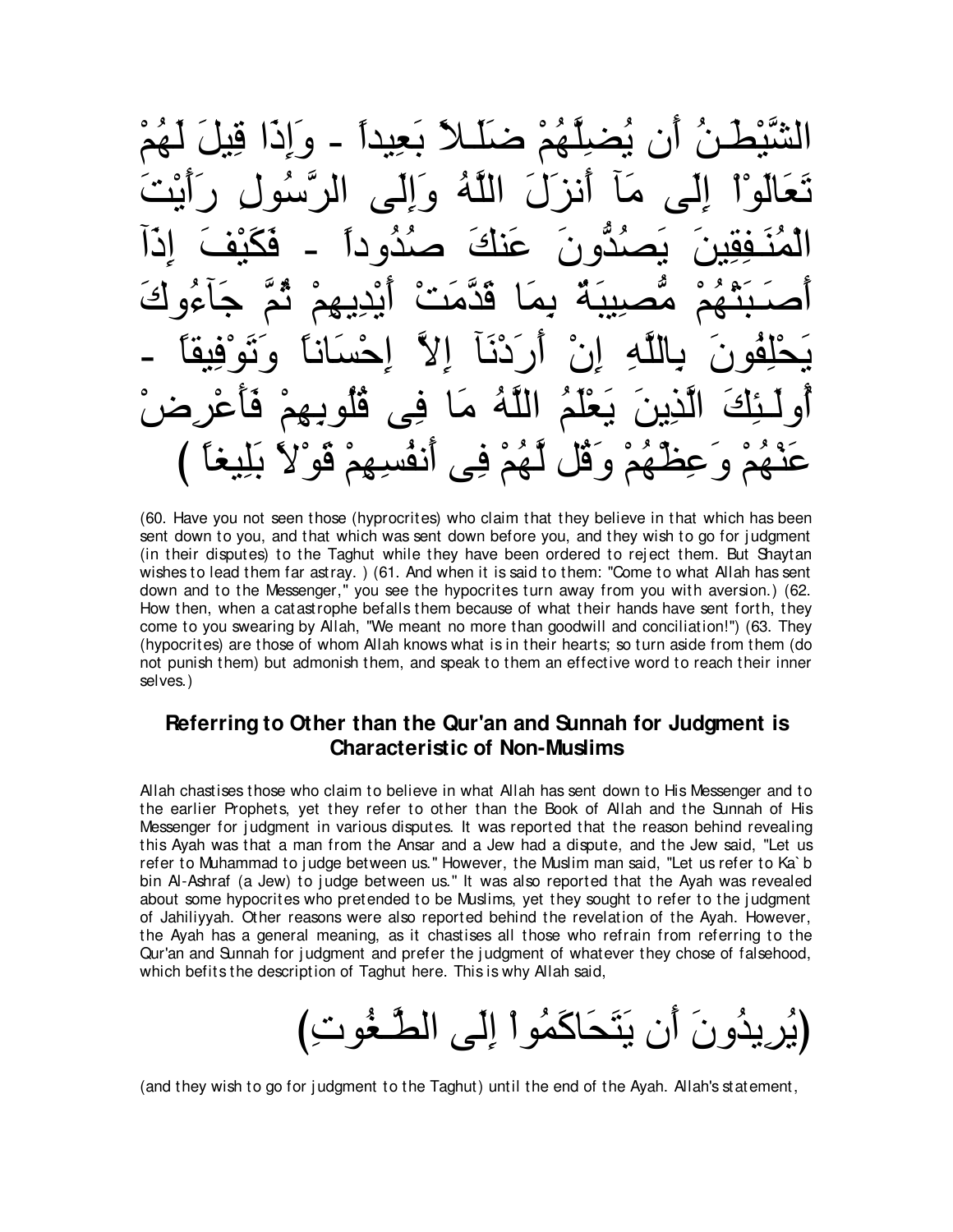دٌو رَ، عَنكَ صَدُوداً)

(turn away from you with aversion) means, they turn away from you in arrogance, j ust as Allah described the polytheists,

(وَ إِذَا قِيلَ لَهُمُ اتَّيِغُوا مَاَ أَنزَلَ الَلَّهُ قَالُوا بَلٌ نَتَّيِعُ
$$
\widehat{\mathbf{z}}
$$
مَا وَجَدُنَا عَلَيُهِ عَابَاَعَنَا)

(When it is said to them: "Follow what Allah has sent down.'' They say: "Nay! We shall follow what we found our fathers following.'') This is different from the conduct of the faithful believers, whom Allah describes as,



(The only saying of the faithful believers, when they are called to Allah and His Messenger, to judge between them, is that they say: "We hear and we obey.")

#### **Chastising the Hypocrites**

Chastising the hypocrites, Allah said,

び∇ユ⌒ヰΑ⌒ギ∇Α∠ぺ ∇ろ∠ョzギ∠ホ ゅ∠ヨ⌒よ ∀る∠らΒ⌒ダぁョ ∇ユ⊥ヰ∇わ∠ら⇒∠タ∠ぺ へ∠ク⌒ま ∠ブ∇Β∠ム∠プぴ

(How then, when a catastrophe befalls them because of what their hands have sent forth,) meaning, how about it if they feel compelled to join you because of disasters that they suffer due to their sins, then they will be in need of you.

⇔ゅルゅ∠ジ∇ェ⌒ま zΙ⌒ま べ∠ル∇キ∠ケ∠ぺ ∇ラ⌒ま ⌒ヮzヤャゅ⌒よ ∠ラヲ⊥ヘ⌒ヤ∇エ∠Α ∠ポヱ⊥¬べ∠ィ zユ⊥をぴ び⇔ゅボΒ⌒プ∇ヲ∠ゎ∠ヱ

(They come to you swearing by Allah, "We meant no more than goodwill and conciliation!'') apologizing and swearing that they only sought goodwill and reconciliation when they referred to other than the Prophet for j udgment, not that they believe in such alternative j udgment, as they claim. Allah describes these people to us further in His statement,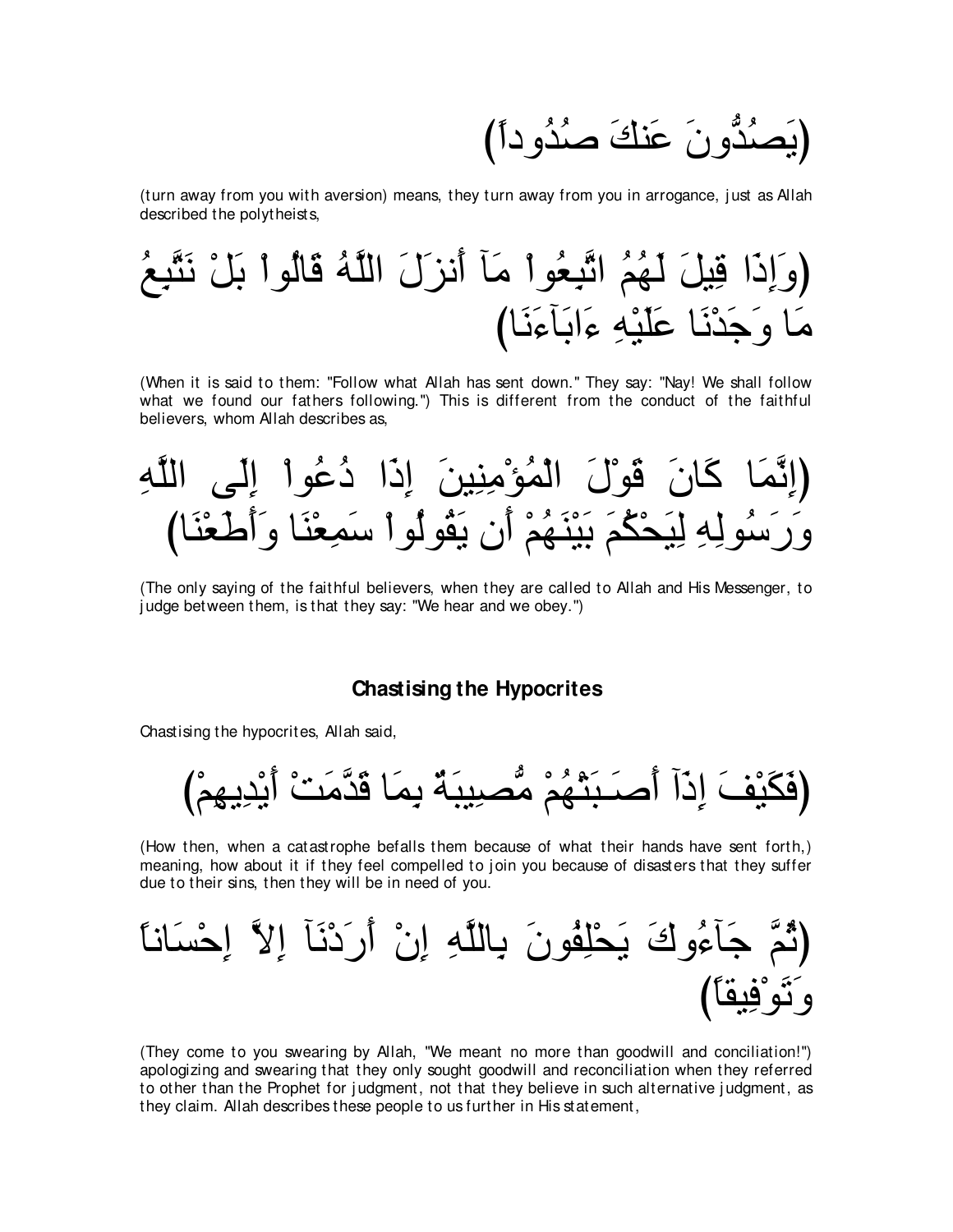∇ユ⌒ヰΒ⌒プ ∠ラヲ⊥ハ⌒ゲ⇒∠ジ⊥Α ∀チ∠ゲzョ ユ⌒ヰ⌒よヲ⊥ヤ⊥ホ ヴ⌒プ ∠リΑ⌒グzャや ン∠ゲ∠わ∠プぴ びヴ∠ゼ∇ガ∠ル ∠ラヲ⊥ャヲ⊥ボ∠Α

(And you see those in whose hearts there is a disease (of hypocrisy), they hurry to their friendship, saying: "We fear''), until,

び∠リΒ⌒ョ⌒ギ⇒∠ル ∇ユ⌒ヰ⌒ジ⊥ヘル∠ぺ ヴ⌒プ ∇やヱぁゲ∠シ∠ぺ べ∠ョ ヴ∠ヤ∠ハ ∇やヲ⊥エ⌒ら∇ダ⊥Β∠プぴ

(Then they will become regretful for what they have been keeping as a secret in themselves). At-Tabarani recorded that Ibn ` Abbas said, "Abu Barzah Al-Aslami used to be a soothsayer who judged between the Jews in their disputes. When some Muslims came to him to judge between them, Allah sent down,

∠メ⌒ゴル⊥ぺ べ∠ヨ⌒よ ∇やヲ⊥レ∠ョや∠¬ ∇ユ⊥ヰzル∠ぺ ∠ラヲ⊥ヨ⊥ハ∇ゴ∠Α ∠リΑ⌒グzャや ヴ∠ャ⌒ま ∠ゲ∠ゎ ∇ユ∠ャ∠ぺぴ び∠マ⌒ヤ∇ら∠ホ リ⌒ョ ∠メ⌒ゴル⊥ぺ べ∠ョ∠ヱ ∠マ∇Β∠ャ⌒ま

(Have you not seen those (hyprocrites) who claim that they believe in that which has been sent down to you, and that which was sent down before you), until,

び⇔ゅボΒ⌒プ∇ヲ∠ゎ∠ヱ ⇔ゅルゅ∠ジ∇ェ⌒ま zΙ⌒ま べ∠ル∇キ∠ケ∠ぺ ∇ラ⌒まぴ

("We meant no more than goodwill and conciliation!'') Allah then said,

び∇ユ⌒ヰ⌒よヲ⊥ヤ⊥ホ ヴ⌒プ ゅ∠ョ ⊥ヮzヤャや ⊥ユ∠ヤ∇バ∠Α ∠リΑ⌒グzャや ∠マ⌒ゃ⇒∠ャヱ⊥ぺぴ

(They (hypocrites) are those of whom Allah knows what is in their hearts;) These people are hypocrites, and Allah knows what is in their hearts and will punish them accordingly, for nothing escapes Allah's watch. Consequently, O Muhammad! Let Allah be sufficient for you in this regard, because He has perfect knowledge of their apparent and hidden affairs. This is why Allah said,

(فَأَعْرِضْ عَذَيْمْ)

(so turn aside from them (do not punish them)) meaning, do not punish them because of what is in their hearts.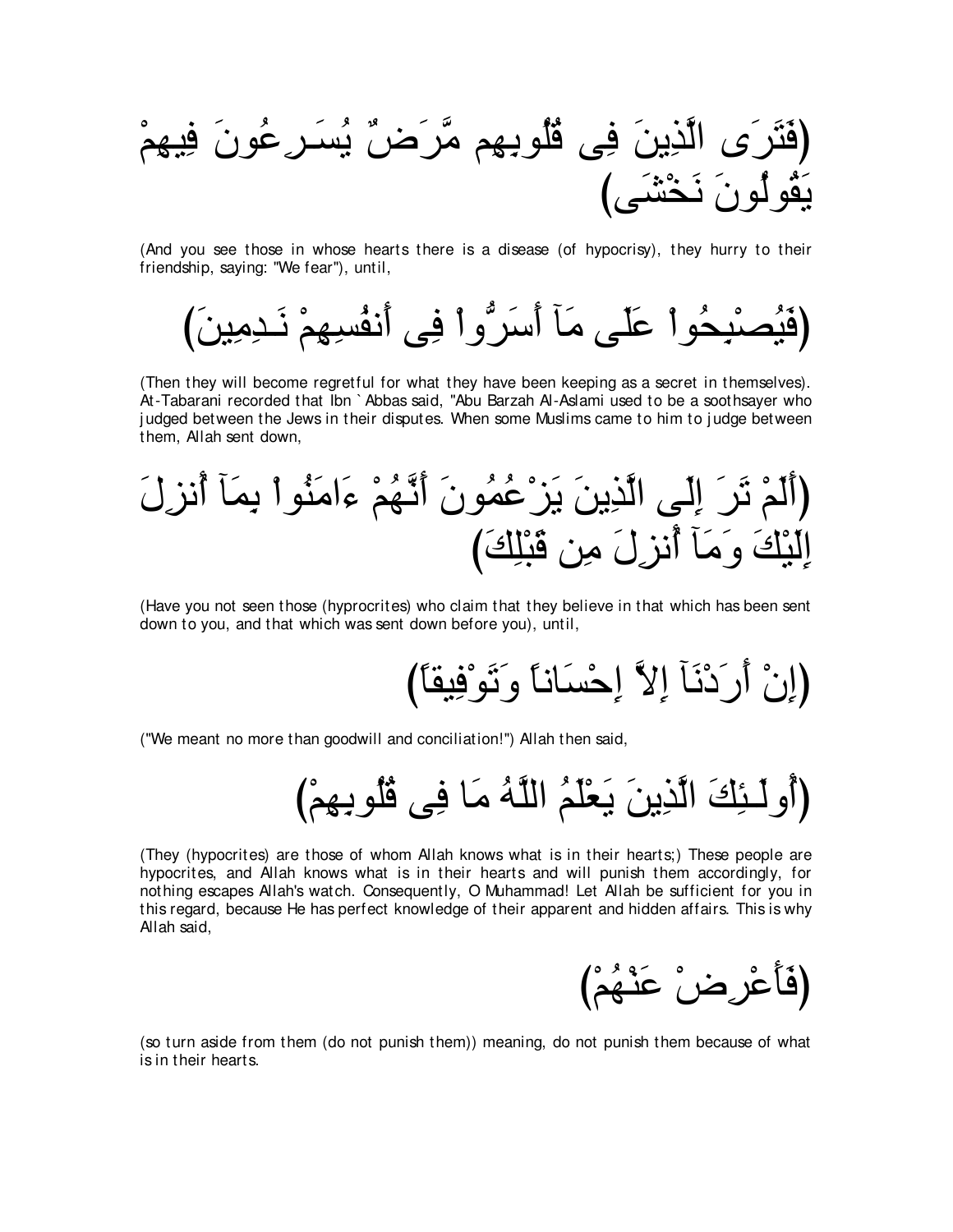(but admonish them) means, advise them against the hypocrisy and evil that reside in their hearts,

(and speak to them an effective word to reach their inner selves) advise them, between you and them, using effective words that might benefit them.

اءَو آگ <u>ہ</u> انقسم انقسيهم حر دُو آ فِي

(64. We sent no Messenger, but to be obeyed by Allah's leave. If they, when they were unjust to themselves, had come to you and begged Allah's forgiveness, and the Messenger had begged forgiveness for them, indeed, they would have found Allah All-Forgiving, Most Merciful.) (65. But no, by your Lord, they can have no faith, until they make you judge in all disputes between them, and find in themselves no resistance against your decisions, and accept (them) with full submission.)

### The Necessity of Obeying the Messenger

Allah said,

(We sent no Messenger, but to be obeyed) meaning, obeying the Prophet was ordained for those to whom Allah sends the Prophet. Allah's statement,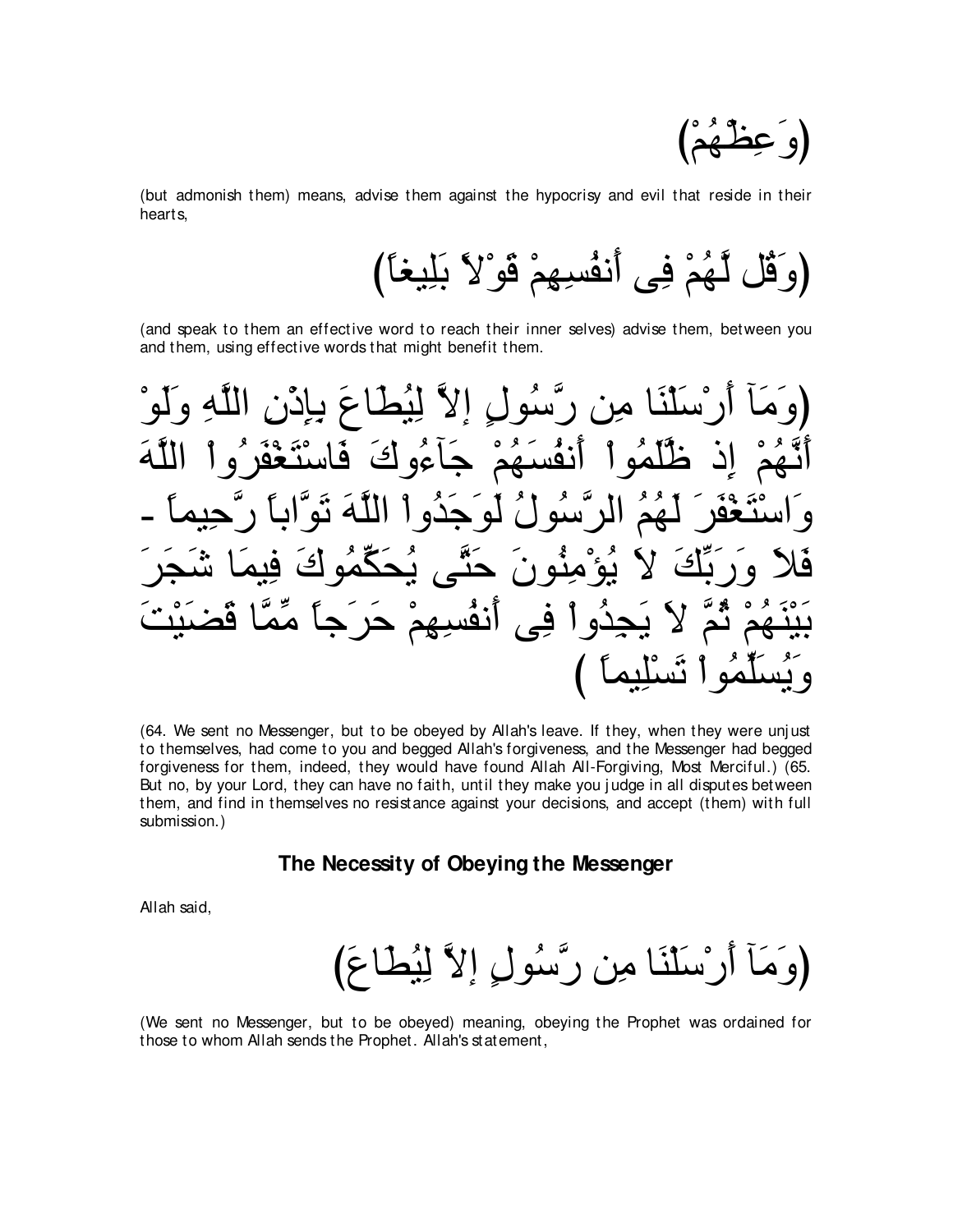(پِاِدُنِ اللَّهِ**)** 

(by Allah's leave) means, "None shall obey, except by My leave," according to Mujahid. This Ayah indicates that the Prophets are only obeyed by whomever Allah directs to obedience. In another Ayah, Allah said,

(وَلَقَدْ صَدَقَكُمُ اللَّهُ وَعْدَهُ إِذْ تَحُسُّونَهُمْ بِإِدْنِهِ)

(And Allah did indeed fulfill His promise to you when you were killing them (your enemy) with His permission) meaning, by His command, decree, will and because He granted you superiority over them. Allah's statement,

(وَلَوْ أَنَّهُمْ إِذْ ظُلِّمُواْ أَنْفُسَهُمْ)

(If they (hypocrites), when they had been unj ust to themselves,) directs the sinners and evildoers, when they commit errors and mistakes, to come to the Messenger , so that they ask Allah for forgiveness in his presence and ask him to supplicate to Allah to forgive them. If they do this, Allah will forgive them and award them His mercy and pardon. This is why Allah said,

び⇔ゅヨΒ⌒ェzケ ⇔ゅよやzヲ∠ゎ ∠ヮzヤャや ∇やヱ⊥ギ∠ィ∠ヲ∠ャぴ

(they would have found Allah All-Forgiving (One Who forgives and accepts repentance), Most Merciful).

## **One Does not Become a Believer Unless He Refers to the Messenger for Judgment and Submits to his Decisions**

Allah said,



(But no, by your Lord, they can have no faith, until they make you j udge in all disputes between them,) Allah swears by His Glorious, Most Honorable Self, that no one shall attain faith until he refers to the Messenger for judgment in all matters. Thereafter, whatever the Messenger commands, is the plain truth that must be submitted to inwardly and outwardly. Allah said,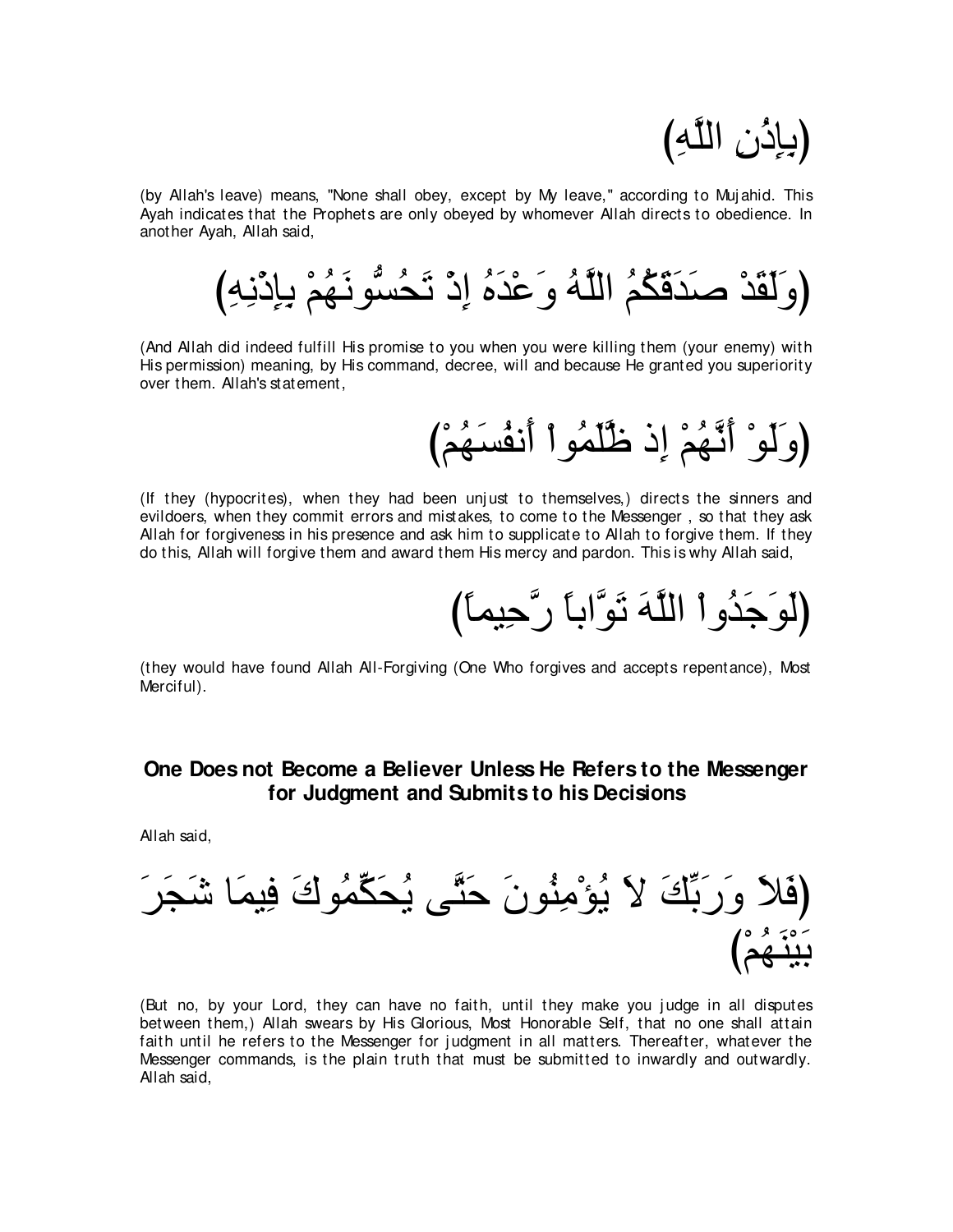∠ろ∇Β∠ツ∠ホ ゅzヨあョ ⇔ゅィ∠ゲ∠ェ ∇ユ⌒ヰ⌒ジ⊥ヘル∠ぺ ヴ⌒プ ∇やヱ⊥ギ⌒イ∠Α ∠Ι zユ⊥をぴ び⇔ゅヨΒ⌒ヤ∇ジ∠ゎ ∇やヲ⊥ヨあヤ∠ジ⊥Α∠ヱ

(and find in themselves no resistance against your decisions, and accept (them) with full submission.) meaning: they adhere to your j udgment, and thus do not feel any hesitation over your decision, and they submit to it inwardly and outwardly. They submit to the Prophet's decision with total submission without any rej ection, denial or dispute. Al-Bukhari recorded that ` Urwah said, "Az-Zubayr quarreled with a man about a stream which both of them used for irrigation. Allah's Messenger said to Az-Zubayr,

## «اسْقِ يَا زُبَيْرُ ثُمَّ أَرْسِلِ الْمَاءَ إِلَى جَارِك»

(O Zubayr! Irrigate (your garden) first, and then let the water flow to your neighbor.) The Ansari became angry and said, ` O Allah's Messenger! Is it because he is your cousin' On that, the face of Allah's Messenger changed color (because of anger) and said,

ヴ∠ャ⌒ま ∠ノ⌒ィ∇ゲ∠Α ヴzわ∠ェ ∠¬ゅ∠ヨ∇ャや ⌒ザ⌒ら∇ェや zユ⊥を ⊥ゲ∇Β∠よ⊥コ ゅ∠Α ⌒ペ∇シや» «ポ⌒ケゅ∠ィ ヴャ⌒ま ∠¬ゅ∠ヨ∇ャや ⌒モ⌒シ∇ケ∠ぺ zユ⊥を∩⌒ケ∇ギ∠イ∇ャや

(Irrigate (your garden), O Zubayr, and then withhold the water until it reaches the walls (surrounding the palms). Then, release the water to your neighbor.) So, Allah's Messenger gave Az-Zubayr his full right when the Ansari made him angry. Before that, Allah's Messenger had given a generous j udgment, beneficial for Az-Zubayr and the Ansari. Az-Zubayr said, ` I think the following verse was revealed concerning that case,



(But no, by your Lord, they can have no faith, until they make you (O Muhammad ) j udge in all disputes between them.)''' Another Reason In his Tafsir, Al-Hafiz Abu Ishaq Ibrahim bin ` Abdur-Rahman bin Ibrahim bin Duhaym recorded that Damrah narrated that two men took their dispute to the Prophet, and he gave a judgment to the benefit of whoever among them had the right. The person who lost the dispute said, "I do not agree.'' The other person asked him, "What do you want then" He said, "Let us go to Abu Bakr As-Siddiq." They went to Abu Bakr and the person who won the dispute said, "We went to the Prophet with our dispute and he issued a decision in my favor.'' Abu Bakr said, "Then the decision is that which the Messenger of Allah issued.'' The person who lost the dispute still rej ected the decision and said, "Let us go to ` Umar bin Al-Khattab.'' When they went to ` Umar, the person who won the dispute said, "We took our dispute to the Prophet and he decided in my favor, but this man refused to submit to the decision.'' ` Umar bin Al-Khattab asked the second man and he concurred. ` Umar went to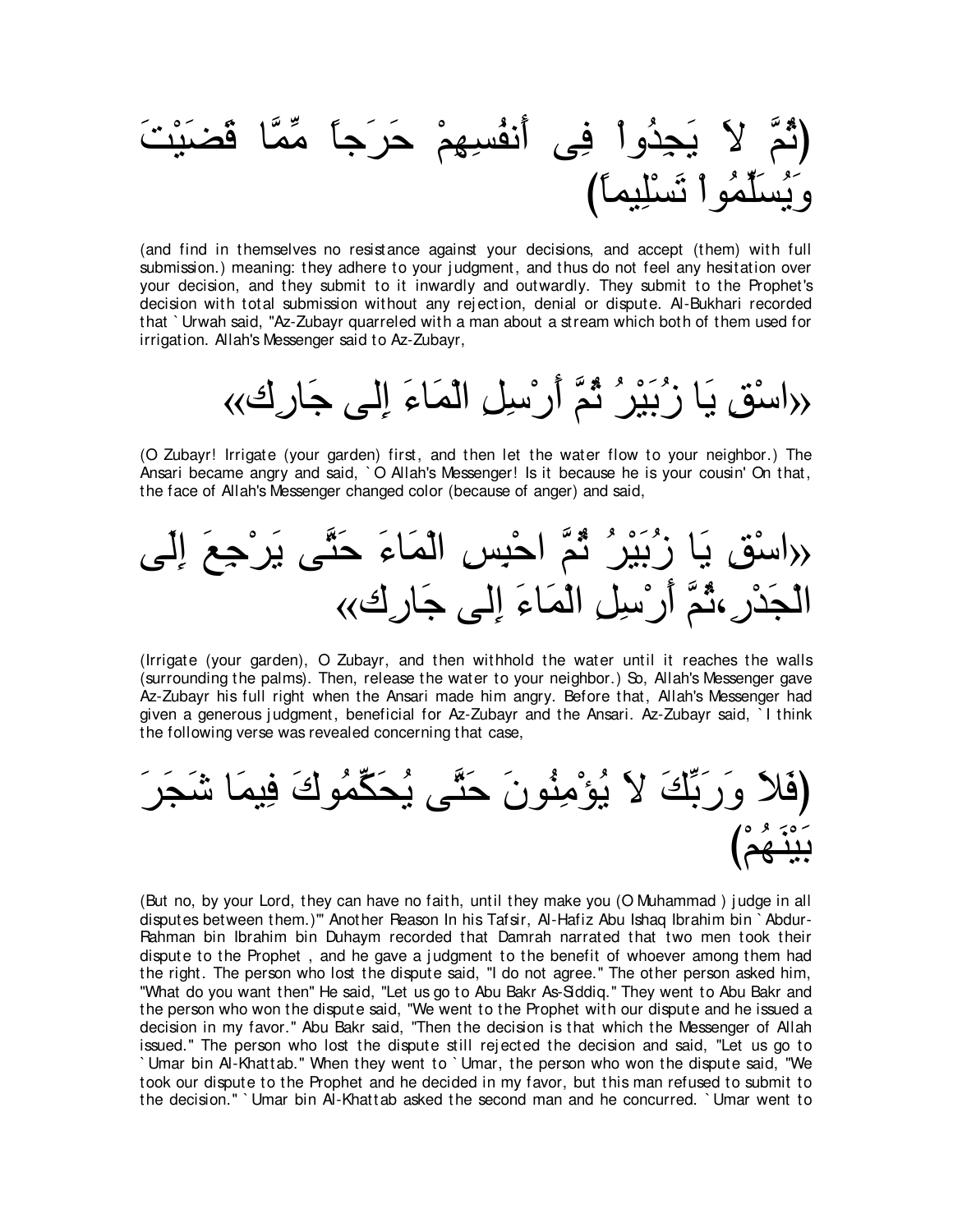his house and emerged from it holding aloft his sword. He struck the head of the man who rejected the Prophet's decision with the sword and killed him. Consequently, Allah revealed,

(فَلاَ وَرَبِّكَ لاَ يُؤْمِنُونَ)

(But no, by your Lord, they can have no faith).

(66. And if We had ordered them (saying), "Kill yourselves (i.e. the innnocent ones kill the quilty ones) or leave your homes." very few of them would have done it; but if they had done what they were told, it would have been better for them, and would have strengthened their conviction;) (67. And indeed We would then have bestowed upon them a great reward from Ourselves.) (68. And indeed We would have guided them to the straight way.) (69. And whoever obeys Allah and the Messenger, then they will be in the company of those on whom Allah has bestowed His grace, of the Prophets, the Sddigin, the martyrs, and the righteous. And how excellent these companions are!) (70. Such is the bounty from Allah, and Allah is sufficient as All-Knower.)

## Most People Disobey What They Are Ordered

Allah states that even if the people were commanded to commit what they were prohibited from doing, most of them would not submit to this command, for their wicked nature is such that they dispute orders. Allah has complete knowledge of what has not occured, and how it would be if and when it did occur. This is why Allah said,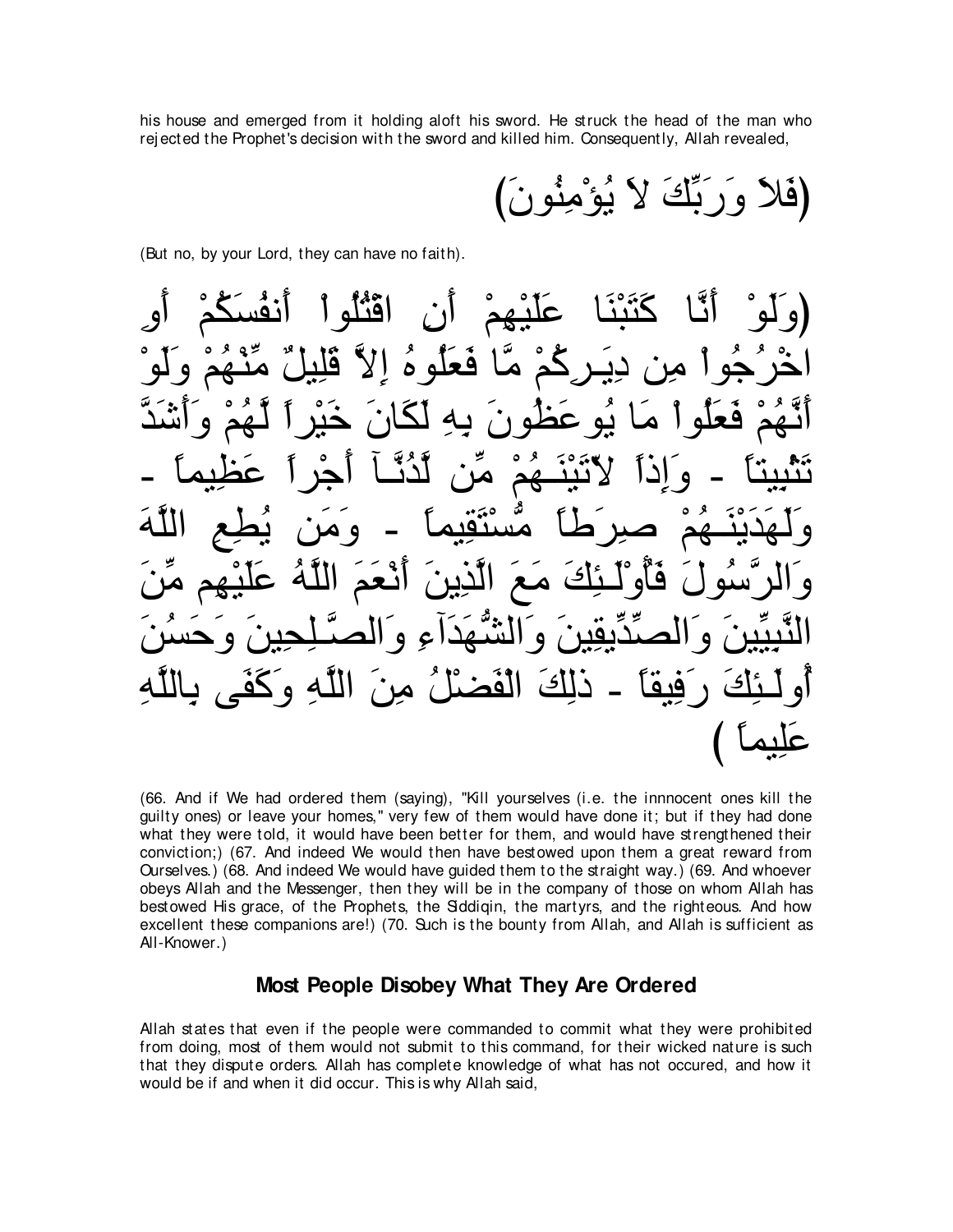(وَلَوْ أَنَّا كَتَبْنَا عَلَيْهِمْ أَنِ اقْتُلُواْ أَنفُسَكُمْ)

(And if We had ordered them (saying), "Kill yourselves (i.e. the innnocent ones kill the guilty ones)) until the end of the Ayah. This is why Allah said,

(but if they had done what they were told,) meaning, if they do what they were commanded and refrain from what they were prohibited,

(لَكَانَ خَيْرٍ أَ لَّهُمْ)

(it would have been better for them,) than disobeying the command and committing the prohibition,

(وَأَشَدَّ نَتَّبِينَا)

(and would have strengthened their conviction), stronger Tasdiq (conviction of faith), according to As-Suddi.

(وَإِذَاً لاَتَّبْنَـهُمْ مِّن لَّذُنَّـاً)

(And indeed We should then have bestowed upon them from Ladunna) from Us,

(أَجْرٍ أَ عَظِيماً)

(A great reward), Paradise,

هَدَيْنَـهُمْ صِرِ َطَأَ مُّسْتَقِيماً )

(And indeed We should have quided them to the straight way.) in this life and the Hereafter.

#### Whoever Obeys Allah and His Messenger Will Be Honored by Allah

Allah then said,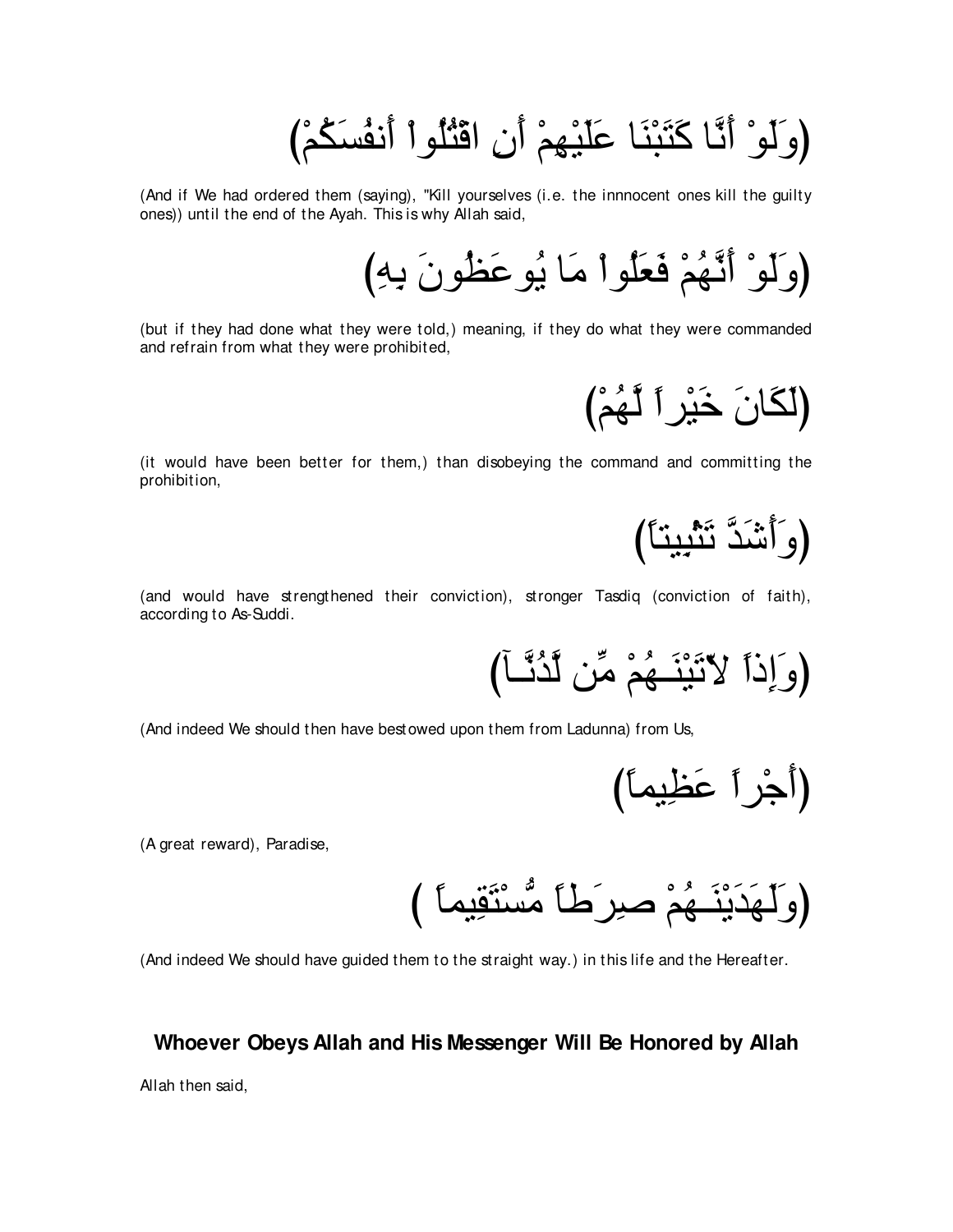∠ユ∠バ∇ル∠ぺ ∠リΑ⌒グzャや ∠ノ∠ョ ∠マ⌒ゃ⇒∠ャ∇ヱ⊥ほ∠プ ∠メヲ⊥シzゲャや∠ヱ ∠ヮzヤャや ⌒ノ⌒ト⊥Α リ∠ョ∠ヱぴ ⌒¬へ∠ギ∠ヰぁゼャや∠ヱ ∠リΒ⌒ボΑあギあダャや∠ヱ ∠リΒあΒ⌒らzレャや ∠リあョ ユ⌒ヰ∇Β∠ヤ∠ハ ⊥ヮzヤャや び ⇔ゅボΒ⌒プ∠ケ ∠マ⌒ゃ⇒∠ャヱ⊥ぺ ∠リ⊥ジ∠ェ∠ヱ ∠リΒ⌒エ⌒ヤ⇒zダャや∠ヱ

(And whoever obeys Allah and the Messenger, then they will be in the company of those on whom Allah has bestowed His grace, of the Prophets, the Siddiqin, the martyrs, and the righteous. And how excellent these companions are!) Consequently, whosoever implements what Allah and His Messenger have commanded him and avoids what Allah and His Messenger have prohibited, then Allah will grant him a dwelling in the Residence of Honor. There, Allah will place him in the company of the Prophets, and those who are lesser in grade, the true believers, then the martyrs and then the righteous, who are righteous inwardly and outwardly. Allah then praised this company,

(وَكَسْنَ أَولَكِكَ رَفِيقاً)

(And how excellent these companions are!) Al-Bukhari recorded that ` A'ishah said, "I heard the Messenger of Allah saying,



(Every Prophet who falls ill is given the choice between this life and the Hereafter.) During the illness that preceded his death, his voice became weak and I heard him saying,



(in the company of those on whom Allah has bestowed His grace, the Prophets, the true believers (Siddigin), the martyrs and the righteous) I knew then that he was being given the choice.'' Muslim recorded this Hadith. This Hadith explains the meaning of another Hadith; the Prophet said before his death;

«ヴ∠ヤ∇ハ∠ほ∇ャや ⌒ペΒ⌒プzゲャや (ヶ⌒プ) zユ⊥ヰzヤャや»

(O Allah! In the Most High Company) three times, and he then died, may Allah's best blessings be upon him.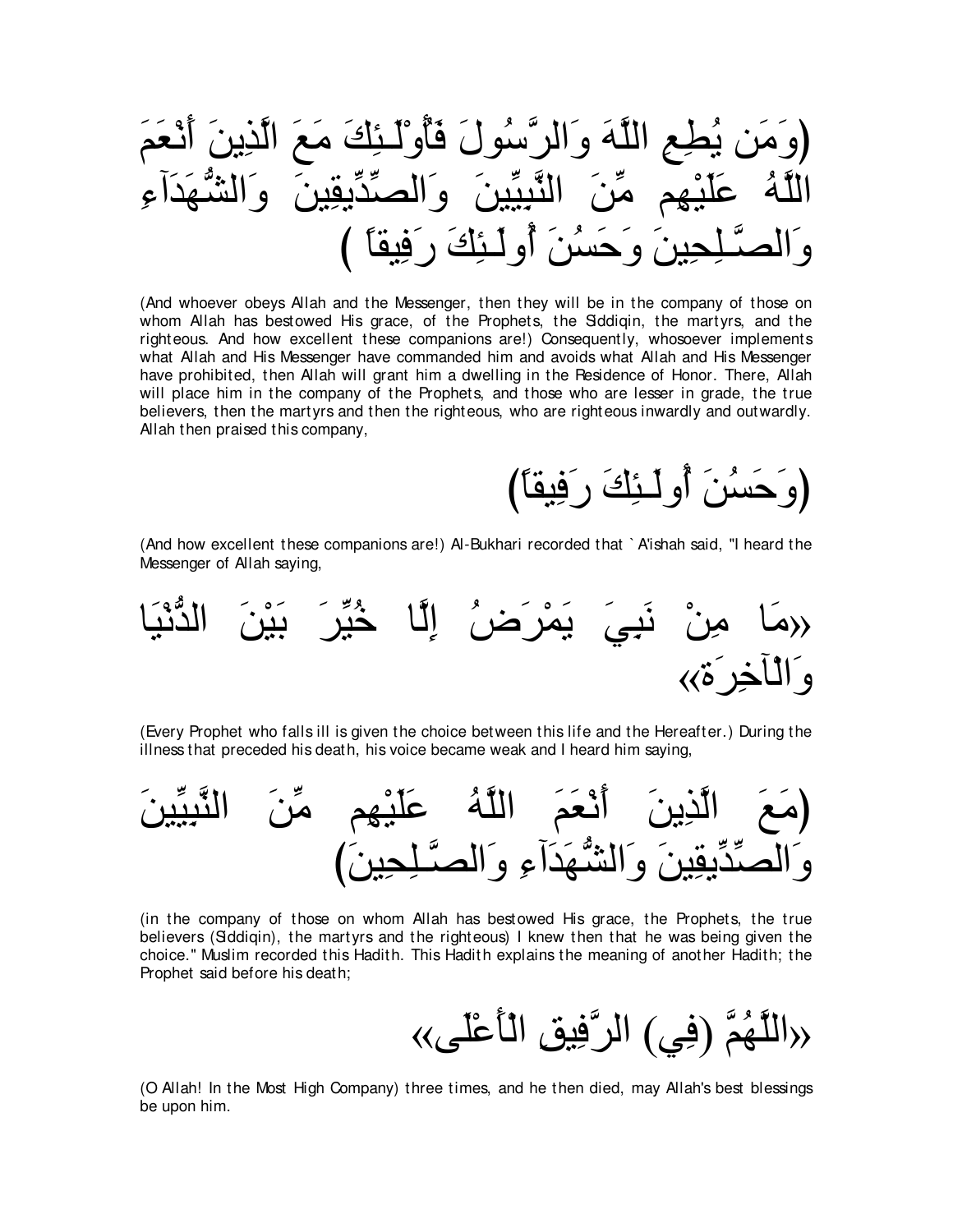#### **The Reason Behind Revealing this Honorable Ayah**

Ibn Jarir recorded that Sa` id bin Jubayr said, "An Ansari man came to the Messenger of Allah while feeling sad. The Prophet said to him, ` Why do I see you sad' He said, ` O Allah's Prophet! I was contemplating about something.' The Prophet said, ` What is it' The Ansari said, ` We come to you day and night, looking at your face and sitting by you. Tomorrow, you will be raised with the Prophets, and we will not be able to see you.' The Prophet did not say anything, but later Jibril came down to him with this Ayah,

∠ユ∠バ∇ル∠ぺ ∠リΑ⌒グzャや ∠ノ∠ョ ∠マ⌒ゃ⇒∠ャ∇ヱ⊥ほ∠プ ∠メヲ⊥シzゲャや∠ヱ ∠ヮzヤャや ⌒ノ⌒ト⊥Α リ∠ョ∠ヱぴ び∠リΒあΒ⌒らzレャや ∠リあョ ユ⌒ヰ∇Β∠ヤ∠ハ ⊥ヮzヤャや

(And whoever obeys Allah and the Messenger then they will be in the company of those on whom Allah has bestowed His grace, of the Prophets), and the Prophet sent the good news to the Ansari man.'' This Hadith was narrated in Mursal form from Masruq, ` Ikrimah, ` Amir Ash-Sha` bi, Qatadah and Ar-Rabi` bin Anas. This is the version with the best chain of narrators. Abu Bakr bin Marduwyah recorded it with a different chain from ` A'ishah, who said; "A man came to the Prophet and said to him, ` O Messenger of Allah! You are more beloved to me than myself, my family and children. Sometimes, when I am at home, I remember you, and I cannot wait until I come and look at you. When I contemplate about my death and your death, I know that you will be with the Prophets when you enter Paradise. I fear that I might not see you when I enter Paradise.' The Prophet did not answer him until the Ayah,

∠ユ∠バ∇ル∠ぺ ∠リΑ⌒グzャや ∠ノ∠ョ ∠マ⌒ゃ⇒∠ャ∇ヱ⊥ほ∠プ ∠メヲ⊥シzゲャや∠ヱ ∠ヮzヤャや ⌒ノ⌒ト⊥Α リ∠ョ∠ヱぴ ⌒¬へ∠ギ∠ヰぁゼャや∠ヱ ∠リΒ⌒ボΑあギあダャや∠ヱ ∠リΒあΒ⌒らzレャや ∠リあョ ユ⌒ヰ∇Β∠ヤ∠ハ ⊥ヮzヤャや び ⇔ゅボΒ⌒プ∠ケ ∠マ⌒ゃ⇒∠ャヱ⊥ぺ ∠リ⊥ジ∠ェ∠ヱ ∠リΒ⌒エ⌒ヤ⇒zダャや∠ヱ

(And whoever obeys Allah and the Messenger, then they will be in the company of those on whom Allah has bestowed His grace, of the Prophets, the true believers, the martyrs, and the righteous. And how excellent these companions are!) was revealed to him.'' This was collected by Al-Hafiz Abu ` Abdullah Al-Maqdisi in his book, Sifat Al-Jannah, he then commented, "I do not see problems with this chain.'' And Allah knows best. Muslim recorded that Rabi` ah bin Ka` b Al-Aslami said, "I used to sleep at the Prophet's house and bring him his water for ablution and his needs. He once said to me, ` Ask me.' I said, ` O Messenger of Allah! I ask that I be your companion in Paradise.' He said, ` Anything except that' I said, ` Only that.' He said,

«キヲ⊥イぁジャや ⌒り∠ゲ∇ん∠ム⌒よ ∠マ⌒ジ∇ヘ∠ル ヴヤ∠ハ ヶあレ⌒ハ∠ほ∠プ»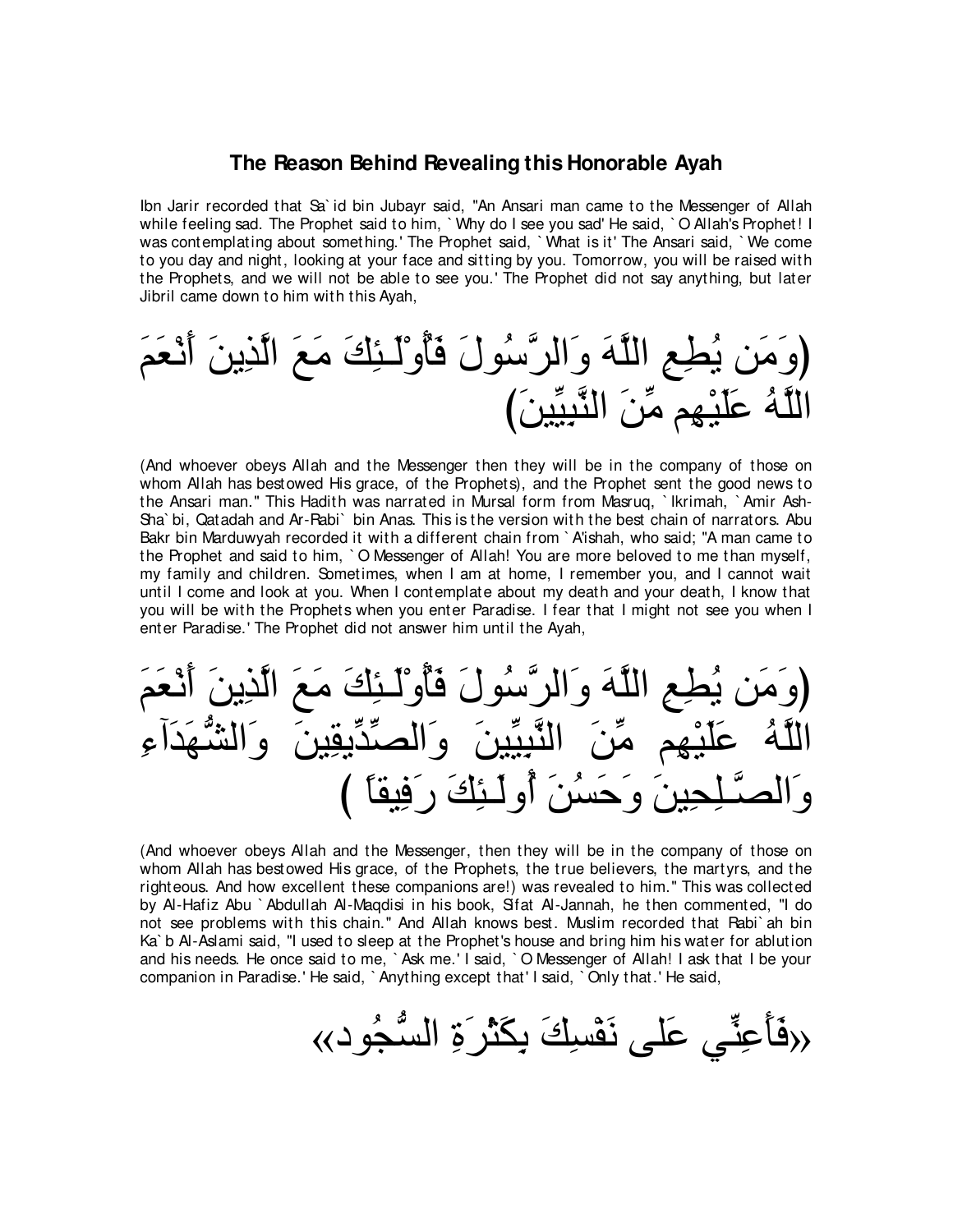(Then help me (fulfill this wish) for you by performing many prostrations.)'' Imam Ahmad recorded that ` Amr bin Murrah Al-Juhani said, "A man came to the Prophet and said, ` O Allah's Messenger! I bear witness that there is no deity worthy of worship except Allah and that you are the Messenger of Allah, pray the five (daily prayers), give the Zakah due on my wealth and fast the month of Ramadan.' The Messenger of Allah said,



(Whoever dies in this state will be with the Prophets, the truthful and martyrs on the Day of Resurrection, as long as - and he raised his finger - he is not disobedient to his parents.)'' Only Ahmad recorded this Hadith. Greater news than this is in the authentic Hadith collected in the Sahih and Musnad compilations, in Mutawatir form, narrated by several Companions that the Messenger of Allah was asked about the person who loves a people, but his status is not close to theirs. The Messenger said,

«دالمر ْءُ مَعَ مَنْ أَحَب»

(One is with those whom he loves.) Anas commented, "Muslims were never happier than with this Hadith.'' In another narration, Anas said, "I love the Messenger of Allah, Abu Bakr and ` Umar, and I hope that Allah will resurrect me with them, even though I did not perform actions similar to theirs.'' Allah said,

(ذَلِكَ الْفَضَلُّ مِنَ اللَّهِ)

(Such is the bounty from Allah) meaning, from Allah by His mercy, for it is He who made them suitable for this, not their good deeds.

(وَكَفَى بِاللَّهِ عَلِيماً)

(and Allah is sufficient as All-Knower), He knows those who deserve guidance and success.

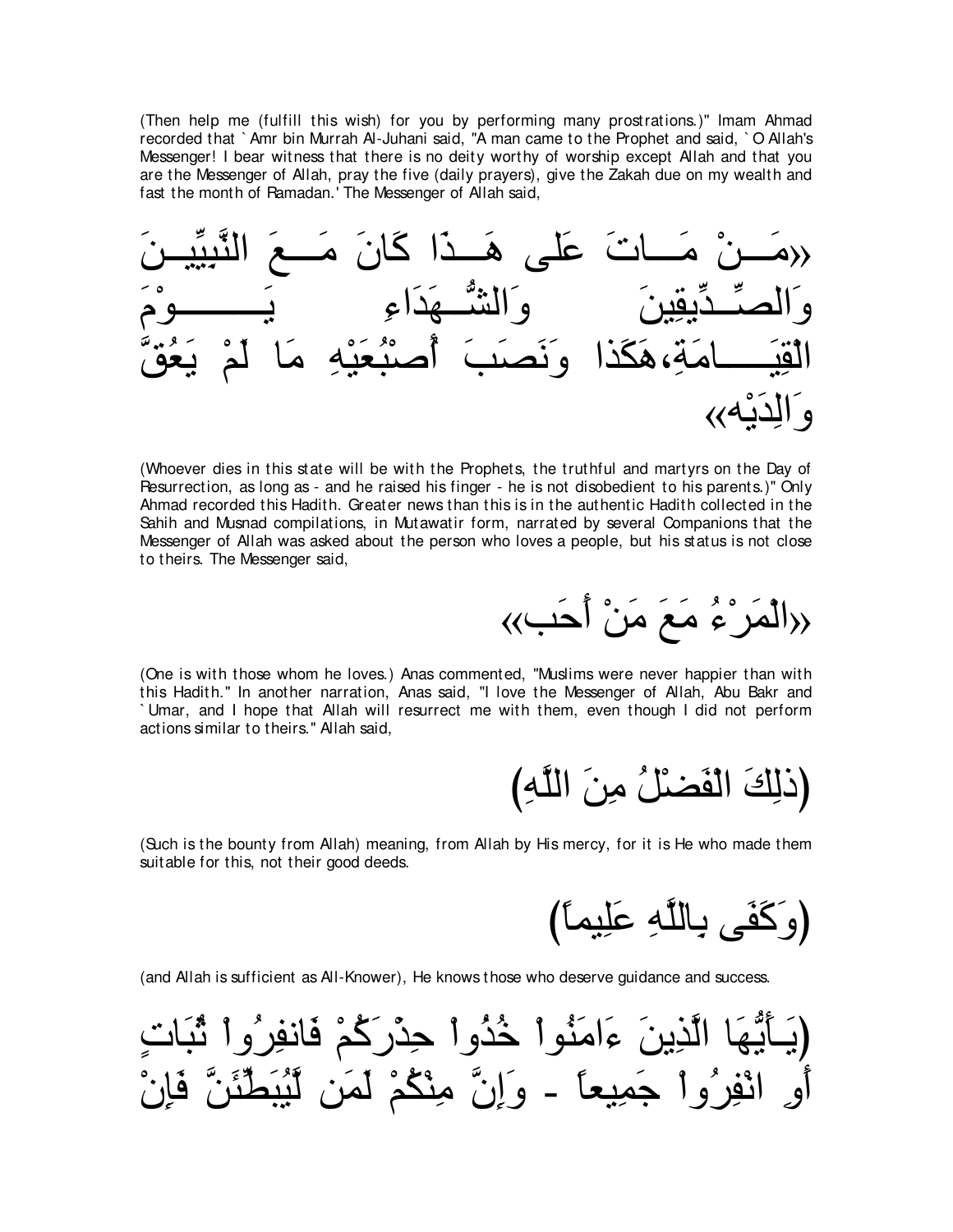بِيِبَةٌ قَالَ قَدْ أَنْعَمَ اللَّهُ عَلَىَّ إِذْ لَمْ أَكُنْ أصَيَنَكُمْ ۖ فَضَلْلٌ  $\int_{0}^{\infty}$  $\ddot{\bm{c}}$ سنك م و يبذ <u>۱۹</u>  $\tilde{L}_{LL}^{eq}$  $\tilde{\ddot{\cdot} }$  $\Delta$ اللَّه فَيُقْتَلْ أَو بَعْلِد فسه ف

(71. O you who believe! Take your precautions, and either go forth (on an expedition) in parties, or go forth all together.) (72. There is certainly among you he who would linger behind. If a misfortune befalls you, he says, "Indeed Allah has favored me in that I was not present among them.") (73. But if a bounty comes to you from Allah, he would surely say as if there had never been ties of affection between you and him, "Oh! I wish I had been with them; then I would have achieved a great success.") (74. So fight those who trade the life of this world with the Hereafter, in the cause of Allah, and whoever fights in the cause of Allah, and is killed or gets victory. We shall bestow on him a great reward.)

#### The Necessity of Taking Necessary Precautions Against the Enemy

Allah commands His faithful servants to take precautions against their enemies, by being prepared with the necessary weapons and supplies, and increasing the number of troops fighting in His cause.

ثبات)

(in parties) means, group after group, party after party, and expedition after expedition. `Ali bin Talhah reported that Ibn `Abbas said that,

(فَانْفِرُواْ ثَبَاتٍ)

(and either go forth in parties) means, "In groups, expedition after expedition,

(أَوِ انْفِرُواْ جَمِيعًا)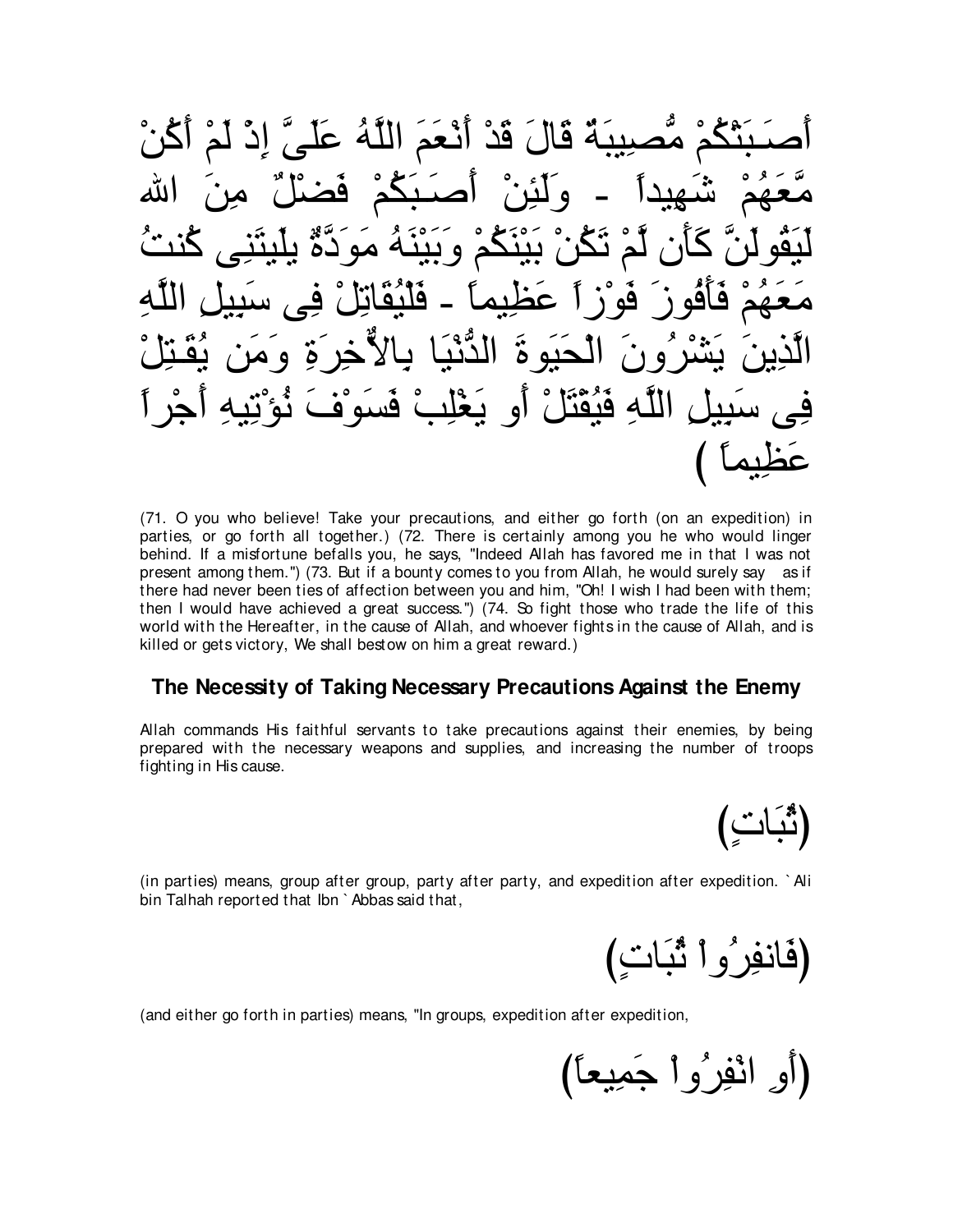(or go forth all together), means, all of you." Similar was reported from Mujahid, `Ikrimah, As-Suddi, Qatadah, Ad-Dahhak, ` Ata' Al-Khurrasani, Muqatil bin Hayyan and Khusayf Al-Jazari.

## **Refraining from Joining Jihad is a Sign of Hypocrites**

Allah said,

(وَ إِنَّ مِنْكُمْ لَمَنِ لَّيْبَطِّئَنَّ)

(There is certainly among you he who would linger behind.) Muj ahid and others said that this Ayah was revealed about the hypocrites. Muqatil bin Hayyan said that,

سر<br>يبيطنن")

(linger behind) means, stays behind and does not join Jihad. It is also possible that this person himself lingers behind, while luring others away from joining Jihad. For instance, `Abdullah bin Ubayy bin Salul, may Allah curse him, used to linger behind and lure other people to do the same and refrain from joining Jihad, as Ibn Jurayj and Ibn Jarir stated. This is why Allah said about the hypocrite, that when he lingers behind from Jihad, then:



(If a misfortune befalls you) death, martyrdom, or - by Allah's wisdom - being defeated by the enemy,

び⇔やギΒ⌒ヰ∠セ ∇ユ⊥ヰ∠バzョ ∇リ⊥ミ∠ぺ ∇ユ∠ャ ∇ク⌒ま zヴ∠ヤ∠ハ ⊥ヮzヤャや ∠ユ∠バ∇ル∠ぺ ∇ギ∠ホ ∠メゅ∠ホぴ

(he says, "Indeed Allah has favored me that I was not present among them.'') meaning, since I did not join them in battle. Because he considers this one of Allah's favors on him, unaware of the reward that he might have gained from enduring war or martyrdom, if he was killed.

びぶや ∠リ⌒ョ ∀モ∇ツ∠プ ∇ユ⊥ム∠ら⇒∠タ∠ぺ ∇リ⌒ゃ∠ャ∠ヱぴ

(But if a bounty comes to you from Allah) such as victory, triumph and booty,

び∀りzキ∠ヲ∠ョ ⊥ヮ∠レ∇Β∠よ∠ヱ ∇ユ⊥ム∠レ∇Β∠よ ∇リ⊥ム∠ゎ ∇ユzャ ラ∠ほ∠ミ zリ∠ャヲ⊥ボ∠Β∠ャぴ

(he would surely say - as if there had never been ties of affection between you and him,) meaning, as if he was not a follower of your religion,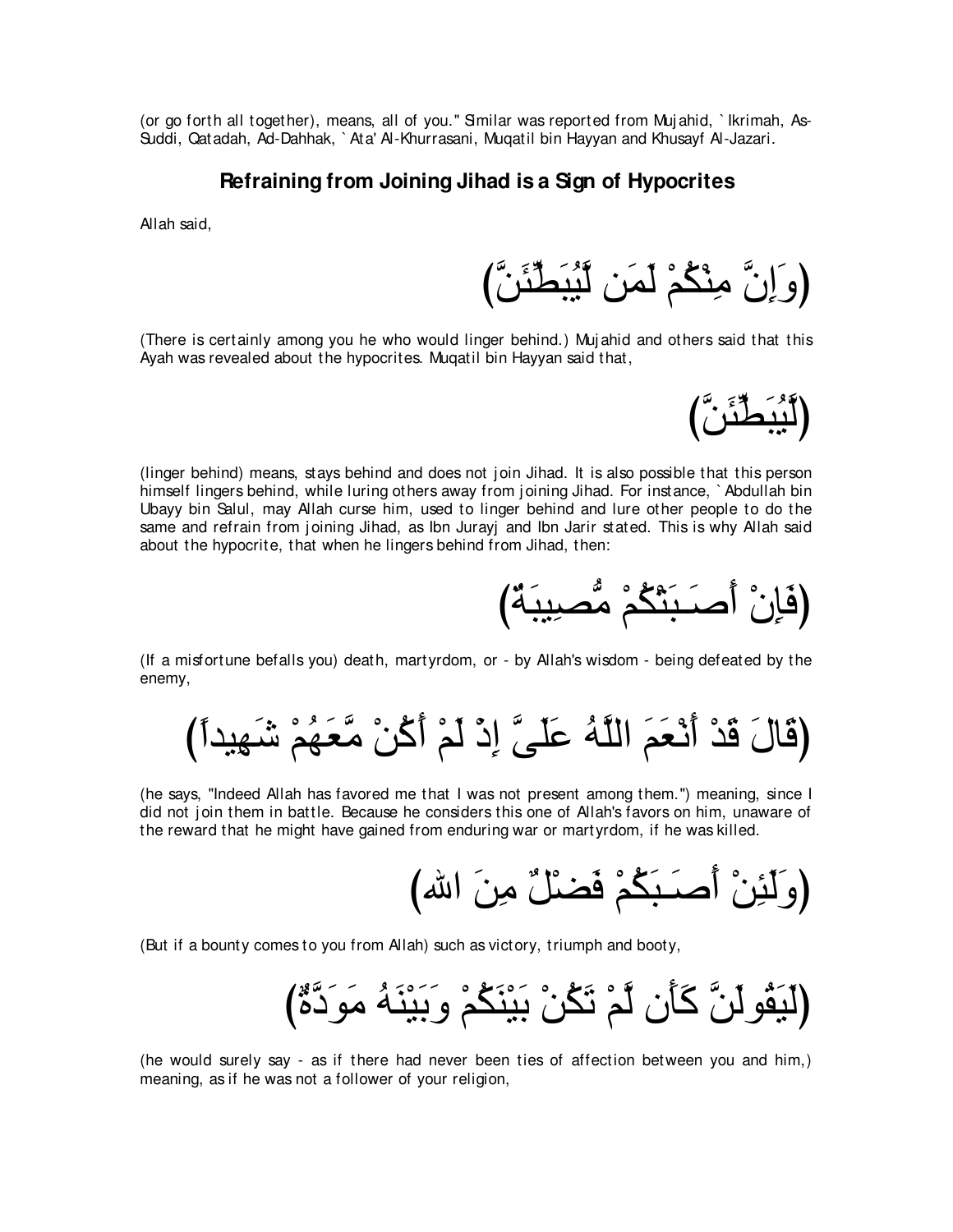ى كُنتُ مَعَهُمْ فَأَفُوزَ فَوْزٍاً عَظِيماً)

("Oh! I wish I had been with them; then I would have achieved a great success.'') by being assigned a share of the booty and taking possession of that share. This is his ultimate aim and obj ective.

#### **The Encouragement to Participation in Jihad**

Allah then said,

ا قليفاتا

(So fight) the believer with an aversion (to fighting),



(those who trade the life of this world with the Hereafter) referring to those sell their religion for the meager goods of the world, and they only do this because of their disbelief and lack of faith. Allah then said;

∠フ∇ヲ∠ジ∠プ ∇ょ⌒ヤ∇ピ∠Α ヱ∠ぺ ∇モ∠わ∇ボ⊥Β∠プ ⌒ヮzヤャや ⌒モΒ⌒ら∠シ ヴ⌒プ ∇モ⌒わ⇒∠ボ⊥Α リ∠ョ∠ヱぴ び⇔ゅヨΒ⌒ヌ∠ハ ⇔やゲ∇ィ∠ぺ ⌒ヮΒ⌒ゎ∇ぽ⊥ル

(And whoever fights in the cause of Allah, and is killed or gets victory, We shall bestow on him a great reward.) meaning, whoever fights in the cause of Allah, whether he was killed or triumphant, he will earn an immense compensation and a great reward with Allah. The Two Sahihs recorded,

دروَتَكَقَّلَ اللهُ لِلمُجَاهِدِ فِي سَبِيلِهِ، إنّ توقاهَ) يُدْخِلَهُ الْجَنَّةَ، أَوْ يَرِ`جِعَهُ إلى مَسْكَنِهِ الَّذِي خَر مِنْهُ، بِمَا نَالَ مِنْ أُجْرِ أَوْ غَنِيمَة<sub>ً</sub>››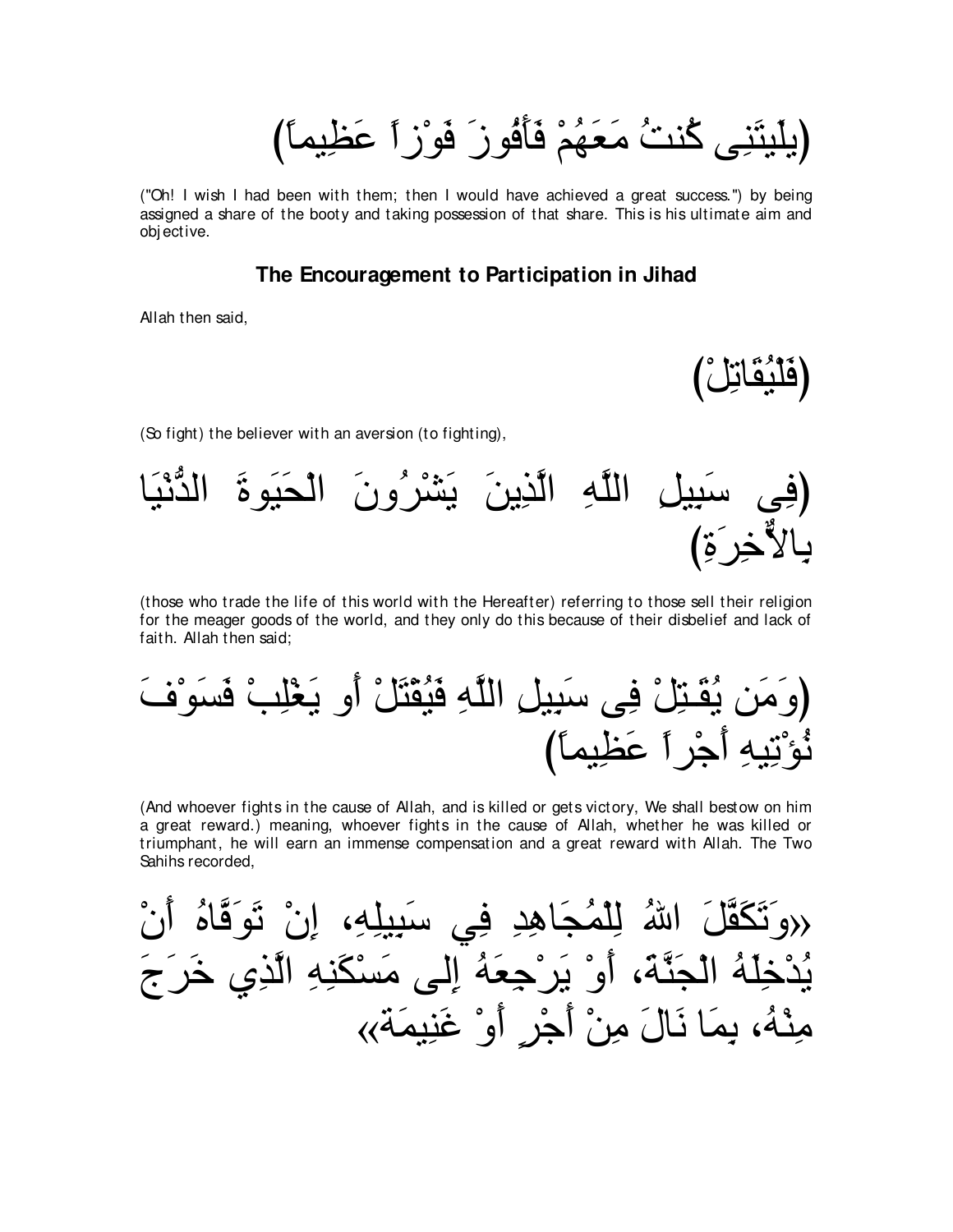(Allah has guaranteed the Mujahid in His cause that He will either bring death to him, admitting into Paradise; or, He will help him return safely to his home with whatever reward and booty he gained.)

(75. And what is wrong with you that you fight not in the cause of Allah, and for those weak, ill-treated and oppressed among men, women, and children, whose cry is: "Our Lord! Rescue us from this town whose people are oppressors; and raise for us from You one who will protect, and raise for us from You one who will help.") (76. Those who believe, fight in the cause of Allah, and those who disbelieve, fight in the cause of the Taghut. So fight against the friends of Shaytan; ever feeble indeed is the plot of Shaytan.)

## Encouraging Jihad to Defend the Oppressed

Allah encouraged His believing servants to perform Jihad in His cause and to strive hard to save the oppressed Muslims in Makkah, men, women and children who were restless because of having to remain there. This is why Allah said,

(whose cry is: "Our Lord! Rescue us from this town), referring to Makkah. In a similar Ayah, Allah said.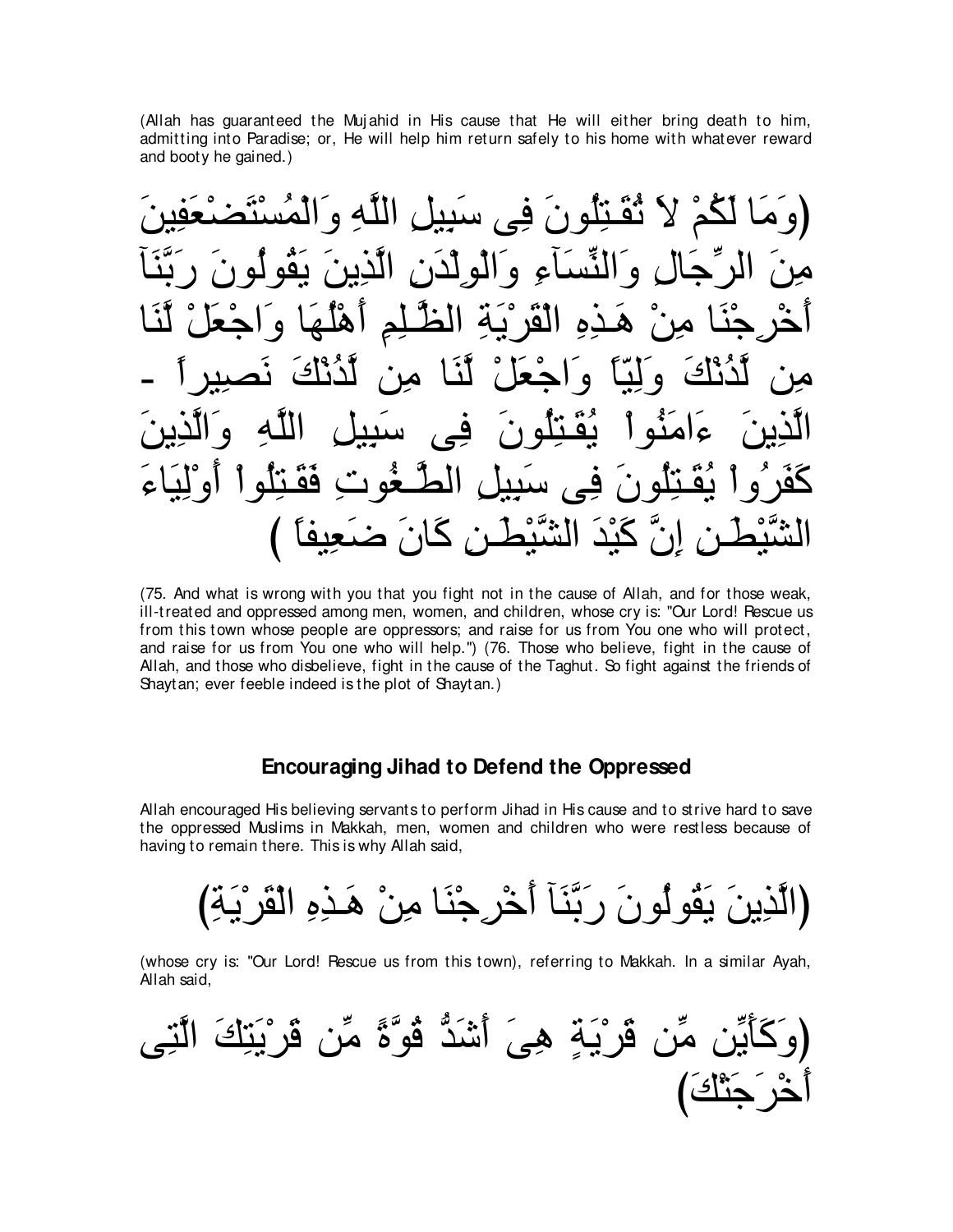(And many a town, stronger than your town which has driven you out) Allah then describes this town,



(whose people are oppressors; and raise for us from You one who will protect, and raise for us from You one who will help) meaning, send protectors and helpers for us. Al-Bukhari recorded that Ibn ` Abbas said, "I and my mother were from the oppressed (in Makkah).'' Allah then said,

∠リΑ⌒グzャや∠ヱ ⌒ヮzヤャや ⌒モΒ⌒ら∠シ ヴ⌒プ ∠ラヲ⊥ヤ⌒わ⇒∠ボ⊥Α ∇やヲ⊥レ∠ョや∠¬ ∠リΑ⌒グzャやぴ び⌒れヲ⊥ピ⇒zトャや ⌒モΒ⌒ら∠シ ヴ⌒プ ∠ラヲ⊥ヤ⌒わ⇒∠ボ⊥Α ∇やヱ⊥ゲ∠ヘ∠ミ

(Those who believe, fight in the cause of Allah, and those who disbelieve, fight in the cause of the Taghut. ) Therefore, the believers fight in obedience to Allah and to gain His pleasure, while the disbelievers fight in obedience to Shaytan. Allah then encourages the believers to fight His enemies,

∠ラゅ∠ミ ⌒リ⇒∠ト∇Βzゼャや ∠ギ∇Β∠ミ zラ⌒ま ⌒リ⇒∠ト∇Βzゼャや ∠¬ゅ∠Β⌒ャ∇ヱ∠ぺ ∇やヲ⊥ヤ⌒わ⇒∠ボ∠プぴ び⇔ゅヘΒ⌒バ∠ッ

(So fight against the friends of Shaytan; ever feeble indeed is the plot of Shaytan).

ِقِيلَ لَهُمْ كُقُواْ √د خَ و َءَاثُو أ الزَّكَو ةَ فَلَمَّ لِذَا فَرِيقٌ مِّنْهُمْ يَخْشَوْنَ النَّاسَ كَخَشْيَةِ اللَّهِ أَوْ اَشَدَّ خَشْبَهً وَقَالُواْ رَبَّنَا لِمَ كَتَبْتَ عَلَيْنَا الْقِثَالَ لَوْلا ِتَنَا إِلَى أَجَلِ قُرِيبِ قُلْ مَذَ وَالأُخِرَةُ خَيْرٌ لِّمَنِ اتَّقَى وَلاَ تُظْلَمُونَ فَنِّدِ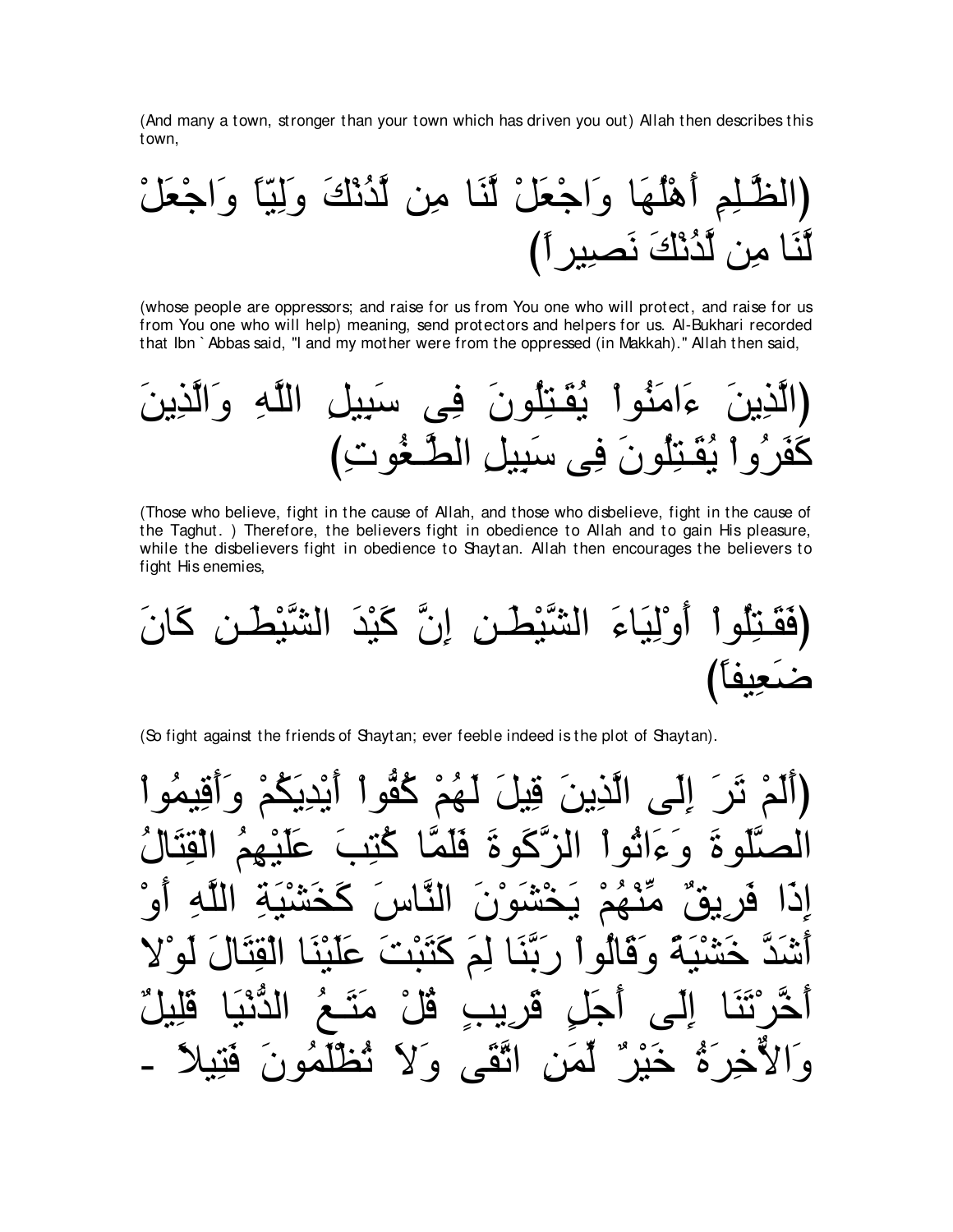دْرِ كَكَّمُ الْمَوْتَ وَلَوْ كَنْتُمْ فِي بَرُوجِ حسنة لہ ا ببنة يقو الْقُوْم لصؤكاء <u>d</u> فما حسنةٍ فَمِنَ اللَّهِ وَمَا أَصْبَكَ تَّقْسِكَ وَأَرْ سَلَنَكَ لِلنَّاسِ رَسُو لاَ وَكَفَ

(77. Have you not seen those who were told to hold back their hands (from fighting) and perform Salah and give Zakah, but when the fighting was ordained for them, behold! a section of them fear men as they fear Allah or even more. They say: "Our Lord! Why have You ordained for us fighting Would that You granted us respite for a short period" Say: "Short is the enjoyment of this world. The Hereafter is (far) better for him who fears Allah, and you shall not be dealt with unjustly even equal to the Fatil.) (78. "Wheresoever you may be, death will overtake you even if you are in fortresses built up strong and high!" And if some good reaches them, they say, "This is from Allah," but if some evil befalls them, they say, "This is from you." Say: "All things are from Allah," so what is wrong with these people that they fail to understand any word) (79. Whatever of good reaches you, is from Allah, but whatever of evil befalls you, is from yourself. And We have sent you as a Messenger to mankind, and Allah is sufficient as a Witness.)

بالله شهبدا

## The Wish that the Order for Jihad be Delayed

In the beginning of Islam, Muslims in Makkah were commanded to perform the prayer and pay some charity, so as to comfort the poor among them. They were also commanded to be forgiving and forbearing with the idolators and to observe patience with them at the time. However, they were eager and anticipating the time when they would be allowed to fight, so that they could punish their enemies. The situation at that time did not permit armed conflict for many reasons. For instance, Muslims were few at the time, compared to their numerous enemies. The Muslims' city was a sacred one and the most honored area on the earth, and this is why the command to fight was not revealed in Makkah. Later on when the Muslims controlled a town of their own, Al-Madinah, and had strength, power and support, Jihad was then legislated. Yet, when the command to fight was revealed, just as Muslims wished, some of them became weary and were very fearful of facing the idolators in battle.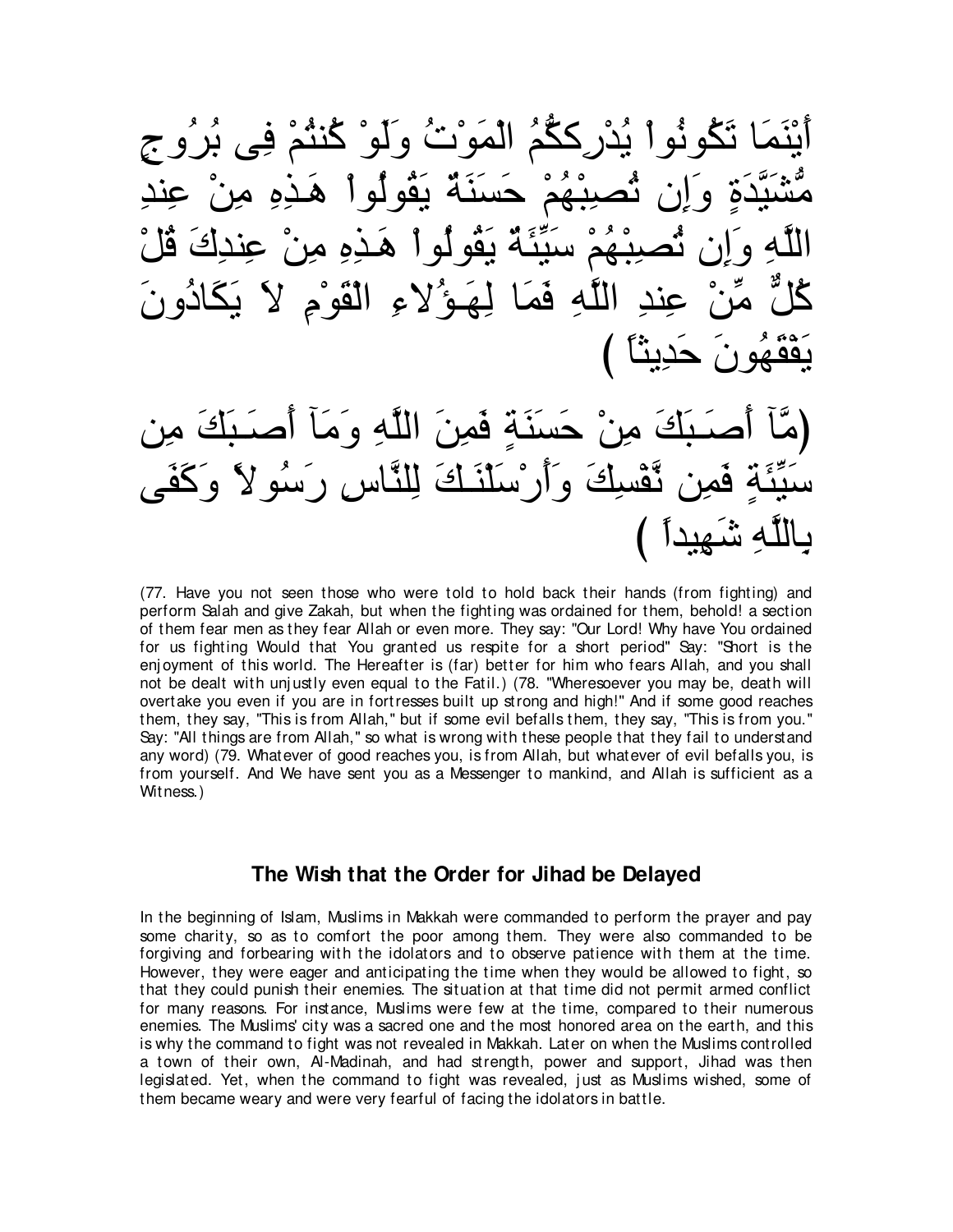ゅ∠レ∠ゎ∇ゲzカ∠ぺ Ι∇ヲ∠ャ ∠メゅ∠わ⌒ボ∇ャや ゅ∠レ∇Β∠ヤ∠ハ ∠ろ∇ら∠わ∠ミ ∠ユ⌒ャ ゅ∠レzよ∠ケ ∇やヲ⊥ャゅ∠ホ∠ヱぴ び∃ょΑ⌒ゲ∠ホ ∃モ∠ィ∠ぺ ヴ∠ャ⌒ま

(They say: "Our Lord! Why have You ordained for us fighting Would that You had granted us respite for a short period'') meaning, we wish that Jihad was delayed until a later time, because it means bloodshed, orphans and widows. In a similar Ayah, Allah said,

へ∠ク⌒み∠プ ∀り∠ケヲ⊥シ ∇ろ∠ャあゴ⊥ル ∠Ι∇ヲ∠ャ ∇やヲ⊥レ∠ョや∠¬ ∠リΑ⌒グzャや ⊥メヲ⊥ボ∠Α∠ヱぴ び⊥メゅ∠わ⌒ボ∇ャや ゅ∠ヰΒ⌒プ ∠ゲ⌒ミ⊥ク∠ヱ ∀る∠ヨ∠ム∇エぁョ ∀り∠ケヲ⊥シ ∇ろ∠ャ⌒ゴル⊥ぺ

(Those who believe say: "Why is not a Surah sent down (for us) But when a decisive is sent down, and fighting is mentioned). Ibn Abi Hatim recorded that Ibn ` Abbas said that ` Abdur-Rahman bin ` Awf and several of his companions came to the Prophet while in Makkah and said, "O Allah's Prophet! We were mighty when we were pagans, but when we embraced the faith, we became weak.'' The Prophet said,

«ュ∇ヲ∠ボ∇ャや やヲ⊥ヤ⌒ゎゅ∠ボ⊥ゎ ゅ∠ヤ∠プ ⌒ヲ∇ヘ∠バ∇ャゅ⌒よ ⊥れ∇ゲ⌒ョ⊥ぺ ヶあル⌒ま»

(I was commanded to pardon the people, so do not fight them.) When Allah transferred the Prophet to Al-Madinah, He commanded him to fight (the idolators), but they (some Muslims) held back. So, Allah revealed the Ayah;

び∇ユ⊥ム∠Α⌒ギ∇Α∠ぺ ∇やヲぁヘ⊥ミ ∇ユ⊥ヰ∠ャ ∠モΒ⌒ホ ∠リΑ⌒グzャや ヴ∠ャ⌒ま ∠ゲ∠ゎ ∇ユ∠ャ∠ぺぴ

(Have you not seen those who were told to hold back their hands) This Hadith was collected by An-Nasa'i and Al-Hakim. Allah's statement,

びヴ∠ボzゎや ⌒リ∠ヨあャ ∀ゲ∇Β∠カ ⊥り∠ゲ⌒カxΙや∠ヱ ∀モΒ⌒ヤ∠ホ ゅ∠Β∇ルぁギャや ⊥ノ⇒∠わ∠ョ ∇モ⊥ホぴ

(Say: "Short is the enj oyment of this world. The Hereafter is (far) better for him who fears Allah,) means, the destination of the one who with Taqwa is better for him than this life.

(وَلاَ ثَظْلَمُونَ فَتِيلاً)

(and you shall not be dealt with unj ustly even equal to the Fatil.) for your good deeds. Rather, you will earn your full rewards for them. This promise directs the focus of believers away from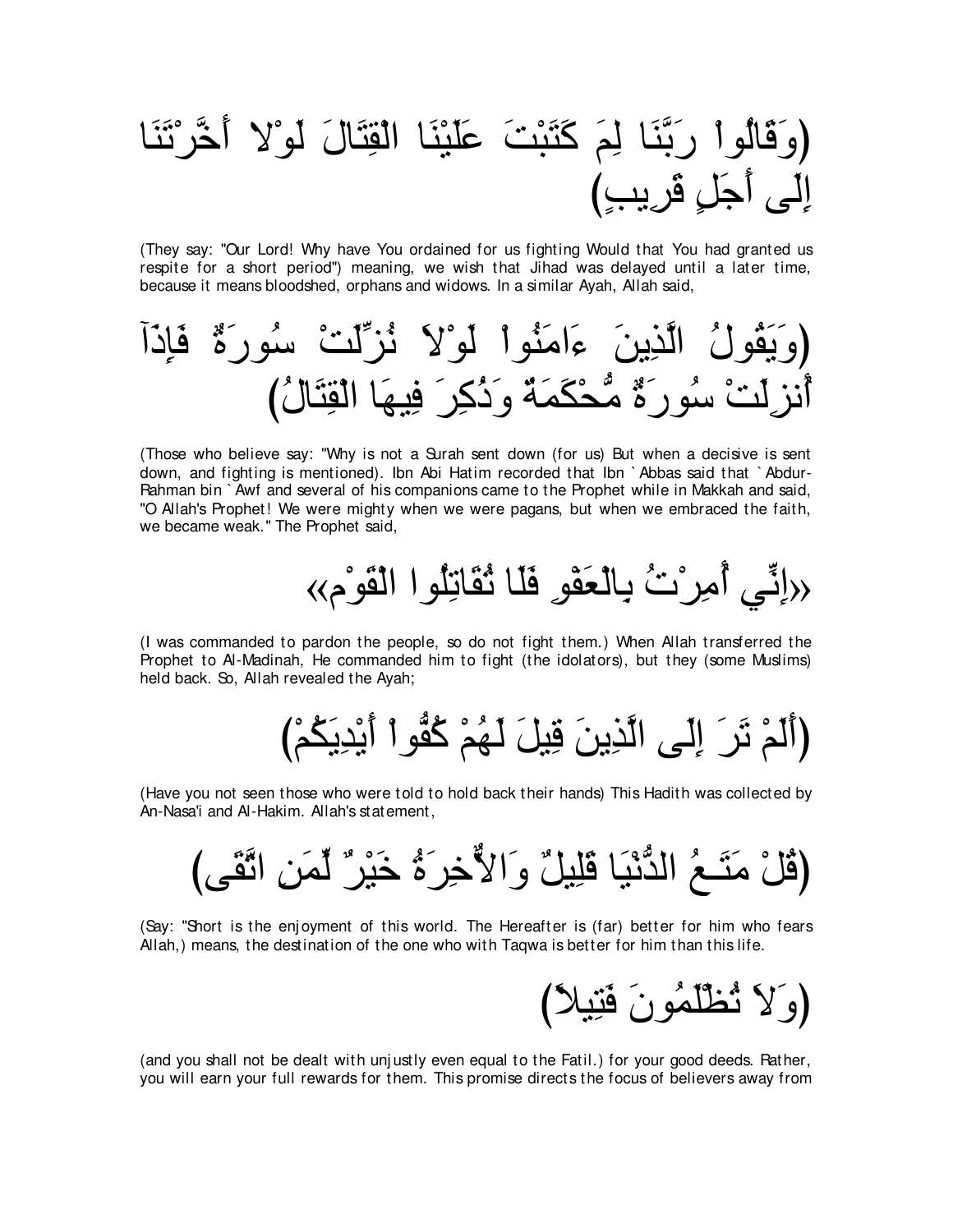this life and makes them eager for the Hereafter, all the while encouraging them to fight in Jihad.

### There is No Escaping Death

Allah said,

(Wheresoever you may be, death will overtake you even if you are in fortresses built up strong and high!) meaning, you shall certainly die and none of you shall ever escape death. Allah said,

(كُلُّ مَنْ عَلَيْهَا فَانِ )

(What sooever is on it (the earth) will perish),

(Everyone shall taste death), and,

(And We granted not to any human being immortality before you). Therefore, every soul shall taste death and nothing can save any person from it, whether he performed Jihad or not. Everyone has an appointed time, and a limited term of life. In the illness that preceded his death, Khalid bin Al-Walid said, while in his bed, "I participated in so and so number of battles, and every part of my body sustained an injury due to a stab or a shot. Yet here I am, I die in my bed! Let not the eyes of the cowards ever taste sleep." Allah's statement,

(even if you are in fortresses built up strong and high!) means, entrenched, fortified, high and towering. No caution or fortification can ever avert death.

#### The Hypocrites Sense a Bad Omen Because of the Prophet!

Allah said.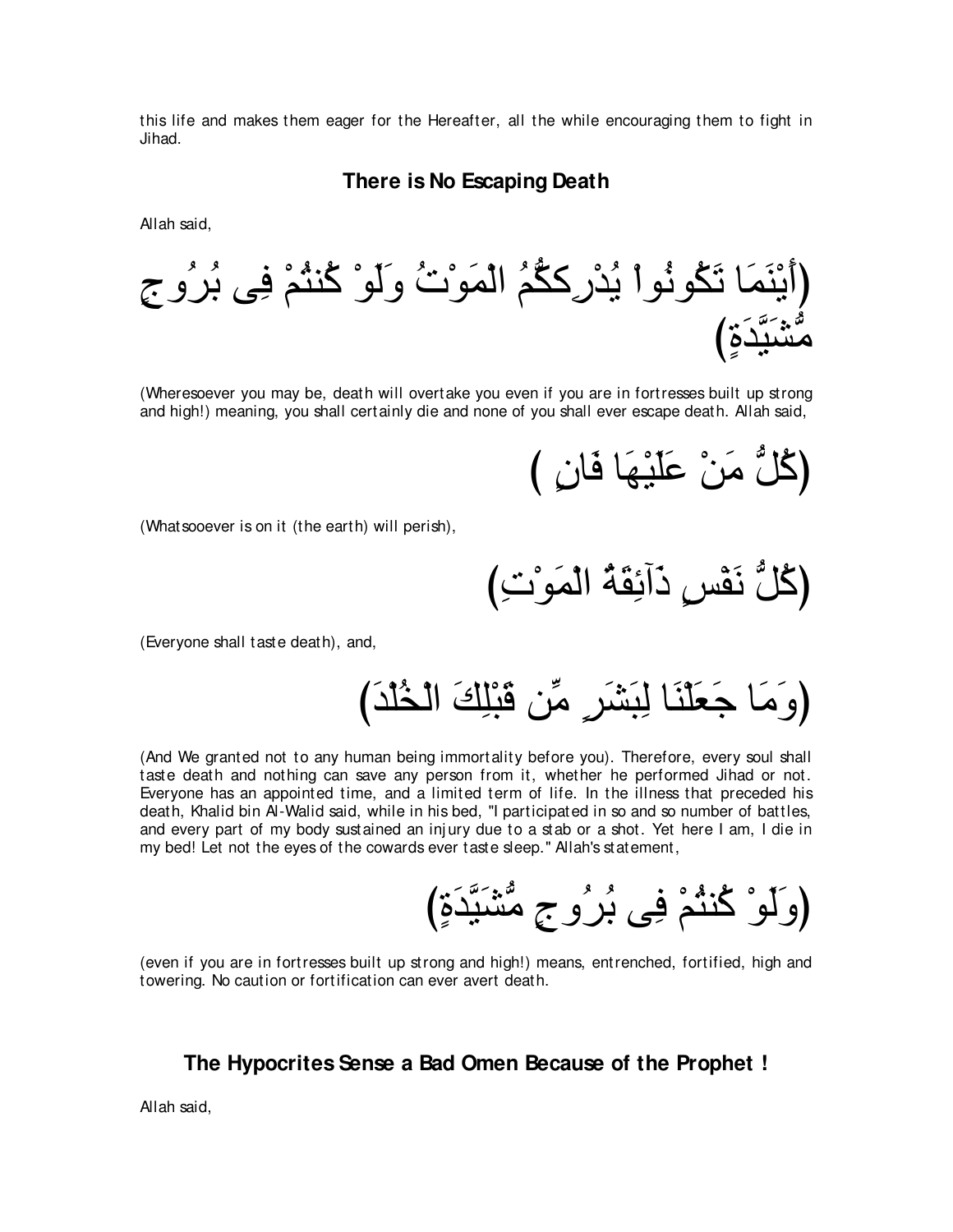(وَإِن تُصِيبْهُمْ حَسَنَةٌ)

(And if some good reaches them) meaning, fertile years and provision of fruits, produce, children, etc., as said by Ibn `Abbas, Abu Al-`Aliyah and As-Suddi.

(they say, "This is from Allah," but if some evil befalls them) drought, famine, shortages of fruits and produce, death that strikes their children or animals, and so forth, as Abu Al-`Aliyah and As-Suddi stated.

(يَقُولُواْ هَذِهِ مِنْ عِندِكَ)

(they say, "This is from you,") meaning, because of you and because we followed you and embraced your religion. Allah said about the people of Fir`awn,

(But whenever good came to them, they said: "Ours is this." And if evil afflicted them, they ascribed it to evil omens connected with Musa and those with him.) Allah said,

(And among mankind is he who worships Allah as it were upon the edge (i. e. in doubt)). The same is the statement uttered by the hypocrites, who embraced Islam outwardly, but disliked it inwardly. This is why when a calamity befell them, they attributed it to following the Prophet. Consequently, Allah revealed,

(قُلْ كُلٌّ مِّنْ عِندِ اللَّهِ)

Say: All things are from Alla0h, Allah's statement that all things are from Him means, everything occurs by the decision and decree of Allah, and His decision shall come to pass for both the righteous and the wicked, the faithful and the disbelievers. Allah then said while addressing His Messenger, but refering to mankind in general,

(مَّاۤ أَصنَبَكَ مِنْ حَسَنَةٍ فَمِنَ اللَّهِ)